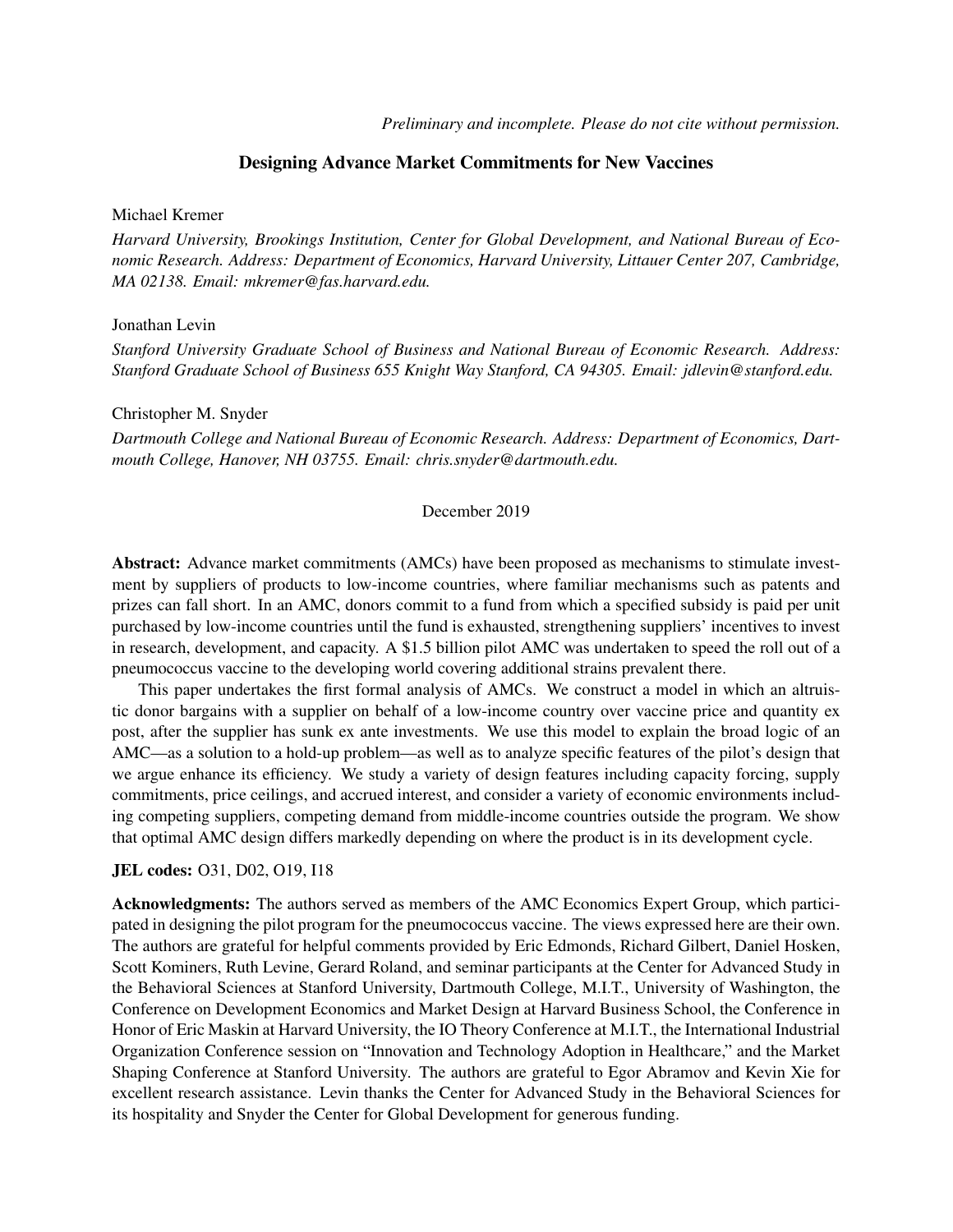# 1. Introduction

Familiar mechanisms such as patents and prizes, which work well to stimulate research and development (R&D) for products sold in high-income markets, may fall short for products sold in low-income markets. Patents generate deadweight loss along with monopoly rents, and monopoly rents may be limited in countries with mostly poor consumers, particularly if the country or aid agency acting on its behalf ignores these patents or uses bargaining power or public pressure to push down prices. Prizes may lead to the development of products that, while meeting the letter of the competition's technical specifications, do not meet the consumers' true needs.

The difficulty in meeting the needs of poor countries is particularly apparent in the market for vaccines. Vaccines are a highly cost-effective tool to improve global public health. Yet the provision of vaccines in poor countries already in widespread use in rich countries and the development of vaccines targeting diseases of poor countries have both been disappointingly slow. Adoption of vaccines developed in the 1980s, such as Hepatitis B and Hib, on childhood immunization schedules of most rich countries, has only begun in poor countries in the last few years. Highly effective vaccines for diseases that are more prevalent in poor countries such as malaria, tuberculosis, yellow fever, and HIV, await development. This situation has sparked a host of recent initiatives to catalyze developing country vaccine markets. Prominent among these was the piloting of an Advance Market Commitment (AMC) for pneumococcus vaccine and the possibility of future AMCs for other vaccines.

The idea of using AMCs for vaccines was proposed by Kremer and Glennerster (2004) and Kremer, Barder, and Levine (2005). In advance of firms' investments in R&D, donors pledge a fund to subsidize initial purchases of a newly introduced vaccine above and beyond unit production costs. This feature helps overcome the concern on the part of firms that they will not be able to recoup the large investments required to develop a new vaccines for poor countries, faced with consumers who lack sufficient income to constitute significant demand on their own and aid agencies liable to use their bargaining power to "hold up" the firms' investments, pushing the price toward unit production cost in ex post negotiations. The "market" component of the AMC is that the subsidy is only triggered when the low-income country makes a purchase decision, requiring it to make a small copayment. This feature helps avoid an outcome in which the firm produces a product meeting the technical specifications but not delivering much consumer utility for reasons that are hard to specify in a contract.

Since donors' budget rules typically do not allow indefinite commitments, and since health needs and opportunities are subject to change over time, in practice donors will not agree to subsidize vaccine pur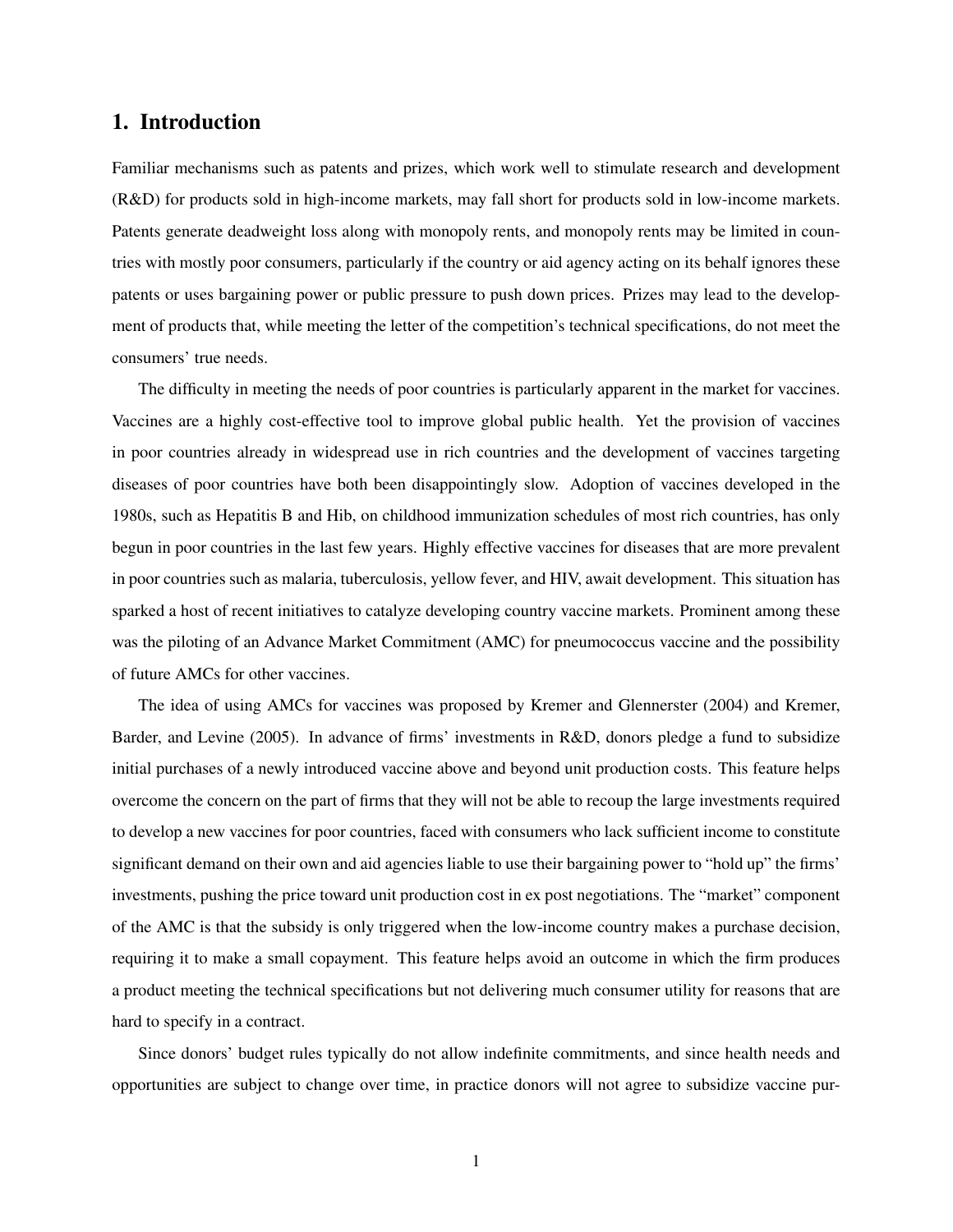chases indefinitely, leaving open the question of market design in the so-called "tail period," after the AMC fund is exhausted. The original AMC design called for firms to offer the vaccine at a lower, sustainable price in the tail period as *quid pro quo* for the subsidy received. This feature helps overcome the concern on the part of poor countries and aid agencies that they adopt a vaccine that in the long run becomes prohibitively priced. In principle, an AMC allows companies to realize an early economic return on their investment while avoiding deadweight loss from monopoly pricing in adopting countries over a longer horizon.

While the original idea of an AMC focused on technologically distant projects, with the goal of stimulating the substantial additional R&D required for a marketable product, donors were interested in achieving a quicker "win" and chose to conduct a pilot AMCs focused on a technologically closer product. In 2007, five countries (Italy, Canada, Russia, Norway and the United Kingdom) in conjunction with the Gates Foundation pledged \$1.5 billion toward a pilot AMC for a pneumococcus vaccine. Pneumococcus is the most common cause of severe pneumonia worldwide, and also a cause of meningitis, septicemia and ear infections. In rich countries, it is treated with antibiotics and typically causes little mortality. Worldwide, however, it kills over 700,000 children under five each year (World Health Organization 2007). A first-generation pneumococcus vaccine, Prevnar, covering seven strains of the disease was in widespread use in rich countries. Several firms had a second-generation vaccine covering additional strains in late-stage clinical trials. The second-generation is marginally more effective than the first- generation in rich countries but substantially so in poor countries because the additional strains are more prevalent there (Levine 2006, Sinha *et al*. 2007). The pilot AMC targeted this second-generation vaccine. The goals of the AMC included not just stimulating the remaining product development needed, but also improving access by speeding the installation of the capacity needed to serve the low-income market (as much as 210 million additional doses each year if universal vaccination were to be achieved), and to The three authors of this paper worked on the pilot AMC as part of the Economics Expert Group. The Group was presented with an AMC designed according to the specifications of the Framework Document (World Bank and GAVI 2006) and asked to specify parameters such as the subsidy rate, price cap during the tail period, inflation indexing, and so forth. The Economics Expert Group ended up suggesting modifications to the framework AMC, which were incorporated into the pilot program.

This paper provides the first formal analysis of AMCs, complementing the earlier conceptual analyses cited above. Besides solidifying the broad logic behind AMCs, a formal model facilitates the evaluation of alternative program designs and characterization of optimal parameters for those policies. Although we are chiefly interested in making general points about AMCs, we will spend some time focusing on the design of the pneumococcus pilot, examining whether the modifications to the framework design suggested by the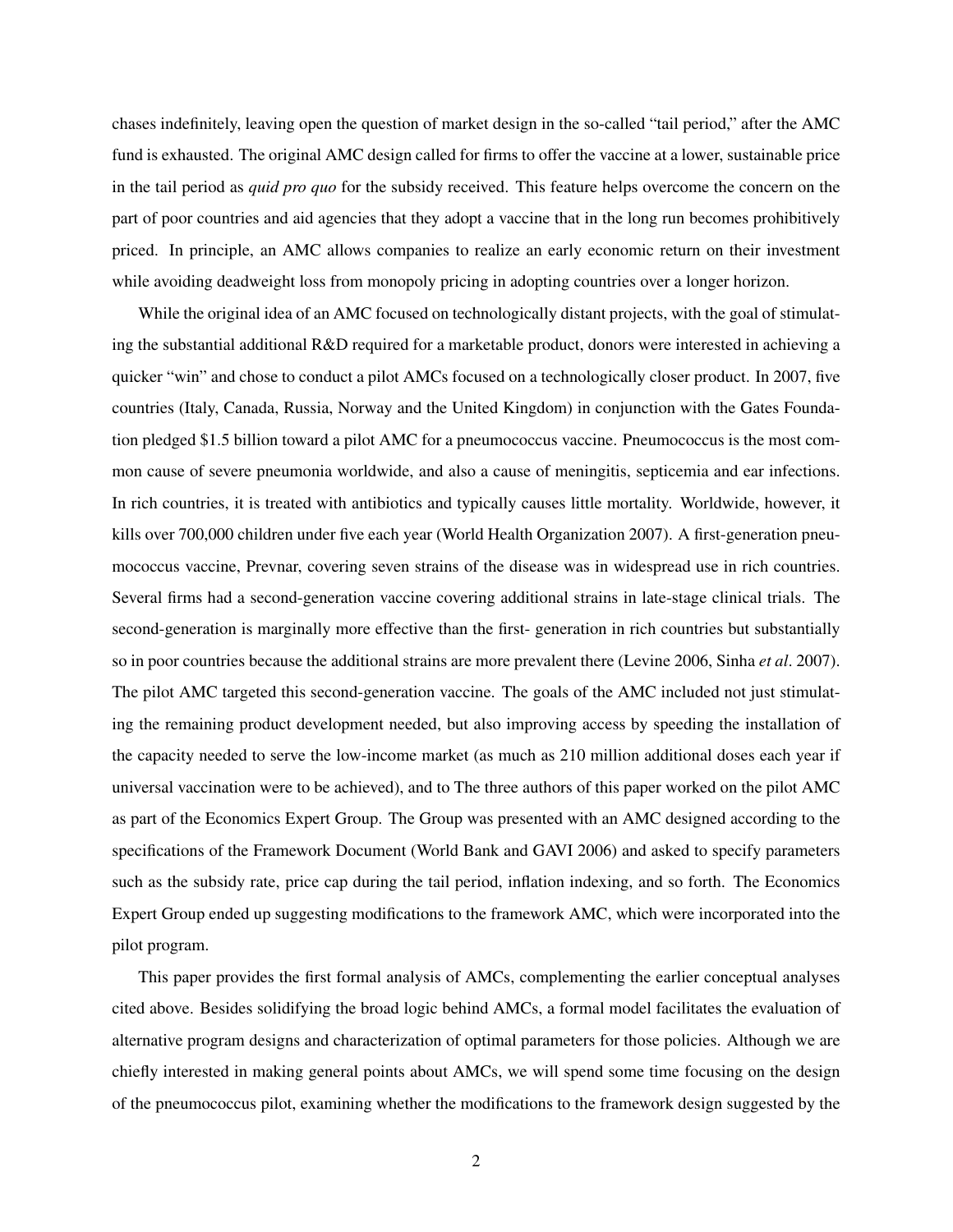Economics Expert Group have a theoretical justification, and whether further modifications might result in further improvements.

A broad theme emerging from the analysis is that the optimal AMC design can differ dramatically depending on how far along the product is in its development cycle. For a technologically close product for which most of the required R&D investment has already been sunk, the target moves to incentivizing investment in the dedicated capacity needed to serve low-income countries. We show that subtle changes in AMC design can have large effects on capacity investment. The framework design, which subsidizes initial purchases using a fixed fund, which may do a good job stimulating R&D investment, does not stimulate much additional capacity investment unless there is intense supplier competition. Indeed, the AMC has no effect on a monopoly's incentives if the fund accrues interest. In monopoly and other less-competitive environments, better incentives are provided if the framework AMC is designed not to accrue interest, better still by a so-called supply-commitment design that reduces the size of the AMC fund in proportion to unfilled demand requirements. This result provides theoretical support for the Economics Expert Group's suggestion to move to a supply commitment for the pilot AMC, as they predicted that only one or two suppliers would initially be viable in that market. We show that capacity incentives can be further improved by moving to a capacity-forcing agreement that takes away the firm's discretion over capacity, possibly attaining the first best even for a monopoly supplier.

Our analysis of AMCs for technologically distant products emphasizes three ways in which they differ from AMCs for technologically close products. First, the AMC needs to induce R&D in addition to capacity investment, calling for larger subsidies. Second, the firm may have acquired less private information about production costs early in the product's development. This second effect helps with the efficiency AMC design because, from a mechanism-design perspective, less private information means a smaller information rent that has to be paid to the firm qua agent. Third, a complete contract over the product's technical specifications is difficult to write far in advance of product development, reinforcing the role of a country copayment as a sort of "kill switch" for products meeting the specifications but providing little consumer utility for numerous reasons that are hard to anticipate.

We start with a simple model with three players: a firm, a poor country, and a donor which makes vaccine purchases on behalf of the country. The timing is as follows. First, the donor specifies the terms of the AMC or other commitment contract. Next, the firm (initially a monopoly for simplicity) makes investments, which can include investments in R&D in the case of a technologically distant product or just in capacity in the case of a technologically close product. This leads to an ex post period during which the donor and firm bargain over vaccine supply each instant of continuous time. Our experience working on the pilot AMC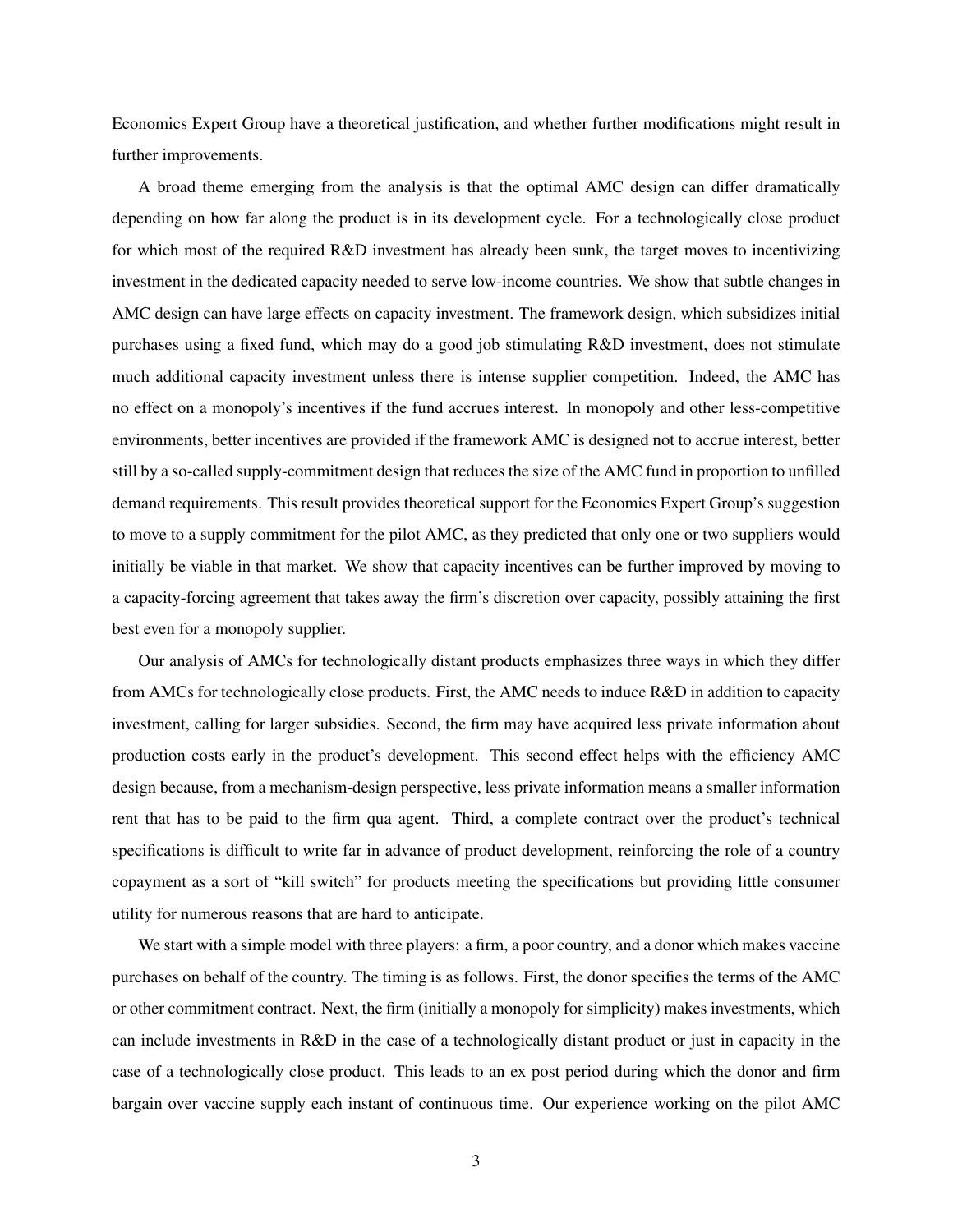strongly suggested that bargaining is an important, realistic element to include in the model. The absence of an AMC or other ex ante policy does not rule out the supply of the vaccine ex post, perhaps at some diminished capacity. Nor does the existence of an AMC preclude either the firm or the donor from making further demands or concessions later on. This leaves open the possibility that the AMC completely unravels, with the donor offering a subsidy ex ante with its left hand only to claw it back ex post with its right. We will indeed see that certain AMC designs provide no investment incentives for this reason.

Regarding the related literature, the previously cited work that proposed the AMC idea was largely conceptual. Berndt *et al.* (2007) provide empirical forecasts of costs and effectiveness of AMCs for neglected diseases. Snyder, Begor, and Berndt (2011) discusses the pneumococcus pilot. Although it does not provide formal propositions, it provides a table of calibrated results (in fact based on a model from an uncirculated draft of this paper).

The plan of the paper is a follows. The next section presents the model. Section 3 begins the analysis with the basic case of a monopoly firm producing a technologically close product. The section examines a series of increasingly efficient policies, from a framework AMC to a supply commitment to a forcing contract. The section ends by cataloging a variety of refinements that might be added to these basic policies such as price caps, purchase guarantees, escrowed interest, procurement through an agent, and country copayments. While analysis of these refinements does contribute to a conceptual understanding of AMCs, the main contribution is to raise considerations of practical policy interest; so for space considerations we relegate the details of the analysis to the appendix. Section 4 extends the analysis to allow for asymmetric information about the firm's costs. Section 5 extends the analysis from a monopoly to allow for an arbitrary number of firms. Section 6 moves the focus from a technologically close product for which R&D costs have not yet been sunk. The last section concludes with a summary of the main theoretical points and a discussion of policy implications, both for the pros and cons of the design of the pilot AMC for pneumococcus as well as for future AMCs. Appendix A provides proofs omitted from the text. Appendix B provides a full analysis of the refinements of the basic AMC cataloged at the end of Section 3.

## 2. Model

The model has two periods, ex ante and ex post, the dividing line being the point at which the firm sinks any required investments. The ex post period involves continuous time indexed by *t*. Let *r* > 0 be the market interest rate as well as all players' internal discount rates.

The model has three players: a firm, country, and donor. A profit-maximizing firm has the opportunity to develop a new product that it can supply to a representative low-income country. The analysis will initially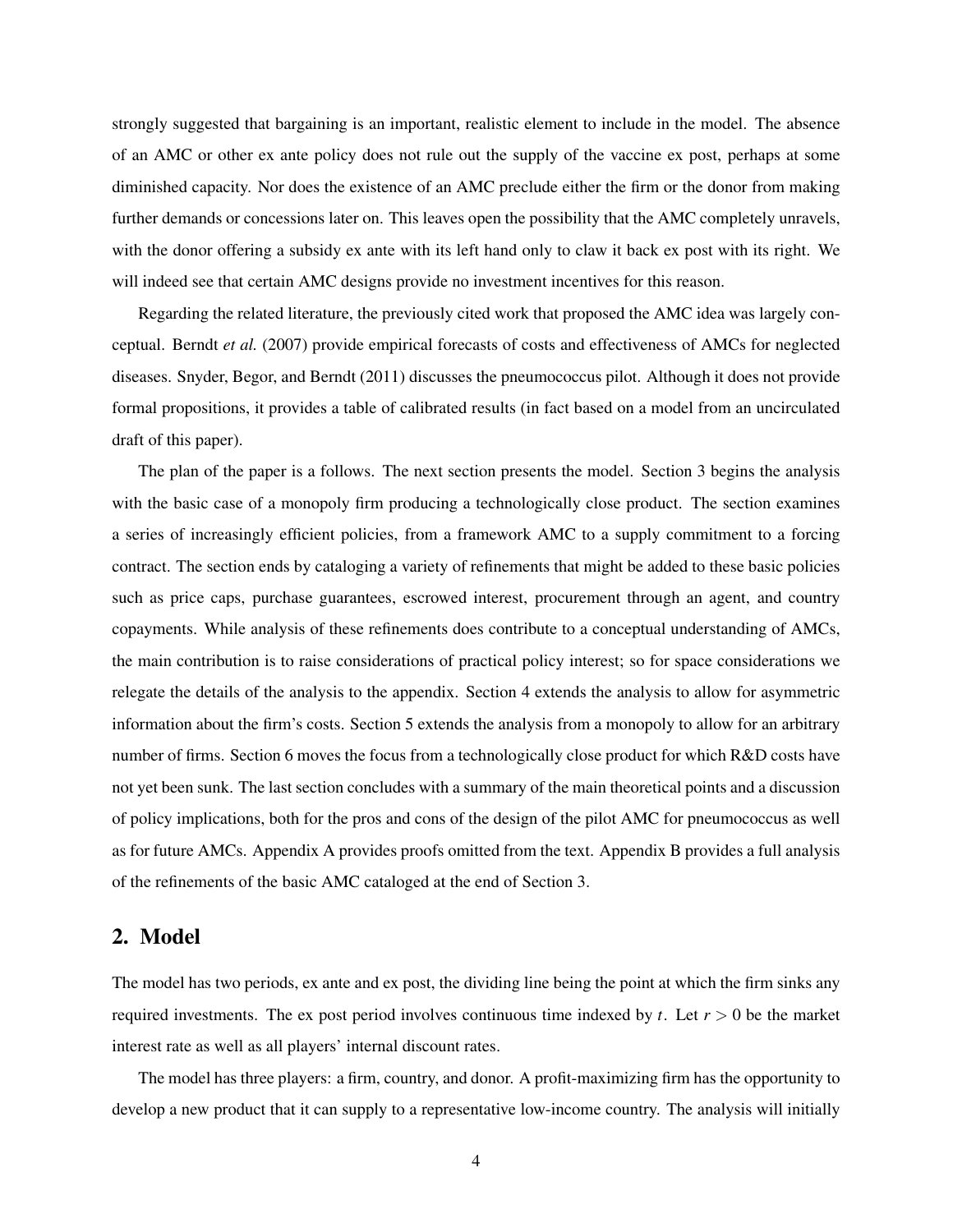

Figure 1: Donor inverse demand

Normalize  $B(0) = 0$ . Assume  $B(q)$  is twice continuously differentiable, increasing, and strictly concave for focus on a monopoly firm; Section 5 extends the model to imperfect competition. For concreteness we will take the product to be a vaccine, though more generally it could represent any new good or service. The country obtains health benefit  $B(q)$  from the vaccination of *q* of its citizens. This flow benefit can be realized each *t* because a new cohort of unvaccinated newborns and immigrants flows into the country each instant. all  $q \ge 0$ . To capture the idea that the health benefit eventually levels off as most of the population becomes served, assume  $\lim_{q \to \infty} B'(q) = 0$ .

Suppose initially the country cannot pay for the vaccine itself, either because it is too poor to afford any payment or because its leaders, who may or may not be benevolent, have other priorities. (Section 6.1 and Appendix B extend the model to allow for country contributions.) A donor, who could represent one or more non-governmental organizations and/or high-income countries with development-aid budgets, has regard for the low-income country's welfare. Its flow utility is  $\alpha B(q) - X$ , where  $\alpha \in (0,1)$  represents the degree of donor altruism and  $X \ge 0$  is its expenditure on vaccines each instant *t*. Let  $P(q) = \alpha B'(q)$  denote the donor's marginal willingness to pay for the vaccine, in effect its inverse demand curve, illustrated in Figure 1. (Some features of the figure will not be introduced until later sections.)

Some pedantry concerning the demand curve up front will help streamline the analysis in later sections. The strict concavity of  $B(q)$  implies  $P'(q) = \alpha B''(q) < 0$  for all  $q \ge 0$ . Hence inverse demand slopes down. Let  $\bar{p} = P(0)$  denote the choke price. That  $B(q)$  is twice continuously differentiable at  $q = 0$  implies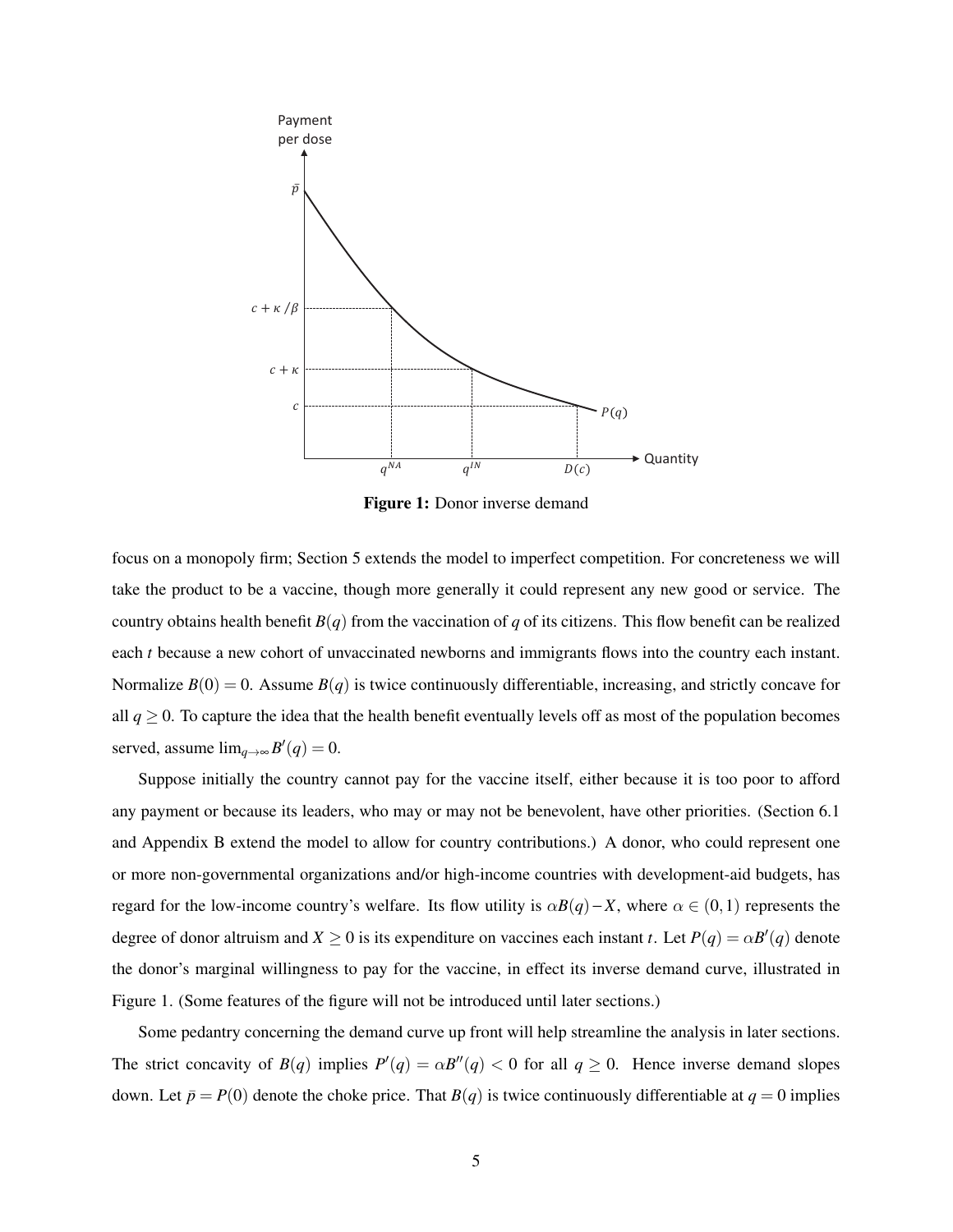$P'(0) = \alpha B''(0)$  exists, implying *P*(0) is finite. Hence  $\bar{p}$  is finite. Let  $\tilde{D}(p) = P^{-1}(p)$  denote the inverse of  $P(q)$ . The following lemma establishes useful properties of this inverse.

**Lemma 1.** For all  $p \in (0, \bar{p})$ ,  $\tilde{D}(p)$  is a finite, positive number, and  $\tilde{D}'(p) < 0$ .

The proof, relying on the inverse function theorem, is provided in the appendix. Regarding the endpoints of the interval, it is easy to see that  $\lim_{p\to 0} D(p) = \infty$  and  $\tilde{D}(\bar{p}) = 0$ . Define the demand curve  $D(p)$  to be the following extension of  $\tilde{D}(p)$  to all positive prices, i.e.,  $D(p) = \tilde{D}(p)$  for  $p \in (0, \bar{p})$  and  $D(p) = 0$  for  $p \geq \bar{p}$ . The properties of  $\tilde{D}(p)$  established in the lemma are inherited by  $D(p)$  for all  $p \in (0, \bar{p})$ .

The firm has three sources of cost. Let *R* be the research and development cost that must be sunk at time 0 for the product to exist. Let *KQ* be the cost that must be sunk at time 0 to install capacity *Q*, where  $K > 0$ . Notice that *R* is a fixed cost, independent of capacity or output, but *KQ* is increasing in capacity (indeed linear for simplicity). It will be sometimes convenient to express these sunk costs, which are stocks, as flows to facilitate comparison to other flows in the model. To this end, let  $\rho = rR$  and  $\kappa = rK$  be the per-period payments to finance the research and development and unit capacity investments, respectively. Once these sunk investments are in place, the cost of producing at rate  $q \leq Q$  each period is *cq*, where  $c > 0$ is the marginal cost of producing a unit in a period.

We will analyze a series of different AMC designs, but to fix ideas here we will describe the first one we will analyze, the framework AMC. In the framework AMC, the donor sets two terms ex ante, a fund size *F* and a per-unit subsidy *s*. Imparting commitment power to the AMC, the fund is assumed to be locked in an escrow that cannot be used for any other purpose.<sup>1</sup> As a baseline, we will specify that interest earned by the escrow accrues there and, as with the principal in the escrow account, cannot be used for any other purpose. (We will also analyze the variant in which interest earned by the escrow flows back to the donor.) The firm receives the subsidy *s* for each unit purchased by the country until the fund is exhausted. Let *T* denote the time at which this happens. Time interval  $(0,T)$  will be called the AMC period and  $(T,\infty)$  the tail period. The framework AMC can be viewed as contract that is linear in output. Nonlinear contracts (e.g., forcing contracts) are also possible, as are contracts that are functions of variables other than output (e.g, capacity). Our approach will be to analyze various contractual forms and discuss the assumptions on contractual completeness and/or commitment power required for the form to be feasible in the relevant

 $1$ Looking inside the black box of the escrow, the assumption that the escrow can be committed to a single purpose can be viewed as prohibiting the escrow administrator from bilaterally renegotiating with the donor ex post over the use of the funds. Allowing the firm to bring a legal action against such a reallocation would restore the commitment value of the escrow. If the escrow funds are not committed to a single purpose and instead are fungible for the donor, one can show that the framework design of the AMC provides no investment incentives. As discussed in Appendix B, having an escrow in the model under some circumstances is equivalent to having a model in which the donor is split into two players, a principal who donates the funds and designs the AMC and an agent who carries out the ex post bargaining. The latter model resembles the structure of the pilot AMC for pneumococcus.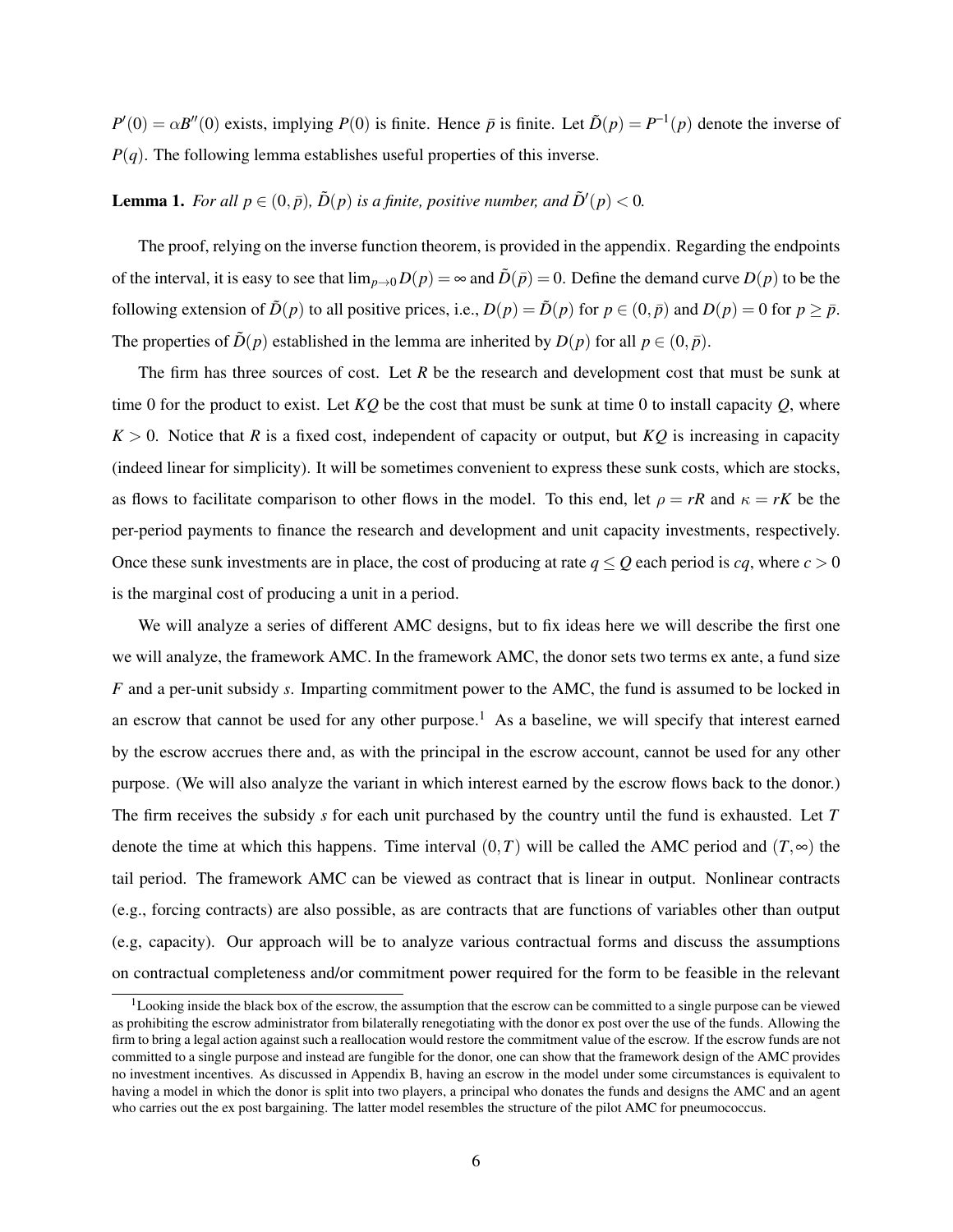passages below.

There are a variety of ways to model the process of price formation and purchasing ex post. We assume that once the firm sinks its investments, it engages in Nash bargaining with the donor over the sequence of future vaccine purchases. The hold-up problem arises from the fact that bargaining takes place after investments have been sunk. Using a bargaining framework to model vaccine purchases has several virtues. Besides hold up, it builds in elements of bilateral monopoly, both important and realistic features of markets in which AMCs might be used. The absence of an AMC does not preclude the possibility of trade, nor does its presence preclude the possibility of bargaining under its shadow. Thus, while the AMC will have scope to affect equilibrium outcomes, it will not be through exogenous assumptions on the effect of the AMC on the structure of price formation. Let  $\beta \in (0,1)$  be the firm's bargaining weight and  $1-\beta$  the donor's.

A complete formulation of Nash bargaining requires several additional details to be delineated. We assume that parties immediately engage in a once-for-all Nash bargain at the start of the ex post period, at  $t = 0$ , covering the entire sequence of vaccine prices and quantities each instant  $t$  of continuous time, to which they can commit. Even though bargaining entails commitment, this does not automatically solve the hold-up problem because bargaining happens after investment. Dynamic-programming arguments suggest that—in a setting covering many cases analyzed below, involving efficient bargaining, freely transferable surplus, and perfect certainty—the present discounted value of each player's surplus resulting from the once-for-all Nash bargain at  $t = 0$  is identical to that resulting from the subgame perfect equilibrium of the continuation game with individual Nash bargains each instant *t*. We adopt the perspective of once-for-all rather than instant-by-instant bargaining throughout the analysis because of its mathematically tractability. Another detail requiring further delineation concerns parties' threat points. Parties' threat points depend on the policy in force at  $t = 0$ . In the absence of an AMC or other commitment, we assume trade requires the active assent of both parties, implying that parties obtain 0 surplus in the continuation game following a breakdown of bargaining. The threat point for even as narrow a policy as a framework AMC is not welldefined without further specification. We assume as a baseline that AMCs (and other policies we will study) require the active assent of both bargaining parties for trade to occur, just as in the absence of an AMC. A later section will be devoted to the analysis of the alternative in which the AMC empowers the firm to trade at the specified terms without the assent of the donor, labeled a purchase guarantee.

The timing of the model can be summarized as follows. The ex ante period begins with the donor setting the terms of the AMC. Observing this, the firm sinks any required investment in research, development, and/or capacity. This leads to the ex post period, starting at time 0. The donor and firm engage in Nash bargaining over the supply of *q* units of vaccine to the country up to capacity *Q*. The once-for-all bargain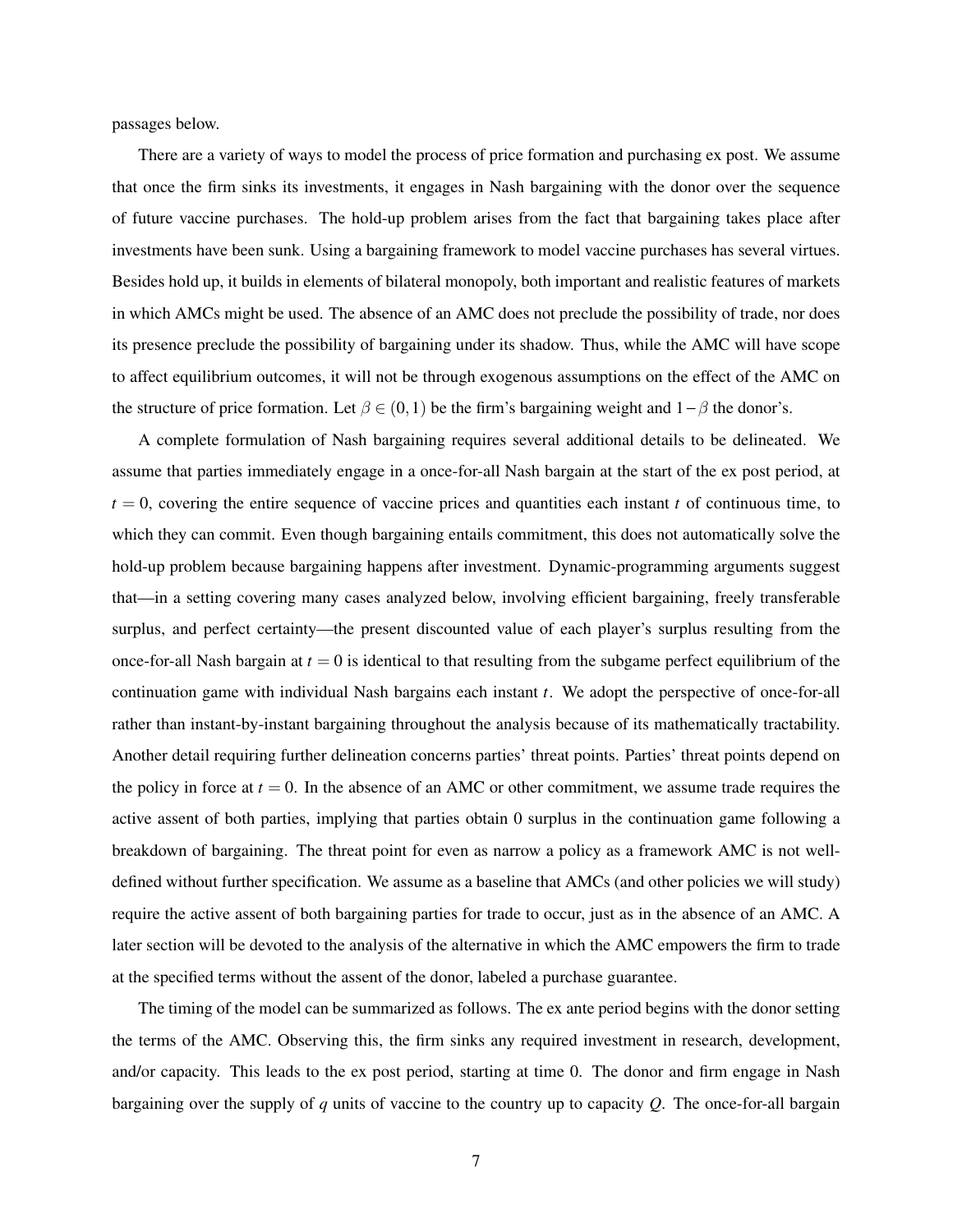

Figure 2: Timeline for model

at time  $t = 0$  covers the sequence of vaccine prices and quantities for all  $t$  thereafter. Figure 2 provides a timeline for the events in the model.

To rule out trivial cases, we maintain the following condition throughout the analysis.

### Assumption 1.  $c + \kappa < \bar{p}$ .

We will see in the analysis of the integrated benchmark, in which the donor is allowed to control the operations of the firm directly, that optimal capacity and output is  $D(c+\kappa)$ . Assumption 1 combined with Lemma 1 implies  $D(c+\kappa) > 0$ . Hence the integrated donor would install some capacity. If the assumption did not hold, then not only the integrated benchmark but all equilibria in which the donor bargains with a separate firm would involve the trivial outcome of no capacity or supply.

# 3. Technologically Close Products

We begin the analysis with the simple case of a near-term product, specifically a vaccine that is far enough in research and development before the AMC is implemented that the only substantial sunk investment required is the expenditure *KQ* for capacity, not R&D expenditure *R*. Assume  $K > 0$ , implying  $\kappa = K/r > 0$ . The product is also far enough along that its attributes can be specified fairly completely. For simplicity, we will take the extreme case in which these attributes can be specified perfectly, implying that ex ante commitments can specify ex post payments conditional on *q* (in short, *q* is contractible).

To facilitate the analysis, before analyzing different AMC designs, we study two benchmarks at the extremes of the range of possibilities. We first analyze the extreme with the greatest incentive for capacity investment: a counterfactual integrated outcome in which the donor directly controls the firm's operations. We then analyze the extreme with the least incentive for capacity investment: the outcome in the absence of integration and in the absence of an AMC. The outcome with an AMC will fall somewhere between these two benchmarks. We start our analysis of AMCs in Section 3.4 with the framework design, and then analyze possible improvements moving to supply commitments and forcing contracts.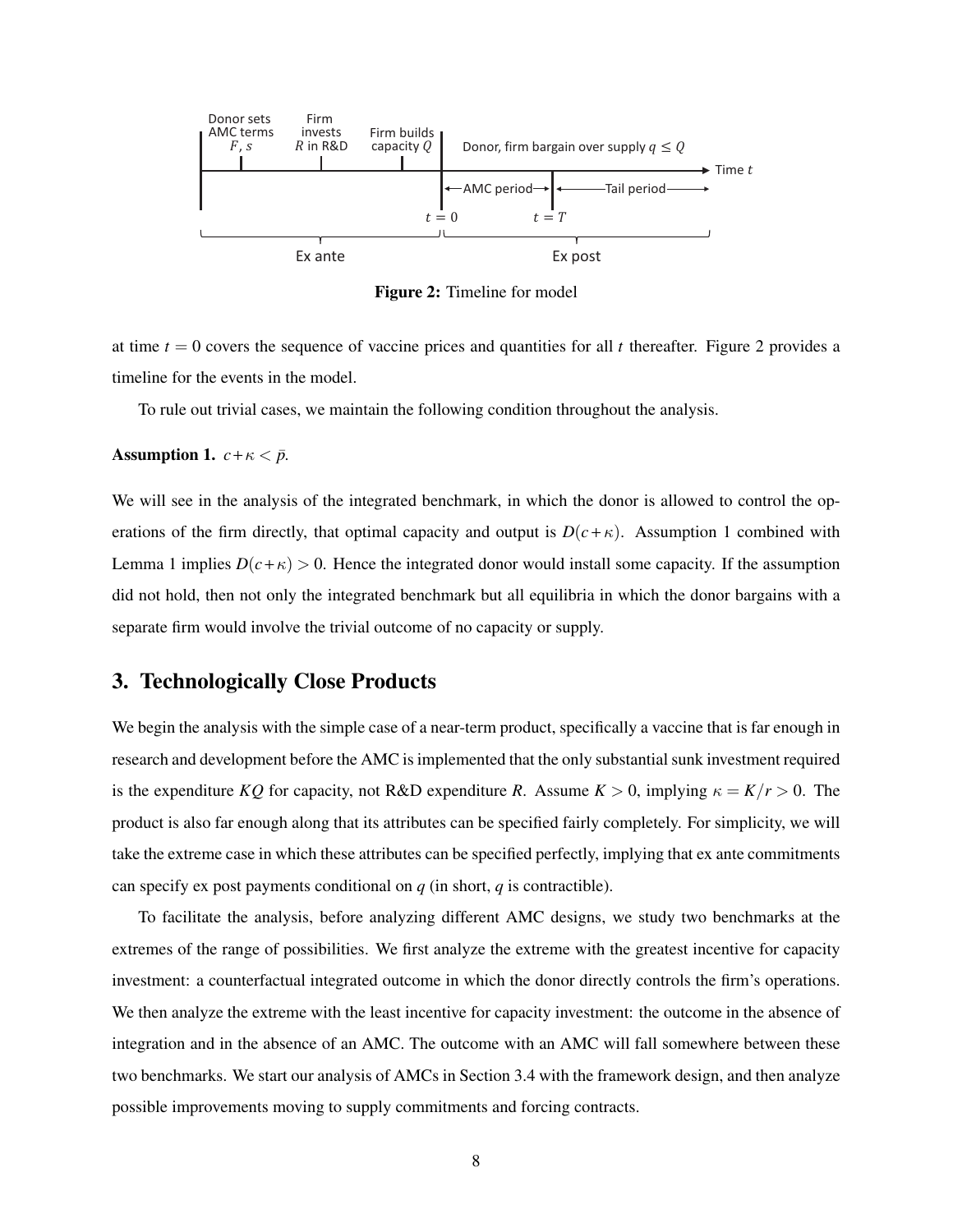## 3.1. Integrated Benchmark

In this subsection we analyze the integrated benchmark in which the donor can directly control the operations of the firm. Let  $Q^{IN}$  be the capacity and  $q^{IN}$  the flow quantity each instant that the donor chooses in this benchmark. These variables are set to maximize the present discounted value of benefits minus costs

$$
\int_0^\infty [\alpha B(q) - cq] e^{-rt} dt - KQ = \frac{1}{r} [\alpha B(q) - cq - \kappa Q]
$$
\n(1)

subject to

$$
q \le Q. \tag{2}
$$

The constraint obviously binds. Substituting for  $q$  into (1) treating (2) as an equality yields

$$
\frac{1}{r} [\alpha B(Q) - (c + \kappa)Q] \equiv w(Q, \theta).
$$
\n(3)

Because this expression for joint welfare reappears in the analysis, we have introduced the shorthand  $w(O, \theta)$ for it, where  $\theta = (r, \alpha, c, \kappa, \beta)$  is the vector of model parameters.

Taking the first-order condition of (3) with respect to *Q* yields

$$
P(Q) - (c + \kappa) = 0,\t\t(4)
$$

implying  $Q^{IN} = q^{IN} = D(c + \kappa)$ . The following proposition summarizes this analysis.

**Proposition 1.** *Capacity and output for a monopoly firm in the integrated benchmark are given by*  $O^{IN}$  *=*  $O^{IN}$  *+*  $O^{IN}$  *+*  $O^{IN}$  *+*  $O^{IN}$  *+*  $O^{IN}$  *+*  $O^{IN}$  *+*  $O^{IN}$  *+*  $O^{IN}$  *+*  $O^{IN}$  *+*  $O^{IN}$  *+*  $O^{IN}$  *+*  $O^{IN}$  *+ O^{IN}*  $q^{IN} = D(c + \kappa) > 0.$ 

*Proof.* The equalities were established in the text leading up to the proposition. The last inequality follows from Assumption 1 and Lemma 1. See Section 2 for the argument. *Q.E.D.*

## 3.2. Benchmark Without AMC

We next analyze the benchmark in the absence of integration and in the absence of an AMC. We solve for the equilibrium using backward induction starting from the ex post period.

Consider the Nash bargain between donor and firm at  $t = 0$  over vaccine supply for all future  $t$ . The assumption that trade does not occur unless both parties assent means, as discussed in Section 2, that both parties' threat points are 0. Gains from trade equal the present discounted value of joint surplus over the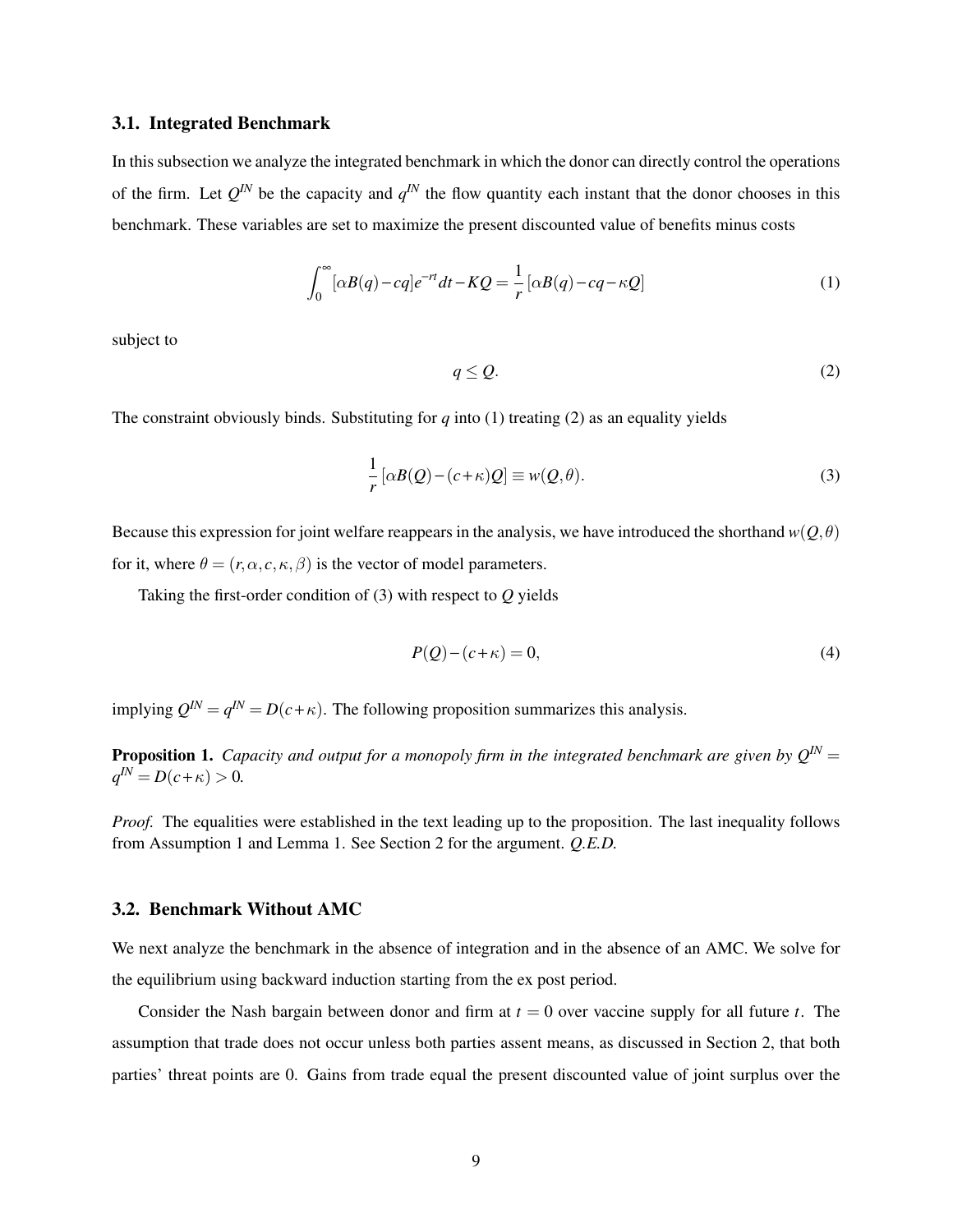continuation game

$$
\int_0^\infty [\alpha B(q) - cq] e^{-rt} dt = \frac{1}{r} [\alpha B(q) - cq]. \tag{5}
$$

Because Nash is efficient bargaining, parties settle on the *q* maximizing (5) subject again to the constraint (2) that output not exceed capacity. If constraint (2) binds, then  $q^{NA} = Q$ . If not,  $q^{NA}$  satisfies the first-order condition of (5) with respect to *q*:  $\alpha B'(q) = c$ , or rearranging  $q = D(c)$ .<sup>2</sup> Combining the cases in which (2) does or does not bind yields

$$
q^{NA} = \min[Q, D(c)].
$$
\n(6)

Given both parties' threat points are 0, the firm's continuation payoff from Nash bargaining is its share  $\beta$  of gains (5) and the donor's is its share  $1 - \beta$ .

Fold the game back to the firm's ex ante choice of capacity. The firm's equilibrium capacity choice *Q NA* maximizes the present discounted value of profits

$$
\frac{\beta}{r} [\alpha B(q^{NA}) - cq^{NA}] - KQ = \frac{\beta}{r} \left\{ \alpha B(\min[Q, D(c)]) - c \min[Q, D(c)] - \frac{\kappa}{\beta} Q \right\},\tag{7}
$$

where the equality follows from substituting from (6) and rearranging. Posit that  $Q^{NA} < D(c)$ ; the proof of the next proposition will fill in this detail. Substituting  $Q$  for  $\min[Q, D(c)]$  in (7) yields

$$
\frac{\beta}{r} \left[ \alpha B(Q) - \left( c + \frac{\kappa}{\beta} \right) Q \right] \equiv \pi(Q, \theta). \tag{8}
$$

Because this expression for the firm's ex ante profit in the absence of an AMC appears repeatedly in the analysis, we have introduced the shorthand  $\pi(Q,\theta)$  for it, where  $\theta$  is the vector of model parameters. Differentiating (8) with respect to *Q* yields the first-order condition

$$
P(Q) - \left(c + \frac{\kappa}{\beta}\right) = 0.\tag{9}
$$

Equilibrium capacity  $Q^{NA}$  is the solution of (9) for *Q*, i.e.,  $Q^{NA} = D(c + \kappa/\beta)$ .

Since demand is nondecreasing,  $D(c+\kappa/\beta) \leq D(c+\kappa)$ . The proof of the next proposition shows that this inequality is in fact strict, implying  $Q^{NA} = D(c+\kappa/\beta) < D(c+\kappa) = Q^{IN}$ . That  $Q^{NA} < Q^{IN}$  is a key result of the paper, embodying the hold-up problem which AMCs are designed to address. The hold-up problem arises because returns from the firm's sunk investment in capacity are appropriated by the donor in ex post negotiations unless the firm has 100% of the bargaining power. In the absence of an AMC, this leads the

<sup>&</sup>lt;sup>2</sup>To see this is a well-defined quantity, note  $0 < c < p$ , where the second inequality holds by Assumption 1. Lemma 1 then implies  $D(c)$  is a finite, positive number.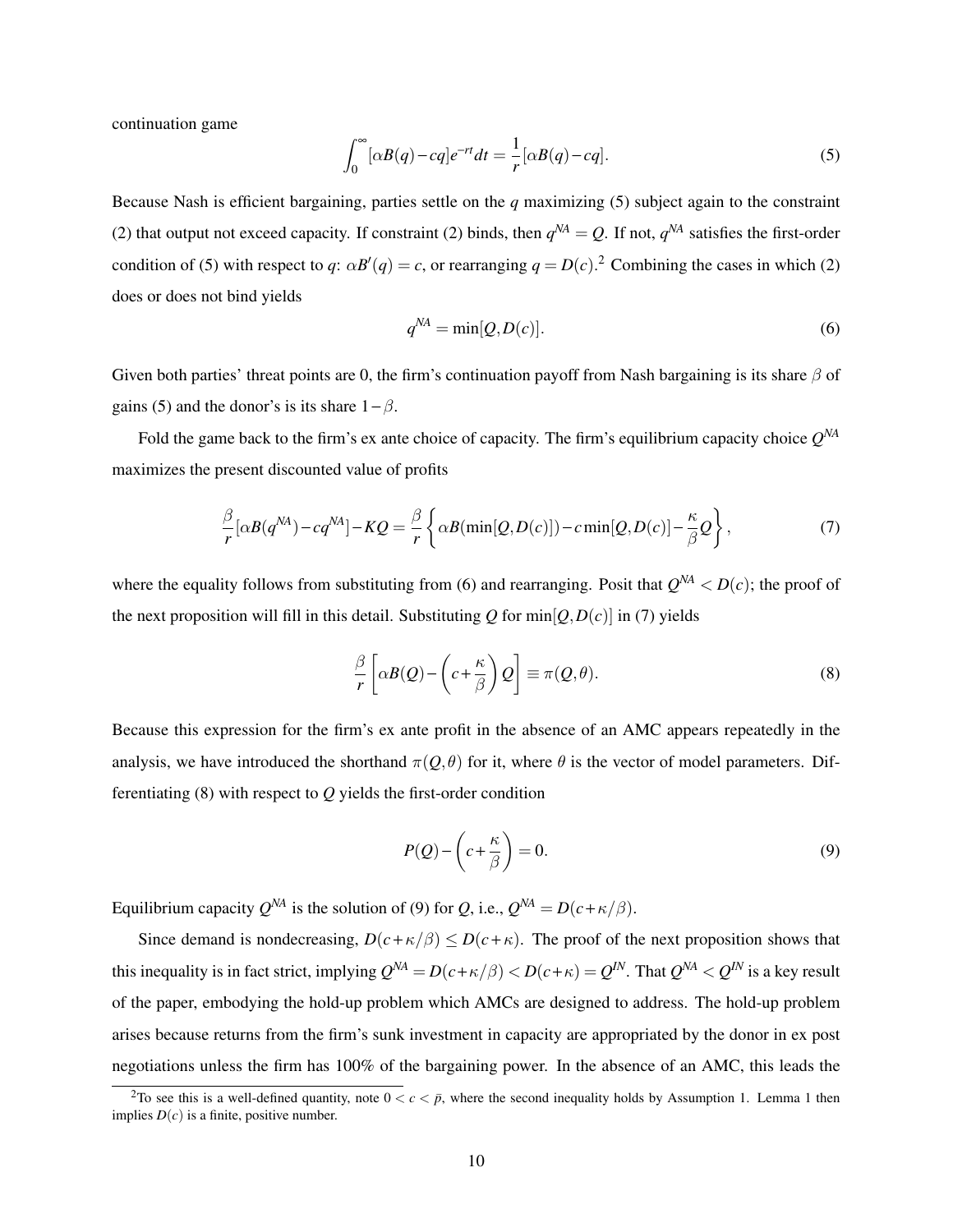firm to underinvest in capacity compared to the integrated benchmark. In the limit  $\beta \to 0$  in which the firm has no bargaining power, the hold-up problem is so severe that the firm installs no capacity. In the limit  $\beta \to 1$  in which the firm has all the bargaining power, there is no hold-up problem and the donor. The next proposition summarizes the results of this subsection.

**Proposition 2.** *Capacity and output for a monopoly firm in the benchmark with no AMC are given by*  $Q^{NA}$  =  $q^{NA} = D(c + \kappa/\beta)$  and the ex ante present discounted value of the firm's profits by  $\pi(Q^{NA}, \theta)$ *. Comparing capacity to that in the integrated benchmark, we have*  $Q^{NA} < Q^{IN}$ *,*  $\lim_{\beta\to 0} Q^{NA} = 0$ *, and*  $\lim_{\beta\to 1} Q^{NA} = Q^{IN}$ *.* 

The proof in the appendix fills in some omitted details.

Figure 1 illustrates equilibrium quantity in the two benchmarks. Integrated quantity  $D(c+\kappa)$  is that emerging from marginal-cost pricing—generalizing marginal cost to include both the unit cost of production *c* and that unit's share  $\kappa$  of the cost of capacity. Quantity in the no-AMC benchmark  $D(c + \kappa/\beta)$  is that emerging from marking up the cost subject to hold up in inverse proportion to the firm's bargaining power. The production cost  $c$  is not marked up because that is an ex post cost that can be handled by Nash bargaining, which is ex post efficient.

## 3.3. Principle of Full Capacity Utilization

Neither benchmark analyzed in the previous two subsections involved excess capacity. The key to this result is that both are ex post efficient, a consequence of integration in one case and Nash bargaining in the other. The ex post efficient outcome is for all capacity *Q* being used as long as the marginal benefit  $\alpha B'(Q)$  exceeds the marginal production cost *c*, or rearranging, as long as  $Q \le D(c)$ . But  $D(c)$  is more capacity than even an integrated firm would install facing any positive capacity cost  $\kappa$ . Hence all capacity is used each instant.

This insight will apply more generally to all the equilibria we will go on to derive in the remainder of this section. A positive capacity cost will induce the firm to install less capacity than  $D(c)$ ; efficient ex post bargaining will then lead to all capacity being utilized each instant. We will invoke this result in the remainder of the section using the shorthand *principle of full capacity utilization*. The principle has the consequence that any subsequent results for equilibrium capacity *Q* <sup>∗</sup> will equivalently apply to equilibrium flow quantity  $q^*$ .

Deriving the principle for the integrated and no-AMC benchmarks was easy because changes in the quantity traded in any instant had no external effects on the surplus to be shared in future instants. A caveat in applying the principle to the case of a AMC is that producing more in the current instant draws the fund down, reducing the surplus that can be shared later. We will be able to invoke the principle nonetheless, but care will be needed in making the argument.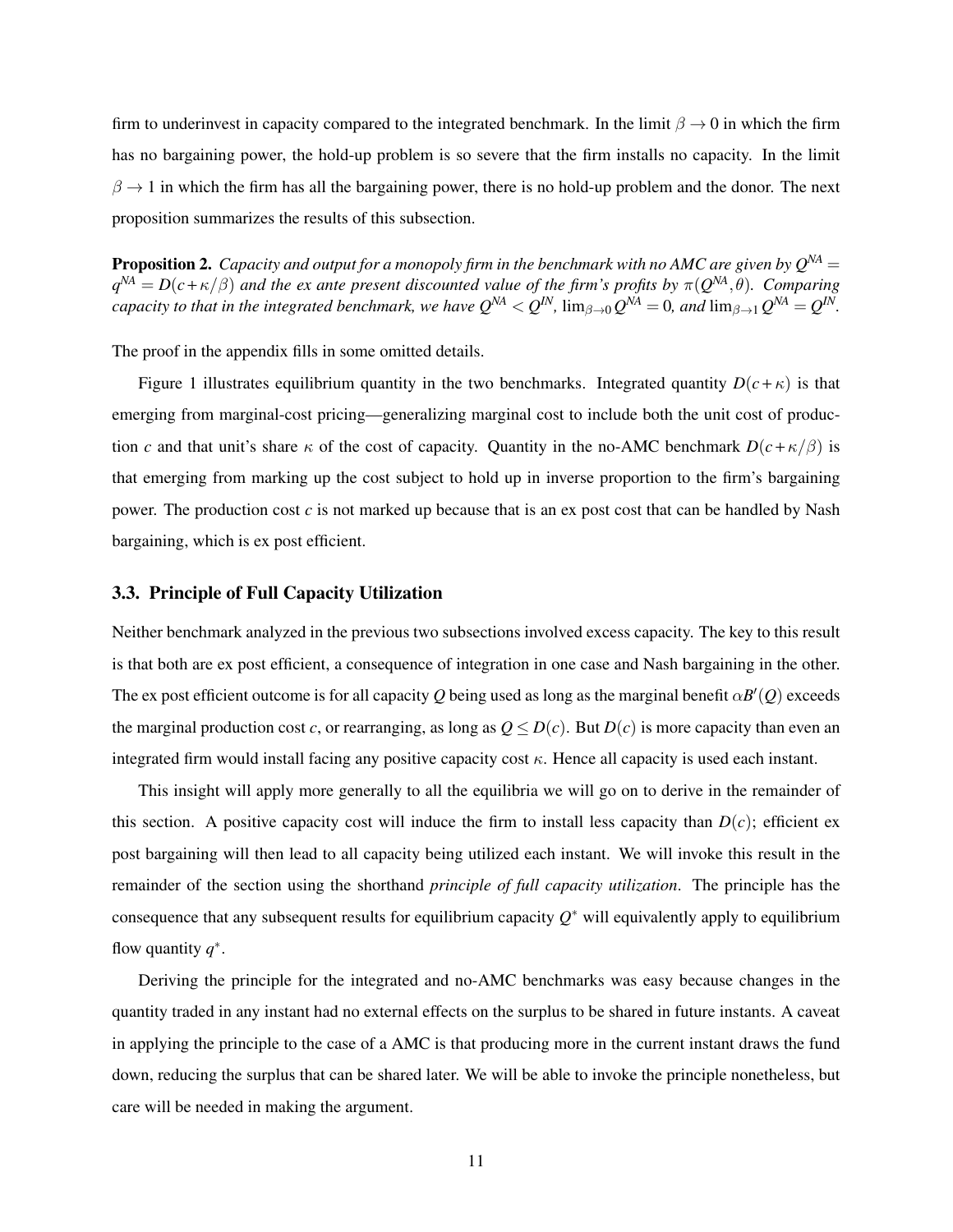## 3.4. Framework AMC

The first AMC design we will analyze is the framework design, involving a fund *F* placed in escrow ex ante from which a subsidy *s* is paid for each unit of the vaccine purchased ex post until the fund is exhausted. We start by positing that the duration of the AMC period *T* is finite. Then *T* can be determined by an accounting identity. Given our baseline specification for AMC design that interest on funds accrues to the escrow, the accounting identity is that the present discounted value of payments into the fund equals the present discounted value of payments out of the fund:

$$
F = \int_0^T s q e^{-rt} dt = \frac{sq}{r} \left( 1 - e^{-rT} \right).
$$
 (10)

The left-hand side of (10) is the size of the fund itself, which since it is made in a lump-sum payment ex ante is the same as its present discounted value. The right-hand side is the present discounted value of the flow of subsidy payments *sq* made each instant during the AMC period assuming assuming *q* units are sold each instant.

We again solve for the equilibrium using backward induction starting from Nash bargaining at  $t = 0$ . The model requires both parties to assent to trade during the AMC period and tail period, implying that their threat points are again 0. Gains from trade equal the present discounted value of joint surplus over the continuation game

$$
\int_0^\infty \alpha B(Q)e^{-rt}dt + \int_0^T (s-c)Qe^{-rt}dt - \int_T^\infty cQe^{-rt}dt = \frac{1}{r}[\alpha B(Q) - cQ + sQ(1 - e^{-rT})].\tag{11}
$$

The first term on the left-hand side is the donor's gross surplus (not including bargaining payments) over the whole ex post period, the second term is the firm's gross surplus (again not including bargaining payments) during the AMC period, and the third is the firm's gross surplus during the tail period. The right-hand side of (11) follows from integrating and rearranging. Several additional notes about (11) are in order. Note that *s* appears in the second term. While one might think it should net out of joint surplus as a mere transfer, because it was sunk in a dedicated escrow, ex post subsidy payments are not subtracted from the donor's contribution to joint surplus. Note further that capacity *Q* has been substituted for output in (11) on the basis of the principle of full capacity utilization. This principle obviously holds in the tail period because reducing output below *Q* has no later benefits. Work is required to verify that the principle holds during the AMC period because a reduction in output in one instant leaves more funds in the escrow, providing the future benefit of extending the AMC period. We relegate this verification to the proof of Proposition 3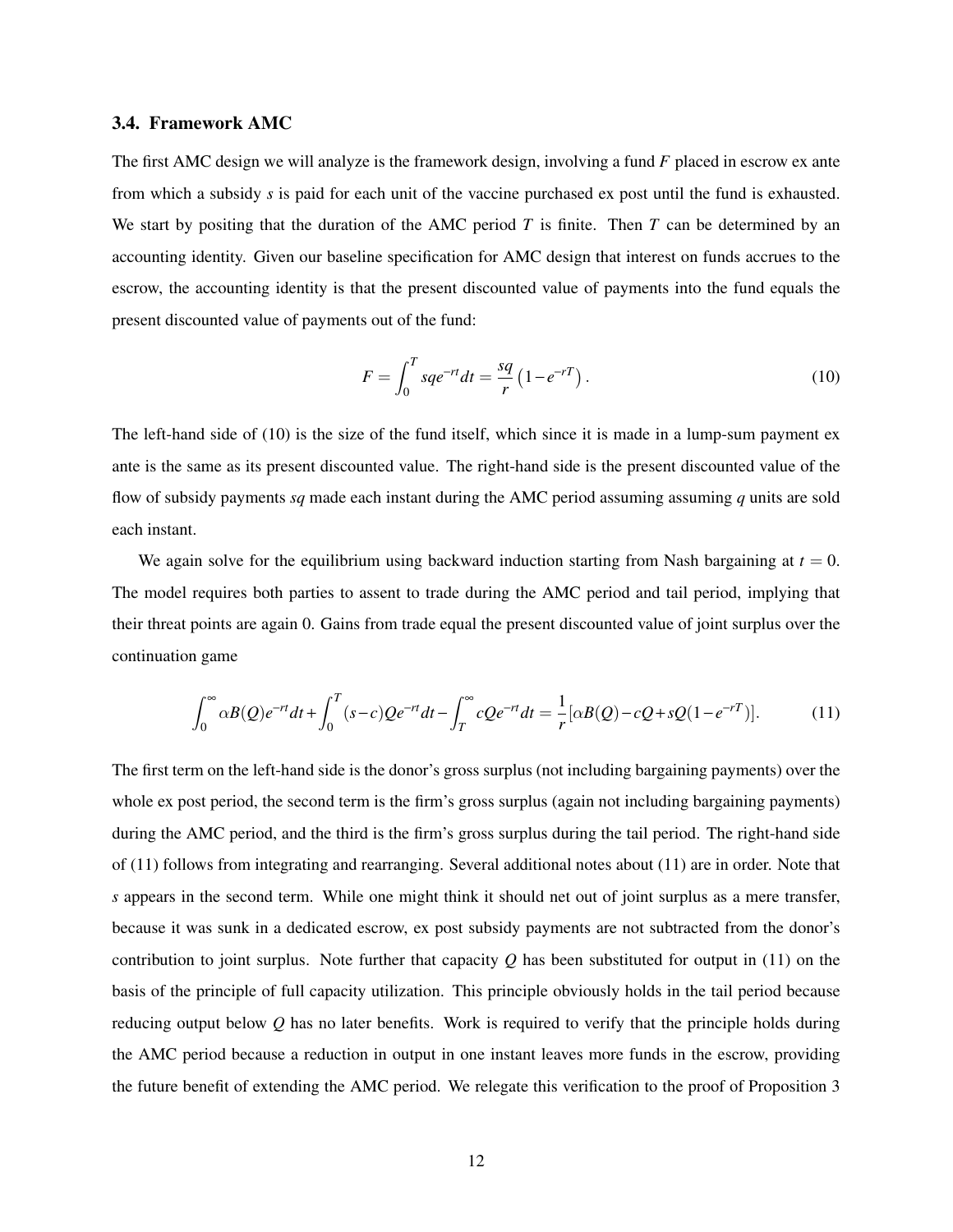in the appendix. For now, we just note that it is intuitive that the principle holds during the AMC period. Deferring the draw down of AMC funds by reducing output has a neutral effect on joint surplus because the funds accrue interest at the same in or out of the esrow. The only remaining effect of an output reduction is the inefficiency from producing less than the capacity-constrained optimum, *Q*.

Fold the game back to the firm's ex ante choice of capacity. The firm's equilibrium capacity choice  $Q^{TS}$  maximizes the present discounted value of its profits. (The superscript denotes equilibrium under a temporary-subsidy policy under consideration.) Given its threat point is 0, the its continuation payoff from Nash bargaining is its share  $\beta$  of the gains in (11). Subtracting capacity costs yields the following expression for ex ante profits,

$$
\frac{\beta}{r} [\alpha B(Q) - cQ + sQ(1 - e^{-rT})] - KQ,\tag{12}
$$

or, upon substituting from (10) into (12) and rearranging,

$$
\frac{\beta}{r} \left[ \alpha B(Q) - \left( c + \frac{\kappa}{\beta} \right) Q \right] + \beta F = \pi(Q, \theta) + \beta F. \tag{13}
$$

Differentiating (13) with respect to *Q* yields  $Q^{TS} = D(c + \kappa/\beta) = Q^{NA}$ . We have obtained a stark result: the donor receives nothing for the funds *F* it contributes to the AMC, capacity and output are the same with a framework AMC as without. Mathematically, the contribution of the AMC to the firm's surplus, which is embodied in equation (13) by the term  $\beta F$ , is not a function of *Q*. Intuitively, if the firm reduces its capacity, it draws down the AMC at a slower rate, but this leaves more funds in the escrow account accruing interest at the same rate as the firm's own bank account. The firm ends up being indifferent as how fast it draws down the AMC fund. The AMC thus contributes nothing to incentives to invest in capacity.

Proposition 3. *Consider any terms s* > 0 *and F* > 0 *for which the framework AMC has temporary subsidy.*  $The\ framework\ AMC\ adds\ no\ incentives\ for\ a\ monopoly\ firm\ to\ invest\ in\ capacity\colon Q^{TS}\!=\!q^{TS}\!=\!D(c\!+\!\kappa/\beta)\!=\!1$  $q^{NA} = Q^{NA}$ .

The proof provided in the appendix fills in the detail about the principle of full capacity utilization applying to the AMC period.

It goes without saying that the donor would never make a positive contribution *F* toward this useless program. The result that an AMC with a temporary subsidy is useless leaves open the possibility that an AMC with a perpetual subsidy may be useful. With a temporary subsidy, an increase in output in instant *t* merely shifts the timing of the subsidy payouts with no net effect on the total earned from the program and thus no effect on incentives. With a perpetual AMC, a current increase in output does not reduce the subsidy that can be earned in the future—promised to be *s* per unit regardless of how much was produced before.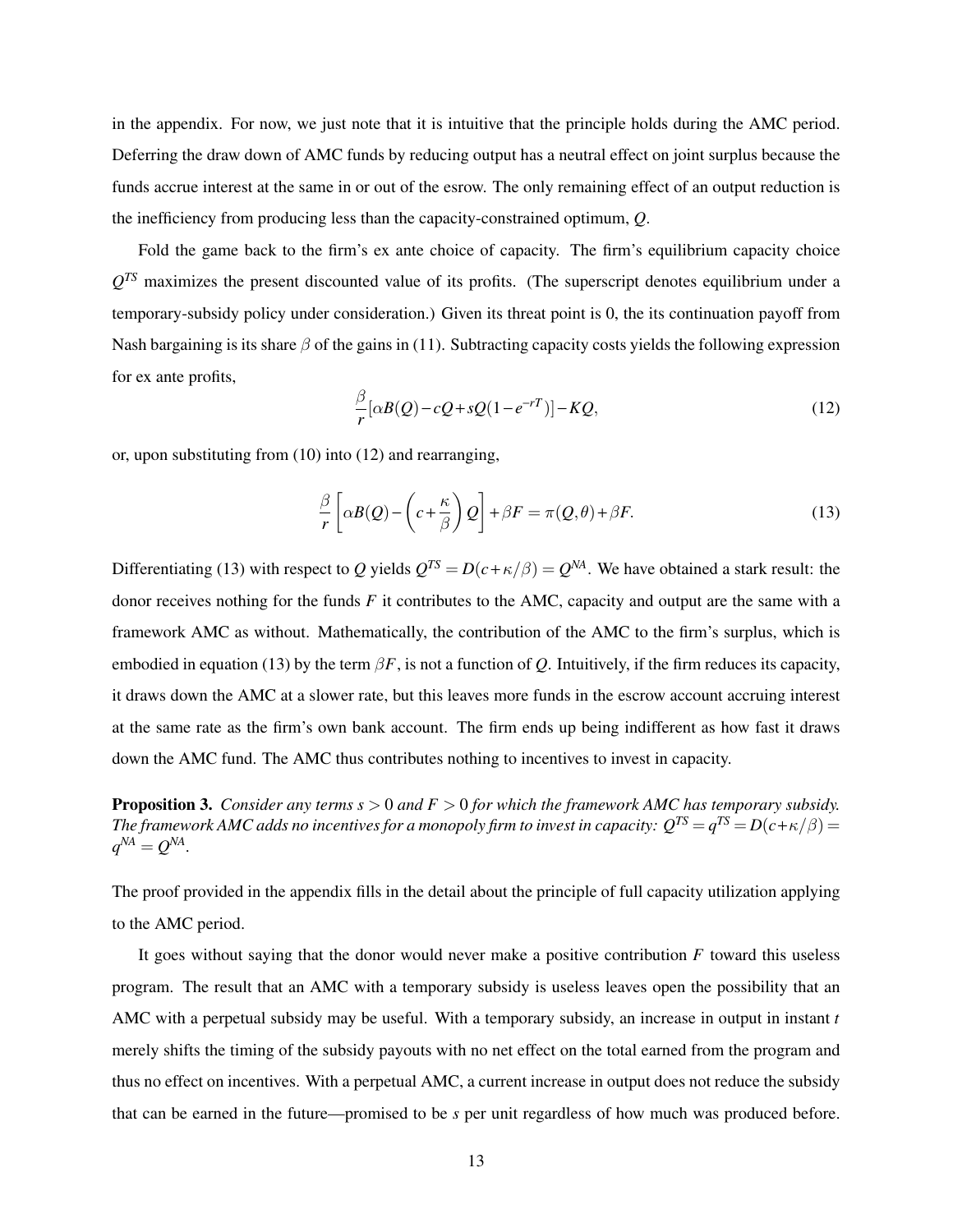Hence a perpetual subsidy may enhance investment incentives. In fact we will show next that it does.

A perpetual subsidy requires a sufficiently large endowment *F* given *s* and *q*, namely  $rF \geq sq$ . The donor prefers the smallest fund satisfying that condition, implying the donor's optimum involves

$$
F = \frac{sq}{r}.\tag{14}
$$

We are left to solve for the optimal *s*. We again use backward induction, starting from the ex post Nash bargain at  $t = 0$  over vaccine supply, positing some arbitrary *s* set by the donor.

For Nash bargaining to lead to trade, both parties must assent, implying that their threat points are 0 as before. Gains from trade equal the present discounted value of joint surplus over the continuation game

$$
\int_0^\infty [\alpha B(Q) - cQ + sQ]e^{-rt}dt = \frac{1}{r} [\alpha B(Q) - cQ + sQ].\tag{15}
$$

We have substituted capacity *Q* for quantity, invoking the principle of full capacity utilization, which obviously applies in this case. As was the case above with a temporary subsidy, here, too, *s* appears in the expression for continuation surplus because the subsidy is paid out of a dedicated escrow, the funds in which do not have an opportunity cost to the donor.

Folding the game back to the ex ante period, the firm's equilibrium capacity choice maximizes its share  $\beta$  of (15) less capacity costs, which upon rearranging becomes

$$
\frac{\beta}{r} \left[ \alpha B(Q) - \left( c + \frac{\kappa}{\beta} \right) Q + sQ \right] = \pi(Q, \theta) + \frac{\beta sQ}{r}.
$$
\n(16)

The firm's investment decision is characterized by the first-order condition with respect to *Q*,

$$
P(Q) - \left(c + \frac{\kappa}{\beta}\right) + s = 0.
$$
\n(17)

Equation (17) can be readily compared to the first-order condition (9) from the benchmark with no AMC. The perpetual subsidy simply results in *s* being added to this first-order condition, enhancing incentives when  $s > 0$ .

Folding the game back, the donor chooses the AMC terms to maximize the present discounted value of its 1−β share of the joint surplus (15) from Nash bargaining less the fund *F* endowing the perpetual subsidy:

$$
\frac{1-\beta}{r}[\alpha B(Q)-cQ+sQ]-F=\frac{1}{r}\{(1-\beta)[\alpha B(Q)-cQ]-\beta sQ\}.
$$
\n(18)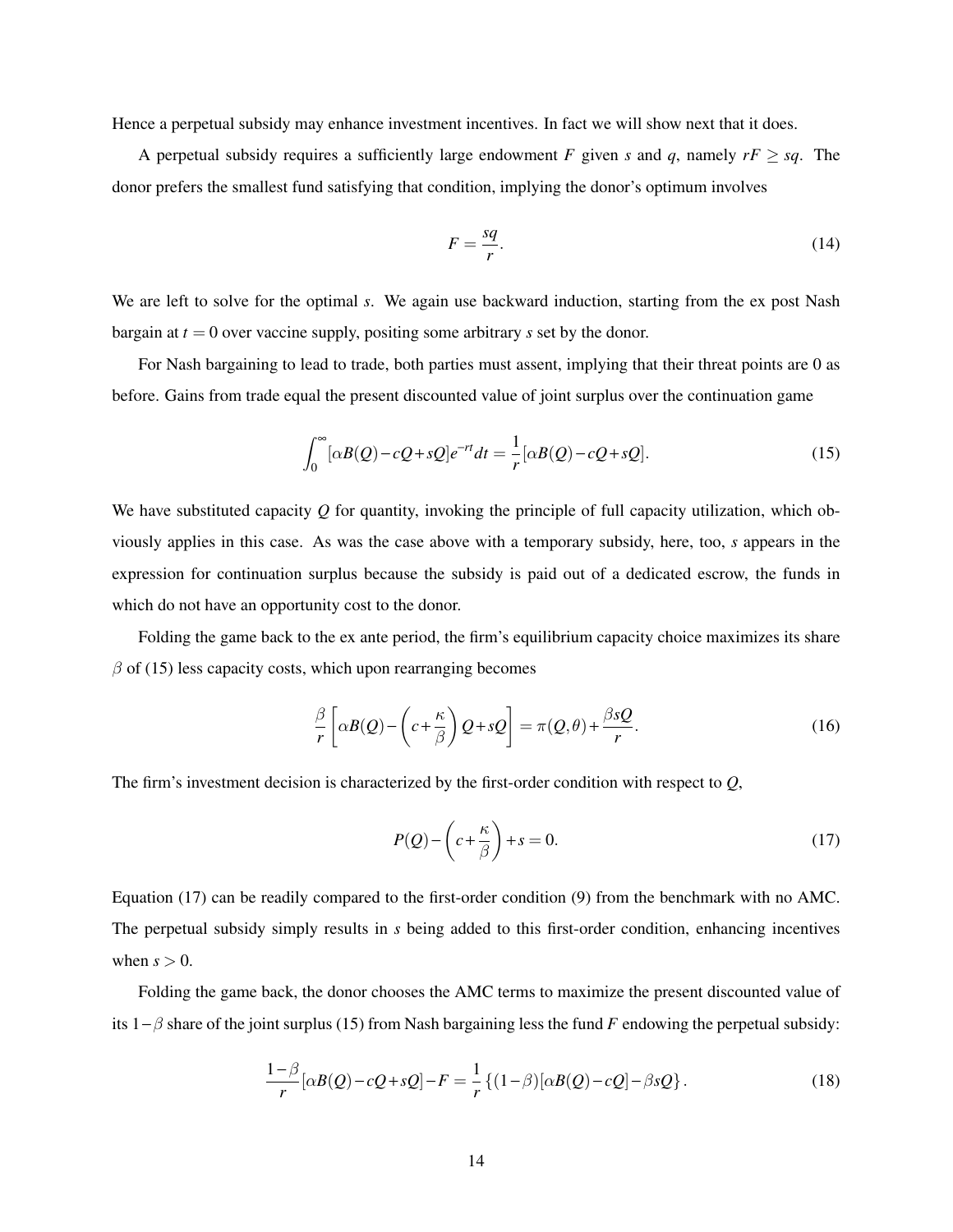The right-hand side of (18) follows from substituting for *F* from (14) and rearranging. The donor's problem is to choose *s* to maximize (18), where *Q* is implicitly a function of *s* via (17), which is in essence an incentive-compatibility constraint. The one-to-one correspondence between capacity and the subsidy implicit in (17) allows us to express the donor's problem equivalently in terms of choice variable *Q* rather than *s*, yielding considerable insight. Solving (17) for *s* in terms of *Q*, substituting into (18), and rearranging gives the following expression for the donor's objective function:

$$
\frac{1}{r}[(1-\beta)\alpha B(Q) + \beta QP(Q) - (c+\kappa)Q].
$$
\n(19)

Differentiating (19) with respect to *Q* yields the first-order condition characterizing equilibrium capacity,

$$
(1 - \beta)P(Q) + \beta[P(Q) + QP'(Q)] - (c + \kappa) = 0.
$$
\n(20)

This differs from the first-order condition (4) from the integrated benchmark. Because the integrated entity appropriates all surplus, (4) traded off the marginal social benefit of an additional unit of capacity, *P*(*Q*), against marginal cost  $c + \kappa$ . Equation (20) involves the same marginal cost but on the benefit side incorporates a weighted average of marginal social benefit and marginal private monopsony benefit, with the weights given by the parties' bargaining powers. The greater the donor's bargaining power, i.e., the closer is  $1 - \beta$  to 1, the more inclined is the donor to use the subsidy to incentivize socially efficient production because it can appropriate more of the generated surplus in ex post Nash bargaining. If the donor has little bargaining power, i.e.,  $\beta$  is close to 1, it shifts its focus to the threat point because that becomes its only source of surplus. In the threat point, there are no further payments made beyond the subsidy, so the donor is in effect a linear pricing monopsonist, with the subsidy functioning as the linear price. For moderate bargaining powers, the donor considers a weighted average of the gains from bargaining and its threat point.

Solving the first-order condition leads to the following implicit solution for equilibrium capacity,

$$
Q^{PS} = D(c + \kappa - \beta Q^{PS} P'(Q^{PS})).
$$
\n(21)

Because  $-\beta P'(Q^{PS})Q^{PS} > 0$  for  $\beta > 0$ ,  $D(c + \kappa - \beta P'(Q^{PS})Q^{PS}) < D(c + \kappa) = Q^{IN}$  then. Hence, if the firm has any bargaining power, the perpetual subsidy cannot achieve the integrated outcome. The firm puts some weight on the choice that would be made by an inefficient linear-pricing monopsonist. We have proved the following proposition.<sup>3</sup>

 $3$ Comparison of Propositions 3 to 4 reveals an underlying discontinuity in outcomes. In particular, holding the subsidy rate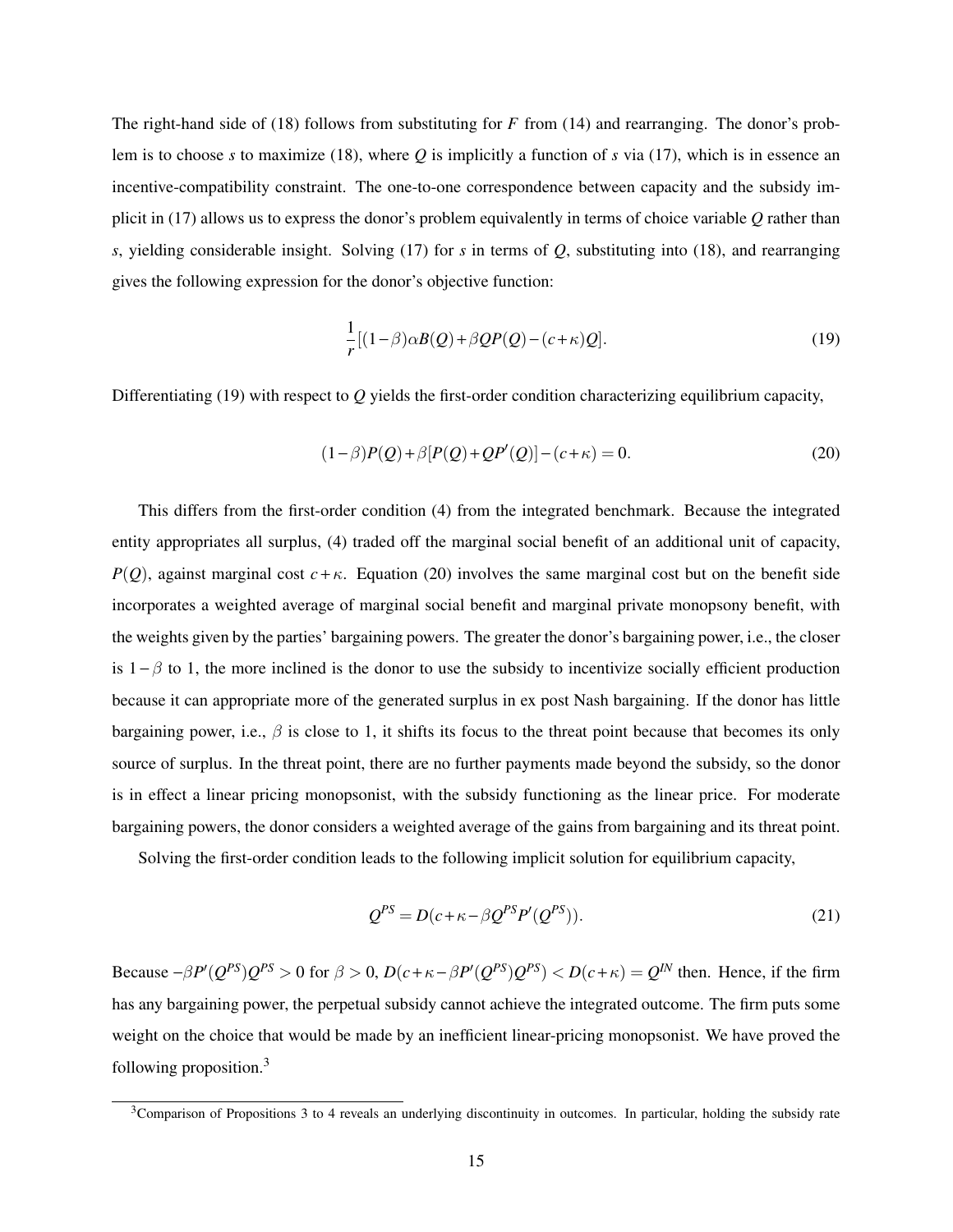**Proposition 4.** *The framework AMC that is optimal for the donor involves a perpetual subsidy,*  $s^{PS}$  =  $c + \kappa/\beta - P(Q^{PS})$ , where  $Q^{PS}$  is the monopoly firm's equilibrium capacity under this policy that is given by *the implicit solution to* (21)*. For all*  $\beta > 0$ ,  $Q^{PS} < Q^{IN}$ *, but*  $\lim_{\beta \to 0} Q^{PS} = Q^{IN}$ *.* 

Equilibrium capacity can be alternatively expressed in terms of the familiar Lerner index:

$$
L^{PS} = \frac{P(Q^{PS}) - (c + \kappa)}{P(Q^{PS})} = -\beta \frac{Q^{PS} P'(Q^{PS})}{P(Q^{PS})} = \frac{\beta}{|\eta^{PS}|}.
$$
 (22)

The first equality reflects our definition of the Lerner index in this context, the second equality follows from rearranging (20), and the third defining  $\eta^{PS}$  to be the elasticity of the donor's vaccine demand at the equilibrium quantity. If  $\beta = 0$ , the equilibrium is equivalent to efficient, i.e., marginal-cost, pricing. As  $\beta$ grows, the donor increasingly behaves as a standard monopsonist, adhering to an inverse-elasticity rule. As will be seen momentarily, there is a limit to how close the donor comes to implementing an inverse-elasticity rule because a framework AMC does not exist for  $\beta$  sufficiently close to 1.

The subsection concludes with a more technical discussion of existence of a framework AMC. Call an AMC *nontrivial* if it strictly improves the donor's surplus relative to the equilibrium in the absence of an AMC. Call an AMC *feasible* if the firm would be willing to sign it or in other words it satisfies the firm's participation constraint. So far in this subsection we have ignored the firm's participation constraint but focus on it now. Because the donor cannot commit not to bargain if the firm rejects the AMC, the participation constraint is that the firm must earn at least the ex ante profit Π*NA* as in the absence of an AMC. One can show that this participation constraint is equivalent to a non-negativity constraint on the subsidy:  $s > 0$ . The optimum found in Proposition 4 is nontrivial and feasible framework AMC (abbreviated NFFA) if and only if it satisfies non-negativity constraint with strict equality, i.e., if and only if  $s^{PS} > 0$ . If  $s^{PS} = 0$ , then the optimum from Proposition 4 is trivial—no different than not having an AMC. If *s PS* < 0, then the optimal AMC for the donor would be infeasible. Using the expression for  $s^{PS}$  in Proposition 4,  $s^{PS} > 0$  is equivalent to  $Q^{PS} > D(c + \kappa/\beta) = Q^{NA}$ .

Proposition 5. *There exists a nontrivial, feasible framework AMC (NFFA) if and only if QPS* > *Q NA. To characterize the parameters satisfying this condition, there exists an NFFA for* β *sufficiently close to* 0 *and not for* β *sufficiently close to* 1 ceteris paribus*. No NFFA exists for* κ *sufficiently close to* 0 ceteris paribus*.*

*Suppose donor objective function* (19) *is concave in Q. Then there exists*  $\hat{\beta} \in (0,1)$  *such that an NFFA exists for all*  $\beta < \hat{\beta}$  *and not for all*  $\beta \ge \hat{\beta}$  ceteris paribus. Furthermore, there exists  $\hat{\kappa} > 0$  *such that an NFFA exists for for all*  $\kappa \in (\hat{\kappa}, \bar{p} - c)$  *and not for for*  $\kappa \leq \hat{\kappa}$  ceteris paribus.

constant at *s PS*, donor surplus must be discontinuous from the left in the size of the fund. For *F* below the threshold value necessary to endow a perpetual subsidy, donor surplus is decreasing in *F* because the greater expense produces no incentive effects. A perpetual subsidy becomes feasible at the threshold value of *F*, causing donor surplus to jump because the perpetual subsidy provides the firm with discontinuously better investment incentives.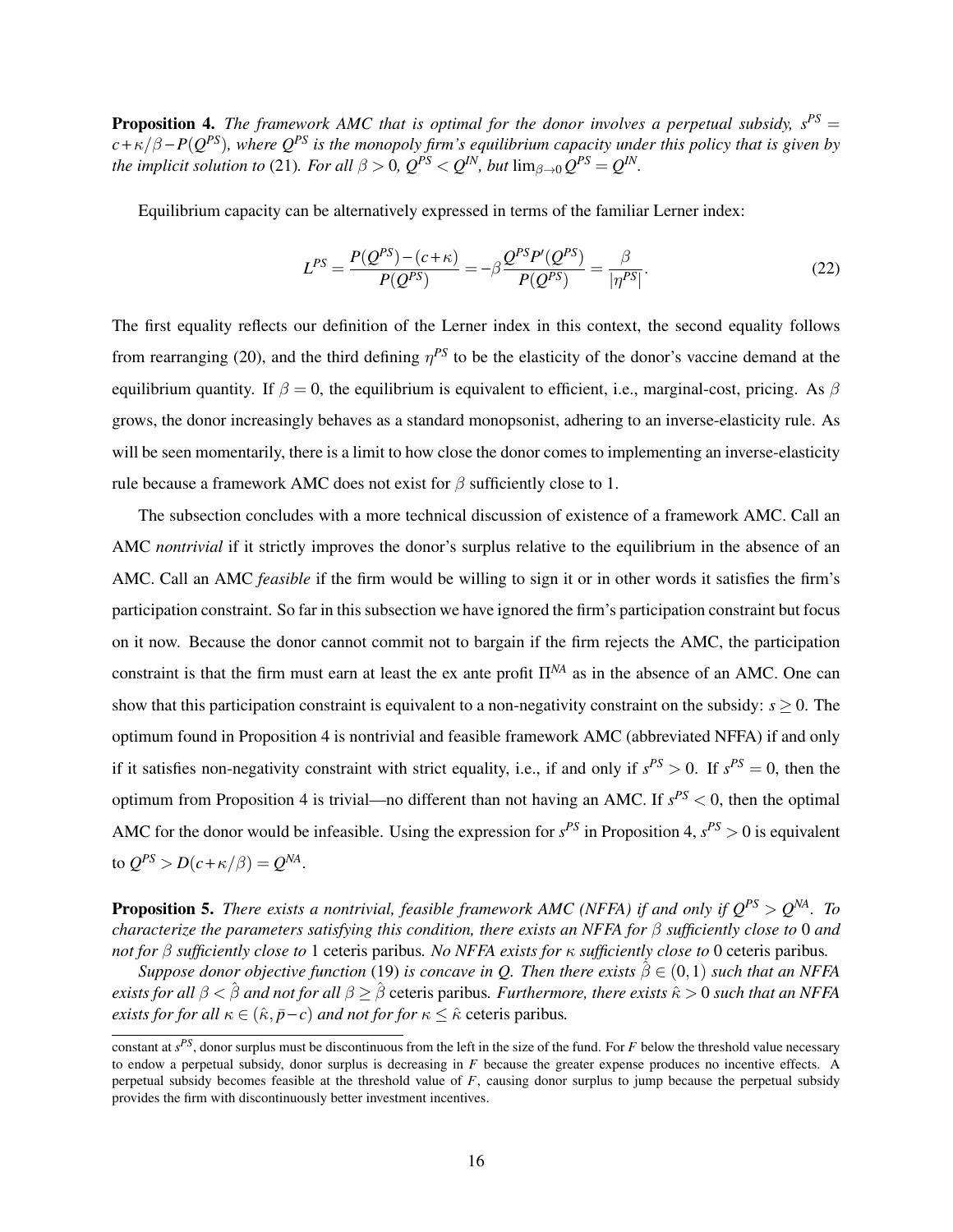The text preceding the proposition sketched the proof of the first statement in the proposition. The formal proof in the appendix fills in some omitted details as well as establishing the remaining results characterizing the parameters under which an NFFA exists. The last statement in the proposition takes care to consider only values of  $\kappa$  satisfying Assumption 1. This statement leaves open the possibility that  $\hat{\kappa} > \bar{p} - c$ . If so, the set  $(\hat{\kappa}, \bar{p}-c)$  is empty, implying that no NFFA exists for any admissible  $\kappa$  *ceteris paribus*.

The conditions guaranteeing no NFFA exists make intuitive sense. For  $\beta$  close to 1, the firm obtains most of the bargaining surplus so chooses a capacity close to the integrated solution  $Q^N$  in the absence of an AMC. With little need to further enhance incentives with a positive subsidy, the donor would prefer to extract rent with a negative subsidy if this were feasible. Similarly, for  $\kappa$  close to 0, the scale of the hold-up problem is limited because of the small scale of ex ante investment. Again the donor would prefer to extract rent with a negative subsidy if this were feasible. If the donor's objective function is concave, this intuition generates threshold values of the parameters  $\beta$  and  $\kappa$ .

## 3.5. Supply Commitment

The previous subsection provided a theoretical explanation of how a framework AMC can be used to improve incentives. However, there may be some practical difficulties in achieving the theoretical optimum. To achieve the optimum with a framework AMC accuring interest requires the donor to be able to commit to a perpetuity. To approach the optimum with a framework AMC that does not accrue interest requires the donor to pledge an arbitrarily large fund. Budget and political constraints may present barriers to these extreme forms of commitment. Furthermore, while some AMC designs considered so far were able to improve incentives, none was able to achieve the integrated outcome.

In this section we analyze an alternative policy to the framework AMC. The Economics Expert Group, which worked on the design of the pilot AMC for a pneumococcus vaccine, recommended a move from the framework design to the design analyzed in this subsection, which it called a supply commitment. We will show that the supply commitment can achieve the same outcome as the optimal framework AMC without needing a perpetual commitment or an infinite fund. In addition to the contractual terms *F* and *s*, a supply commitment sets a target supply  $\hat{q}$ . Rather than being able to appropriate the entire fund  $F$  given enough time, now the firm is only eligible to appropriate at most a fraction equal to the fraction  $q/\hat{q}$  that it supplies of the target.

With this design, returning to the assumption that interest accrues in the AMC escrow, the accounting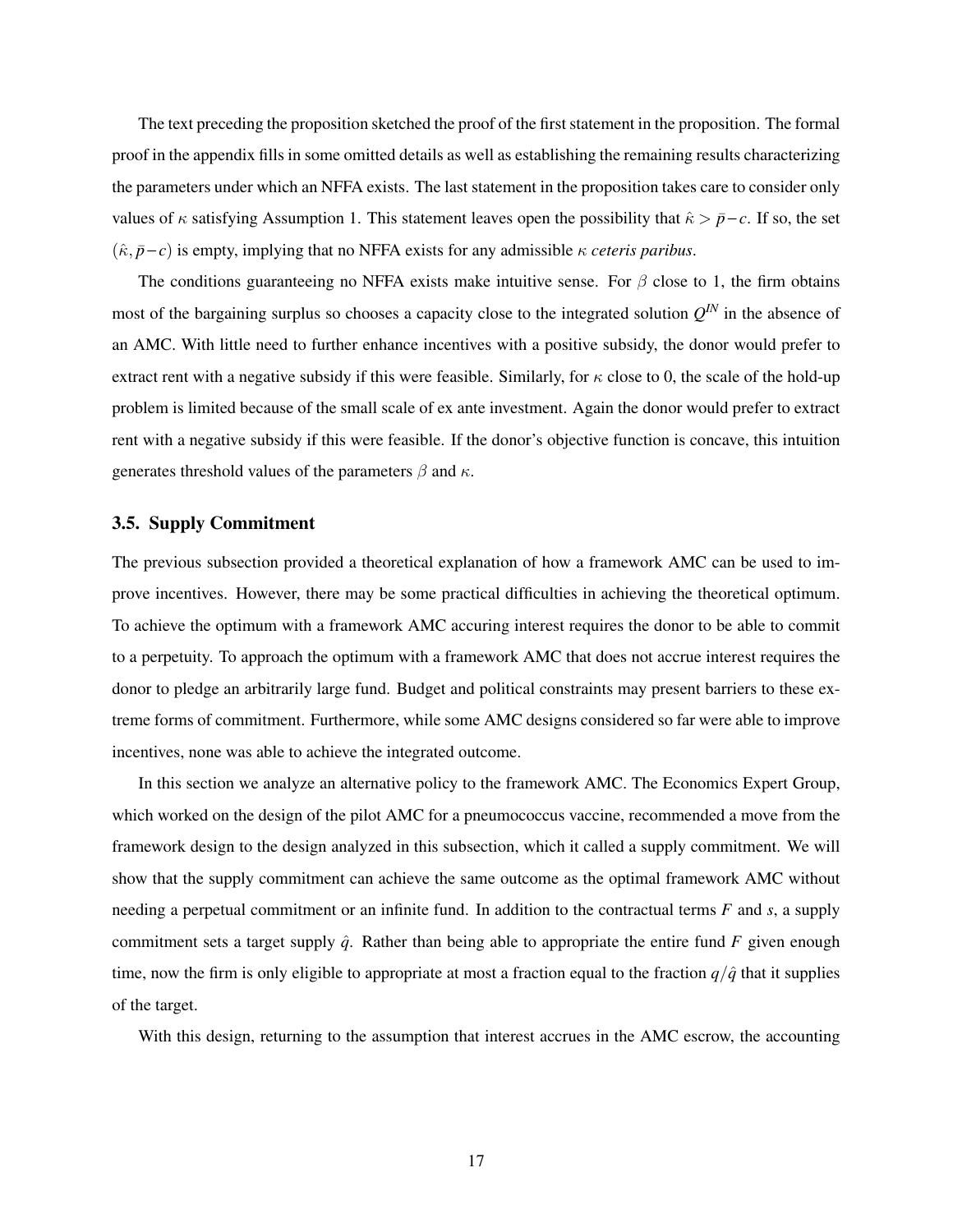identity determining the length of the AMC period becomes

$$
\frac{\min(\hat{q}, q)}{\hat{q}}F = \frac{sq}{r}(1 - e^{-rT}).\tag{23}
$$

The left-hand side reflects fund allowed to be used for the subsidy; the right-hand side is the present discounted value of payments out of the fund; the accounting identity is that payments out equal allowed funds. An implicit assumption behind the accounting identity is that the duration of the AMC period associated with the supply commitment is finite. We posit this because the presumed benefit of a supply commitment is that it allows the donor to avoid needing to commit to a perpetuity. The min operator in (23) reflects the fact that the firm cannot collect more than *F* in subsidy payments from the AMC by producing more than  $\hat{q}$ .

Rearranging (23),

$$
F = \frac{s}{r} \max(\hat{q}, q)(1 - e^{-rT}).
$$
\n(24)

One can show that if the donor sets  $\hat{q}$  less than the equilibrium output, the supply commitment is identical to a framework AMC. The firm is already collecting the full  $F$ , so further increases in output do not have the beneficial incentive effect of expanding the fund. We are interested in improving on the efficiency of a framework AMC with a supply commitment. Thus we posit that the donor sets the target weakly above equilibrium output:

$$
q \le \hat{q}.\tag{25}
$$

We will ultimately show that the optimal supply commitment does no worse than the optimal framework AMC, so assumption (25) is without loss of generality. Substituting (25) into (24) and rearranging to solve for the duration of the supply commitment,

$$
T = \frac{1}{r} \ln \left( \frac{s\hat{q}}{s\hat{q} - rF} \right). \tag{26}
$$

This equation makes clear why a supply commitment improves investment incentives relative to a framework AMC. With the framework design, an increase in supply increases the subsidy earned each instant during the AMC period, but this is offset by shortening the AMC's duration. With a supply commitment, as (26) shows, any increase in supply up to the target has no effect on the AMC's duration because the fund that the firm is able to draw upon grows proportionately with supply up to the target. This may lead to more powerful investment incentives with a supply commitment than a framework AMC.

Proceeding with the analysis, the derivation of the present discounted value of the firm's ex ante profit proceeds the same here as with the framework design, again giving equation (12). As before we invoke the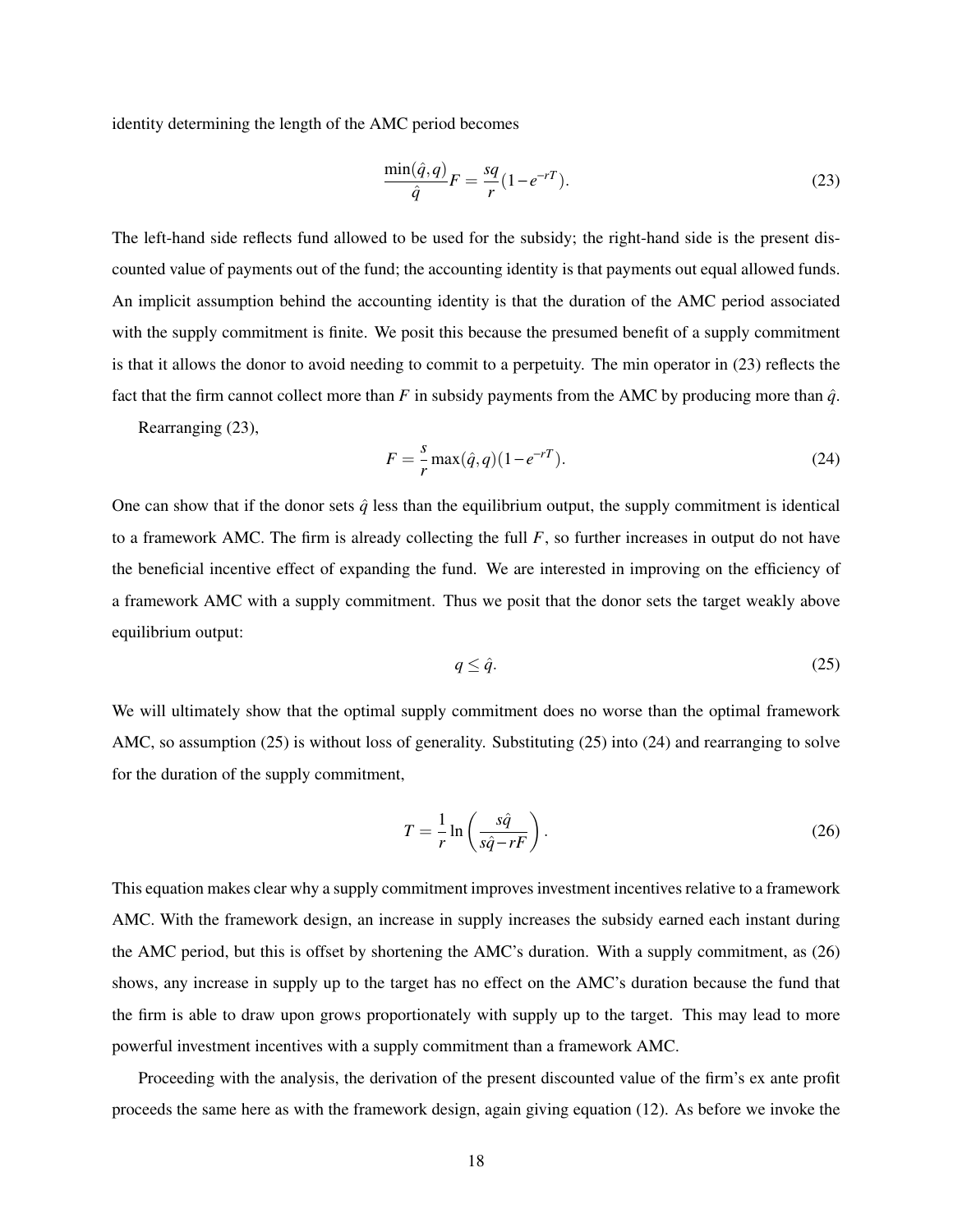principle of full capacity utilization to justify substituting capacity *Q* for output *q*. The only difference is what fills in for *T*. Substituting for *T* from (26) and rearranging yields firm profit

$$
\frac{\beta}{r} \left[ \alpha B(Q) - \left( c + \frac{\kappa}{\beta} \right) Q \right] + \frac{\beta Q F}{\hat{q}} = \pi (Q, \theta) + \frac{\beta Q F}{\hat{q}}.
$$
\n(27)

Differentiating with respect to  $Q$ , taking  $\hat{q}$  to be exogenous to the firm, and rearranging yields first-order condition

$$
P(Q) - \left(c + \frac{\kappa}{\beta}\right) + \frac{rF}{\hat{q}} = 0.
$$
\n(28)

Folding the game back to the donor's design of the optimal supply commitment, the present discounted value of donor surplus equals its share  $1 - \beta$  of joint continuation surplus with a finite AMC period—the same as derived in  $(11)$ —less its initial contribution *F* to the escrow:

$$
\frac{1-\beta}{r}[\alpha B(Q) - cQ + sQ(1 - e^{-rT})] - F = \frac{1-\beta}{r} \left[ \alpha B(Q) - cQ + \frac{rFQ}{\hat{q}} \right] - F,\tag{29}
$$

where the right-hand side follows from substituting for *T* from (26) and rearranging. The optimal supply commitment for the donor is given by the values of  $Q$ ,  $F$ , and  $\hat{q}$  maximizing (29) subject to incentivecompatibility constraint (28). We also continue to impose the constraint (25) posited above on target output, which after invoking the principle of full capacity utilization becomes

$$
Q \le \hat{q}.\tag{30}
$$

The maximization problem can be simplified by solving (28) for *s* and substituting the resulting expression for *s* in (18). This turns a maximization problem with three choice variables and two constraints into one with two choice variables and one constraint (30). After rearranging, the objective function from the transformed problem is

$$
\frac{1}{r}\left\{(1-\beta)\alpha B(Q)+\beta QP(Q)-(c+\kappa)Q+(Q-\hat{q})\left[c+\frac{\kappa}{\beta}-P(Q)\right]\right\}.
$$
\n(31)

It is obvious that (30) binds. Substituting (30) treated as an equality into (31) causes the last term (involving the factor  $Q - \hat{q}$  to disappear. Differentiating the resulting objective function with respect to  $Q$  yields a first-order condition for the equilibrium capacity identical to (20) from the optimal framework AMC with a perpetual subsidy, leading immediately to the following proposition.

Proposition 6. *The donor's surplus from the optimal supply commitment is the same as from the optimal*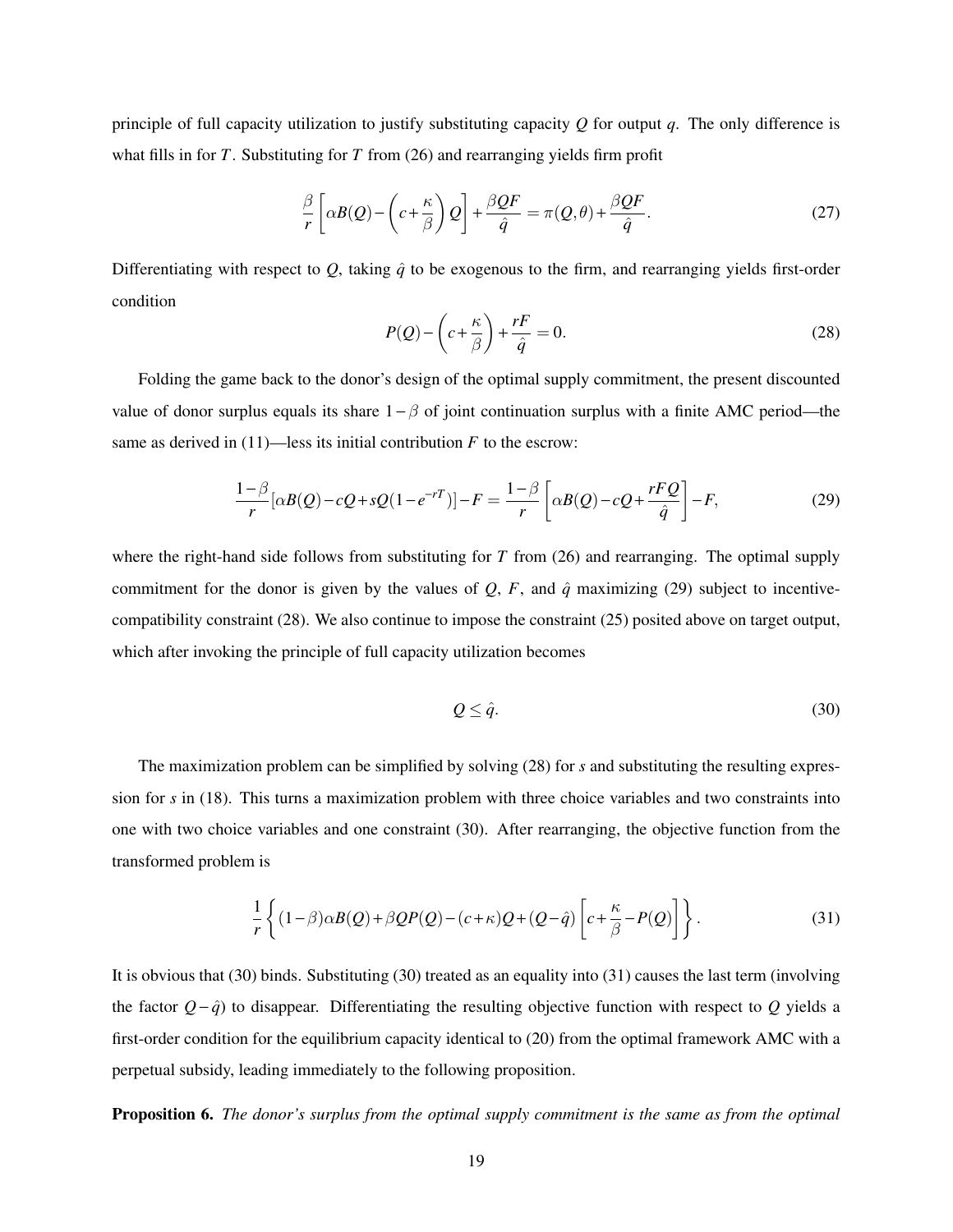*framework AMC with a perpetual subsidy. The required funds are the same across the two policies (* $F^{SC}$  *=*  $F^{PS}$ ) as are equilibrium capacities and outputs ( $Q^{SC} = q^{SC} = q^{PS} = Q^{PS}$ ).

The proof in the appendix fills in the remaining detail about equality between fund sizes.

We have so far put aside issues related to the existence of a feasible, nontrivial supply commitment. A feasible supply commitment satisfies the firm's participation constraint, which here can be shown to be equivalent to a non-negative subsidy rate  $s > 0$ , or equivalently a non-negative fund  $F > 0$ . Given that a supply commitment attains the outcome under a framework AMC with a perpetual subsidy, not surprisingly the conditions under which a feasible, nontrivial supply commitment exists are identical to those provided in Proposition 5 for a feasible, nontrivial framework AMC.

Proposition 6 is silent about the subsidy rate *s*<sup>SC</sup> in the optimal supply commitment. That is because this rate is not pinned down in an optimum. A low rate paid over a long AMC period or a high rate paid over a short period can both be optimal. Specifically, any pairs  $(s, T)$  satisfying  $s > 0$ ,  $T > 0$ , and

$$
\frac{s}{r}(1 - e^{-rT}) = \frac{F^{SC}}{Q^{SC}}
$$
\n(32)

can be part of an optimal supply commitment. All that matters for incentives is the present discounted value of subsidy payments, not the particular path by which this value is reached.

The limiting case in which an arbitrarily large *s* is paid over an arbitrarily short AMC period is of particular interest. The limit is equivalent to an alternative policy that has the donor commit to paying the firm a linear price  $F^{SC}/Q^{SC}$  per unit of installed capacity. Such a contract is feasible if capacity is contractible. If not, the donor can approximate the same outcome by paying a huge per-unit subsidy over a very short interval, coming arbitrarily close to making a lump-sum payment in the first instant of ex post time.

This way of viewing a supply commitment helps explain why it cannot attain the efficiency of the integrated outcome. A supply commitment in essence has the donor pay a linear price for capacity. Just as with a perpetual subsidy, the donor behaves as a hybrid of a social planner and a linear-pricing monopsonist, depending on its bargaining power. Indeed, the same Lerner index formula from (22) also applies under a supply commitment. To avoid this monopsony distortion and thereby improve efficiency would require some sort of nonlinear contract. We will analyze one sort of nonlinear contract, a forcing contract, next.

## 3.6. Forcing Contract

A forcing contract pays the subsidy to the firm if and only if it produces a specified level of output. This subsection shows that a forcing contract can be used to improve upon all the policies previously analyzed.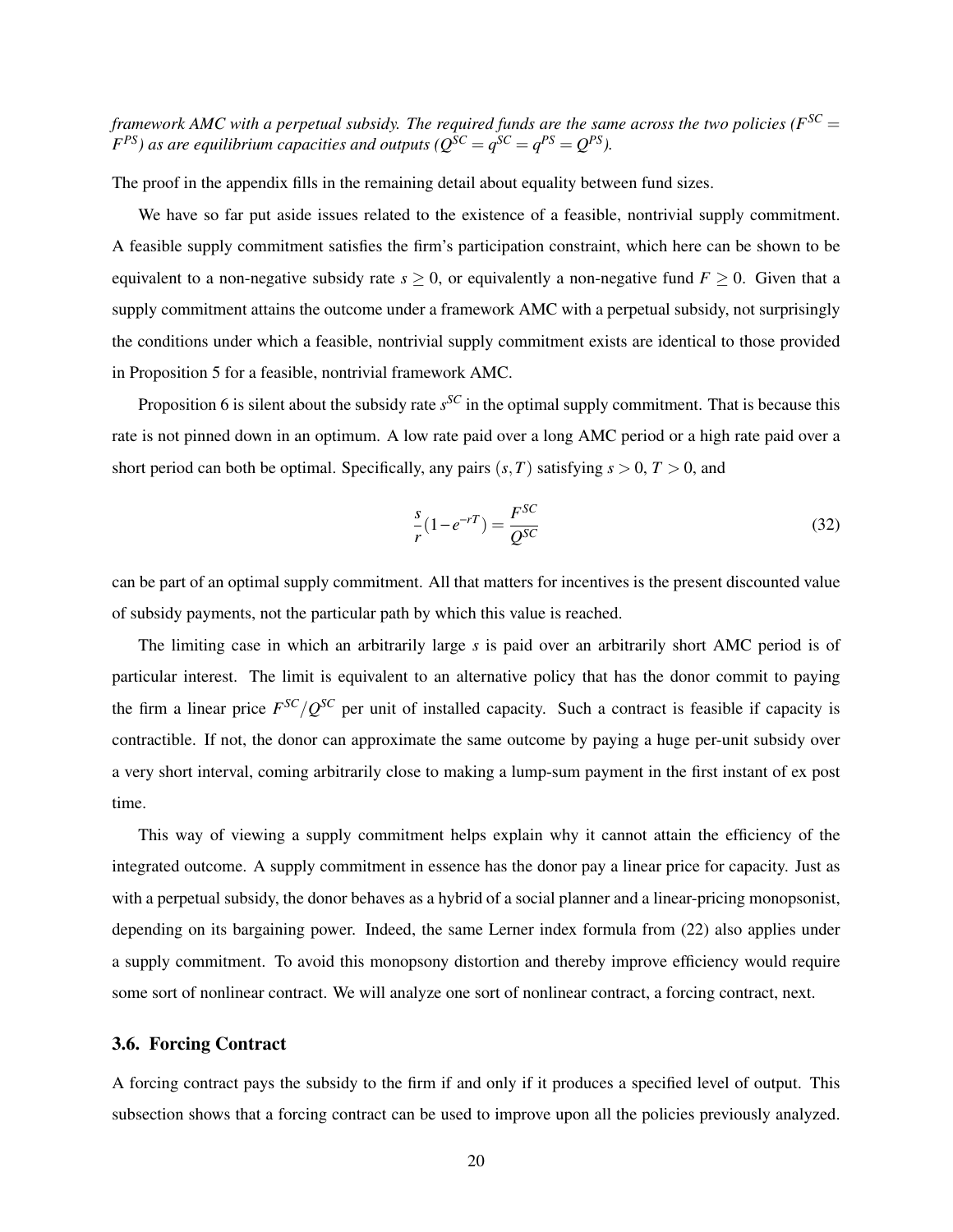Indeed, a suitably designed forcing contract is optimal among the broad class of feasible commitments (feasible in that they satisfy individual rationality for the firm), allowing the donor to attain the integrated outcome.

Consider a forcing contract that pays a subsidy *s* per unit from a fund of size *F* if and only if the firm's output equals capacity in the integrated benchmark,  $Q^{IN}$ . Supposing for now that the AMC subsidy is temporary, and continuing with the baseline specification that interest accrues in the fund, following (10) the length of the AMC period is given by

$$
F = \frac{sQ^{IN}}{r} \left(1 - e^{-rT}\right). \tag{33}
$$

If the firm rejects the contract, the continuation game resembles that without an AMC analyzed in Section 3.2. Proposition 2 showed the firm's ex ante profit is  $\pi(Q^{NA}, \theta)$  in that case. The firm can earn no more than  $\pi(Q^{NA}, \theta)$  if it accepts the contract but produces a different quantity than  $Q^{IN}$  during the AMC period. Thus it will be an equilibrium for the firm to accept the contract and produce  $Q^N$  if we can show the firm's ex ante profit from the forcing contract is at least  $\pi(Q^{NA}, \theta)$ .

Suppose the firm accepts the forcing contract, builds capacity  $Q^{IN}$ , and produces  $Q^{IN}$  during the AMC period. We will solve for the continuation equilibrium using backward induction, starting from the Nash bargain at  $t = 0$ . The donor's and firm's threat points are 0. Gains from trade equal the present discounted value of joint continuation surplus from the AMC and tail periods:

$$
\int_0^T [\alpha B(Q^{IN}) - cQ^{IN} + sQ^{IN}]e^{-rt}dt + \int_T^\infty [\alpha B(Q^{IN}) - cQ^{IN}]e^{-rt}dt.
$$
\n(34)

The second term implicitly assumes the firm produces  $Q^{IN}$  in the tail as well as the AMC period. This follows from the principle of full capacity utilization. The principle holds because the firm's installed capacity satisfies  $Q^{IN} = D(c+\kappa)$  by Proposition 1, and  $D(c+\kappa) < D(c)$ . Integrating, substituting for *T* from (33), and rearranging yields the following expression for gains from trade:

$$
\frac{1}{r} [\alpha B(Q^{IN}) - cQ^{IN}] + F.
$$
\n(35)

Folding the game back, the present discounted value of the firm's ex ante profits equal its share  $\beta$  of (35) less capacity costs. Upon rearranging, this present discounted value is

$$
\frac{\beta}{r} \left[ \alpha B(Q^{IN}) - \left( c + \frac{\kappa}{\beta} \right) Q^{IN} \right] + \beta F = \pi (Q^{IN}, \theta) + \beta F. \tag{36}
$$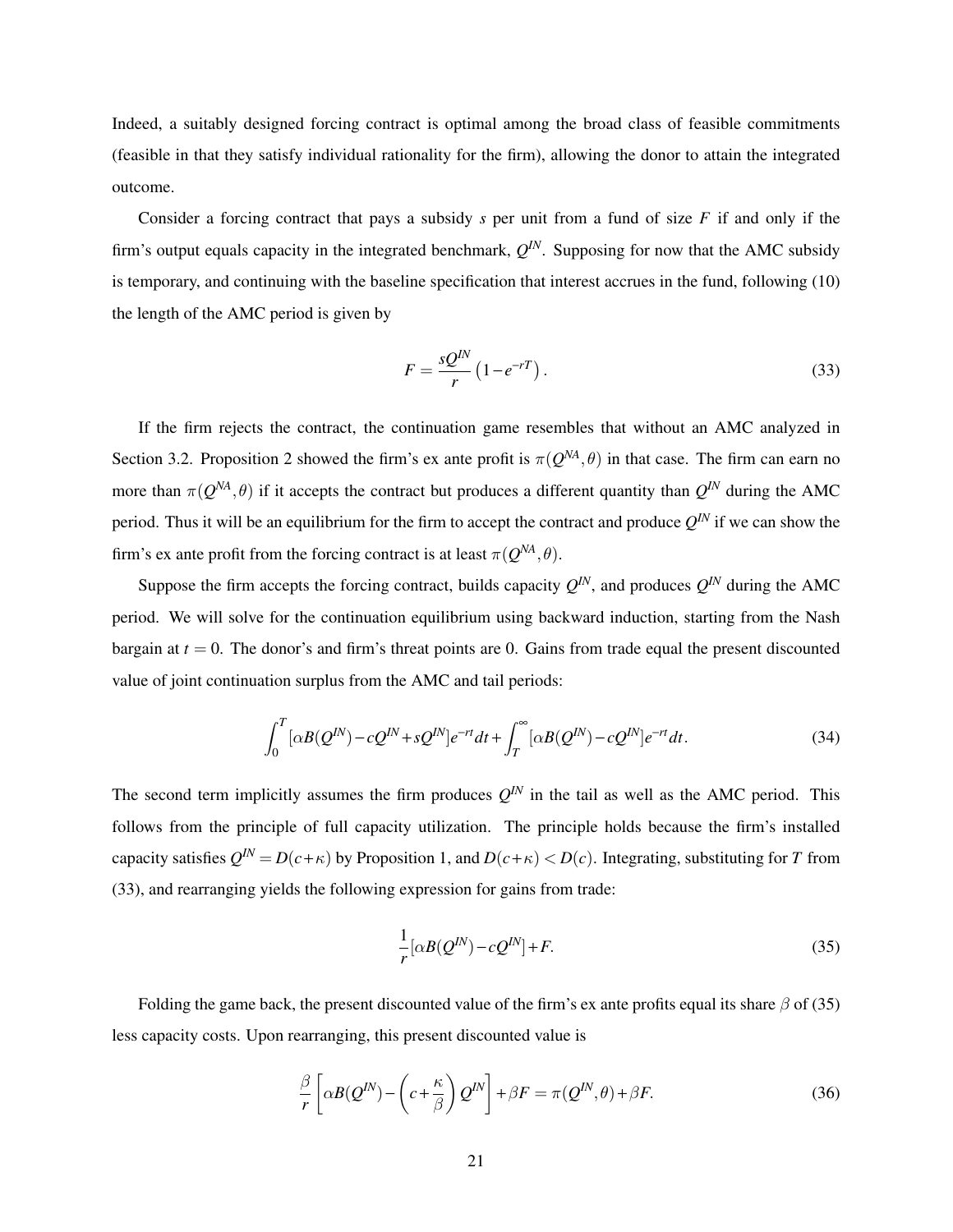For the forcing contract to work, equation (36) must exceed the firm's ex ante profit  $\pi(Q^{NA}, \theta)$  in the absence of an AMC, which upon rearranging requires  $F \geq [\pi(Q^{NA}, \theta) - \pi(Q^{IN}, \theta)]/\beta$ . The optimal fund size  $F^{FC}$  is just large enough to satisfy this condition with equality. We have the following proposition.

Proposition 7. *The donor's optimal forcing contract involves a fund of size*

$$
F^{FC} = \frac{1}{\beta} \left[ \pi(Q^{NA}, \theta) - \pi(Q^{IN}, \theta) \right],
$$
\n(37)

any subsidy satisfying  $s \geq rF^{FC}/Q^{IN}$ , and a requirement to produce  $Q^{IN}$  during the AMC period. Equilib*rium capacity and output under this contract equal QIN. This forcing contract is the optimal policy among any that satisfy individual rationality for the firm.*

*Proof.* By construction, fund size  $F^{FC}$  is sufficient to induce the firm to produce  $Q^{IN}$  during the AMC period under a forcing contract rather than any other output. The firm must build capacity at least  $Q^{IN}$  to produce this much. It is obvious the firm would not build more capacity than  $Q^{I N}$ . Thus the firm's equilibrium capacity and output are  $Q^{IN}$ . This is the same capacity and output as in the integrated benchmark. Therefore the present discounted value of parties' joint surpluses must be the same as in the integrated benchmark, which is the highest possible. By construction of  $F^{FC}$ , the firm's ex ante profit is  $\pi(Q^{NA}, \theta)$ , the least it can earn from any individually rational policy. Thus the forcing contract is optimal for the donor among all policies that are individually rational for the firm. *Q.E.D.*

The optimal subsidy is not uniquely pinned down. An increase in *s* reduces the AMC length *T*, leaving the present discounted value of the subsidy stream the same at  $F^{FC}$ . The only requirement is that *s* is sufficiently high that the firm can extract the whole value of the fund rather than having it continue to grow without bound. If  $s > rF^{FC}/Q^{IN}$ , the subsidy associated with the forcing contract is temporary; if  $s = rF^{FC}/Q^{IN}$ , the subsidy is perpetual; but in either case the present discounted value of subsidy payments is  $F^{FC}$ .

If capacity is contractible, the donor can obtain the same outcome it did under the forcing contract just analyzed, which is a quantity-forcing contract, using a capacity-forcing contract. The donor could simply pay the firm  $F^{FC}$  to install capacity  $Q^{IN}$ . There is no more direct way of providing incentives to invest in capacity than "buying" that capacity outright. Of course capacity may be difficult to contract on in practice. The firm could sell the factory for another use after collecting the payment or could build a shabby one and abandon it. If capacity is not contractible, the quantity-forcing contract specified in Proposition 7 would still work and would fall inside the allowable set of contracts on technologically close products, which allow the commitment to be conditioned on output.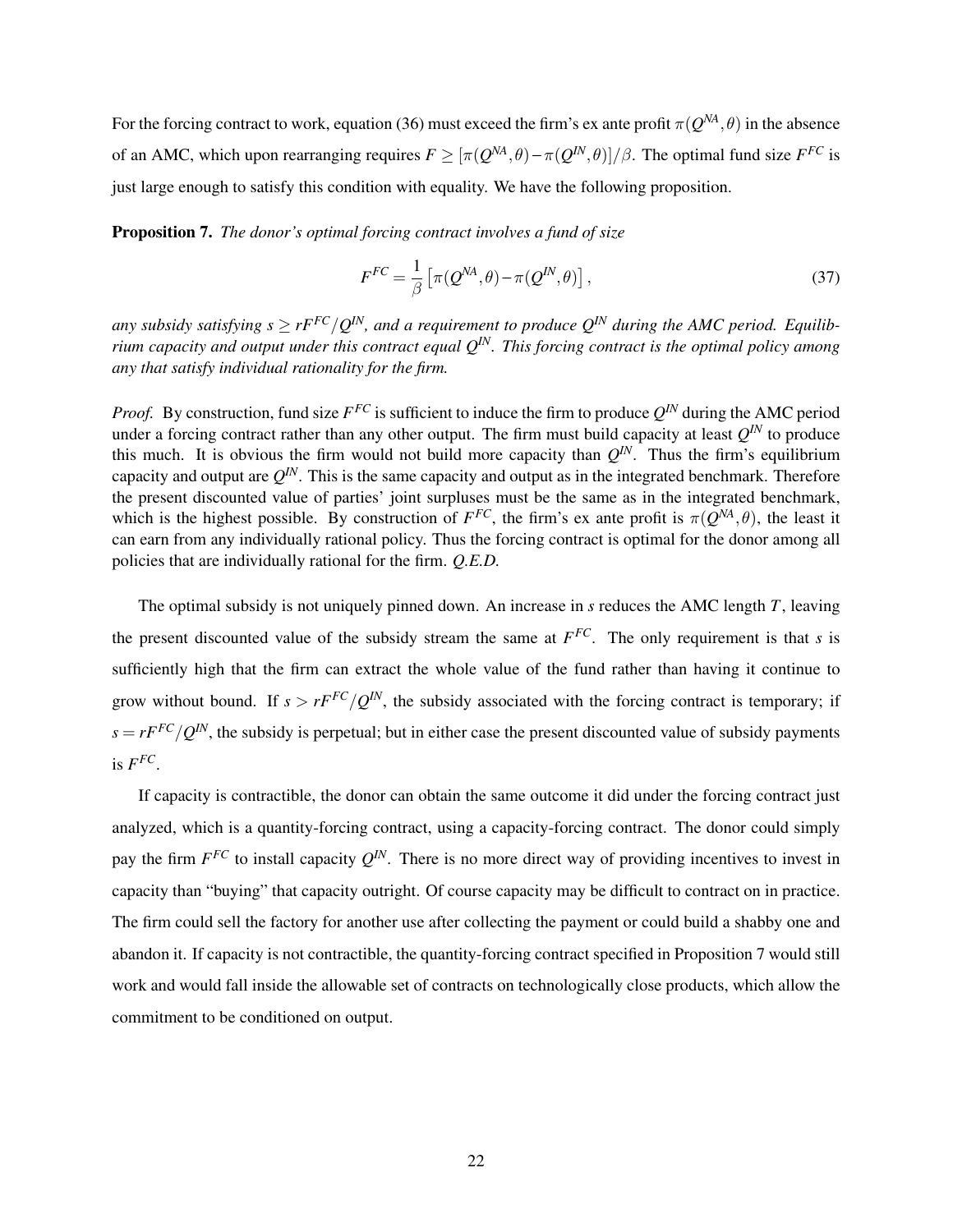## 3.7. Refinements

A variety of additional refinements to the design of a basic AMC were considered in the pilot program. To conserve on space, we have omitted the analysis of these refinements from the text, instead devoting a separate appendix to it. Appendix B examines how the performance of the basic AMC studied so far changes when price caps, purchase guarantees, and country copayments are added. Appendix B also examines the effect of changing the party to which interest accrues from the AMC fund and of adding a separate player (independent of the donor) who acts as a procurement agent in bargaining, much as Gavi functioned in the pilot program.

# 4. Cost Uncertainty

We have so far studied a model of complete information. Among other things, this meant that the donor was able to design the AMC with symmetric information about the firm's cost parameters  $\kappa$  and *c*. In practice, the firm may have private information regarding these parameters, leading to contracting frictions. Our experience on the Economics Expert Group for the pneumococcus pilot bears this concern out: even after considerable expenditure of resources interviewing industry participants, consultants, and our own experts, the Group found it difficult to narrow the range of plausible estimates of *c*. With the benefit of time, information, and perhaps some invention, critics have contended that actual costs turned out to be much lower than the operating estimates, charging that the program gave away too much rent to firms (see Scudellari 2011 for a review) .

This section addresses the issue of asymmetric information on AMC design in a simple extension in which production costs can take on two values:  $\mathbf{c}$  with probability  $\nu \in (0,1)$  and  $\mathbf{c}$  with probability  $1-\nu$ , with  $c < \bar{c}$ . Ex ante, the firm knows the realization of *c*; the donor only knows the distribution. Assume that all players learn *c* ex post, so that in particular Nash bargaining occurs under symmetric information.

Although the pilot program specified a single option, to build understanding here we will examine the design of the optimal screening mechanism, a direct-revelation mechanism offering different forcing contracts depending on the firm's cost announcement. The forcing contract specifies output *Q* and fund size ¯  $\underline{F}$  if the firm announces cost  $\underline{c}$  and output  $\overline{Q}$  and fund size  $\overline{F}$  if the firm announces  $\overline{c}$ . This is a fairly standard screening problem, so after introducing some notation, we will jump to the statement of a proposition characterizing the optimum, relegating the details of the analysis to the proof in the appendix. For the required notation, let  $Q^{NA}(c)$  be the equilibrium output in the absence of an AMC, i.e.,  $Q^{NA}(c) = D(c+\kappa/\beta)$ , and  $Q^{IN}(c)$  be the integrated output, i.e.,  $Q^{IN}(c) = D(c+\kappa)$ . Let  $F^{FC}(c)$  be the solution to equation (37) for a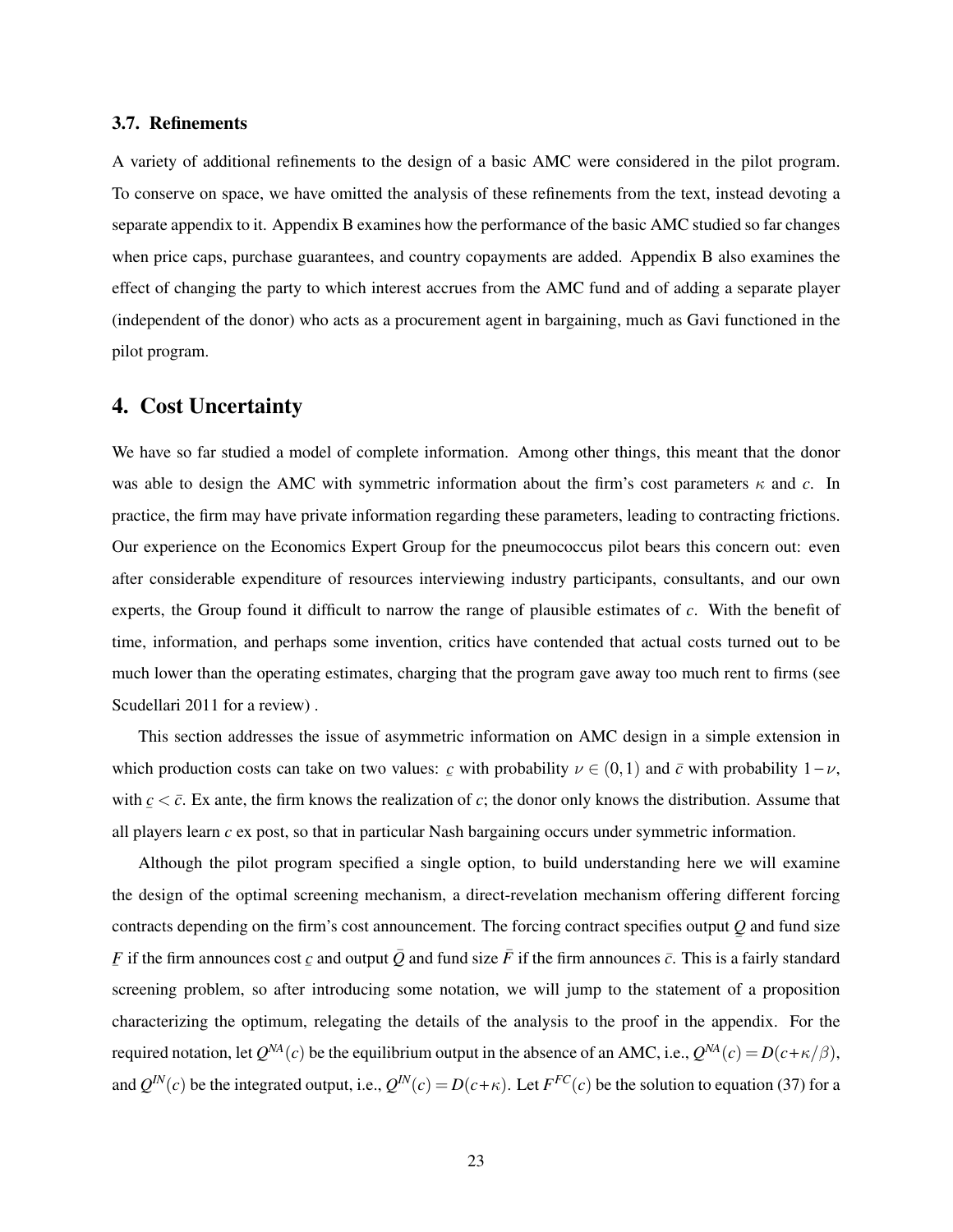particular value of *c*. All functions just defined depend on more parameters than *c*, but we use the argument to emphasize their dependence on the firm's type. Slightly abusing notation further, we will write the welfare function from (3) as  $w(Q, c)$  and the profit function from (8) as  $\pi(Q, c)$ , the second argument stressing the dependence of both on the parameter *c* of interest rather than the whole vector of model parameters  $\theta$ .

**Proposition 8.** *There exists*  $\hat{\beta} \in (0,1)$  *such that the following direct revelation mechanism is the optimal AMC in the presence of cost uncertainty.*

- *For*  $\beta \geq \hat{\beta}$ , each type receives the same forcing contract as under symmetric information: type  $\underline{c}$ <br>*reasing*  $O^* = O^{N}(a)$  and  $\overline{F}^* = \overline{F}^{FC}(a)$  and type  $\overline{a}$  reasing  $\overline{O}^* = O^{N}(\overline{a})$  and  $\overline{F$ receives  $Q^* = Q^{IN}(\varepsilon)$  and  $F^* = F^{FC}(\varepsilon)$ , and type  $\bar c$  receives  $\bar Q^* = Q^{IN}(\bar c)$  and  $\bar F^* = F^{FC}(\bar c)$ . Expected  $\sum_{i=1}^{\infty} \sum_{j=1}^{\infty} \sum_{j=1}^{\infty} \frac{1}{j}$  and  $\sum_{j=1}^{\infty} \sum_{j=1}^{\infty} \frac{1}{j}$  and  $\sum_{j=1}^{\infty} \sum_{j=1}^{\infty} \frac{1}{j}$  and  $\sum_{j=1}^{\infty} \sum_{j=1}^{\infty} \frac{1}{j}$  and  $\sum_{j=1}^{\infty} \sum_{j=1}^{\infty} \frac{1}{j}$  and  $\sum_{j=1}^{\infty} \sum_{j=1$
- For  $\beta < \hat{\beta}$ , type  $\underline{c}$ 's quantity remains  $\underline{Q}^* = Q^{IN}(\underline{c})$ , but type  $\overline{c}$ 's is distorted downward to ¯

$$
\bar{Q}^* = D\left(\bar{c} + \kappa + \frac{\nu}{1-\nu}(\bar{c}-\underline{c})\right). \tag{38}
$$

*Expected donor surplus falls short of that under symmetric information by*

$$
\nu \left\{ \frac{\beta}{r} (\bar{c} - \underline{c}) \bar{Q}^* - \left[ \pi (Q^{NA}(\underline{c}), \underline{c}) - \pi (Q^{NA}(\bar{c}), \bar{c}) \right] \right\} + (1 - \nu) \left\{ w(Q^{IN}(\bar{c}), \bar{c}) - w(\bar{Q}^*, \bar{c}) \right\}.
$$
 (39)

The proof in the appendix provides explicit expressions for  $\hat{\beta}$  as well as the fund sizes for the case in which  $\beta < \hat{\beta}$ . The one wrinkle in the analysis is that the firm's outside option figuring into its participation constraint is type-specific. The firm's outside option is to participate in the no-AMC equilibrium characterized in Section 3.2. The efficient type's profit is higher in this equilibrium than the inefficient type's. For  $\beta$  sufficiently close to 0, the wrinkle indeed matters. The binding constraint for the efficient type is its participation constraint, not its truth-telling constraint. In this case the donor can obtain the integrated outcome in all states by designing the menu options for the two types independently. For  $\beta$  sufficiently close to 1, the wrinkle has no bearing on the problem. We obtain the usual results for screening mechanisms that there is "no distortion at the top" for the efficient type but that the inefficient type's forcing contract is distorted downward to extract information rent from the efficient type. As usual, the binding constraint for the efficient type is its truth-telling constraint.

The expression for expected donor surplus lost to asymmetric information on (39) can be understood as follows. The first term is the probability  $\nu$  of a low-cost type times the information rent the donor loses to this type in curly braces. This is slightly more complicated than the usual information-rent term (which would be simply  $(\beta/r)(\bar{c}-\bar{c})\bar{Q}^*$ ) because the rent is measured in excess of the type's participation constraint, which as noted in the previous paragraph is type specific. The efficient type's better outside option shows up as the reduction in its information rent given by the term in square brackets,  $\pi(Q^{NA}(c), c) - \pi(Q^{NA}(\bar{c}), \bar{c})$ . The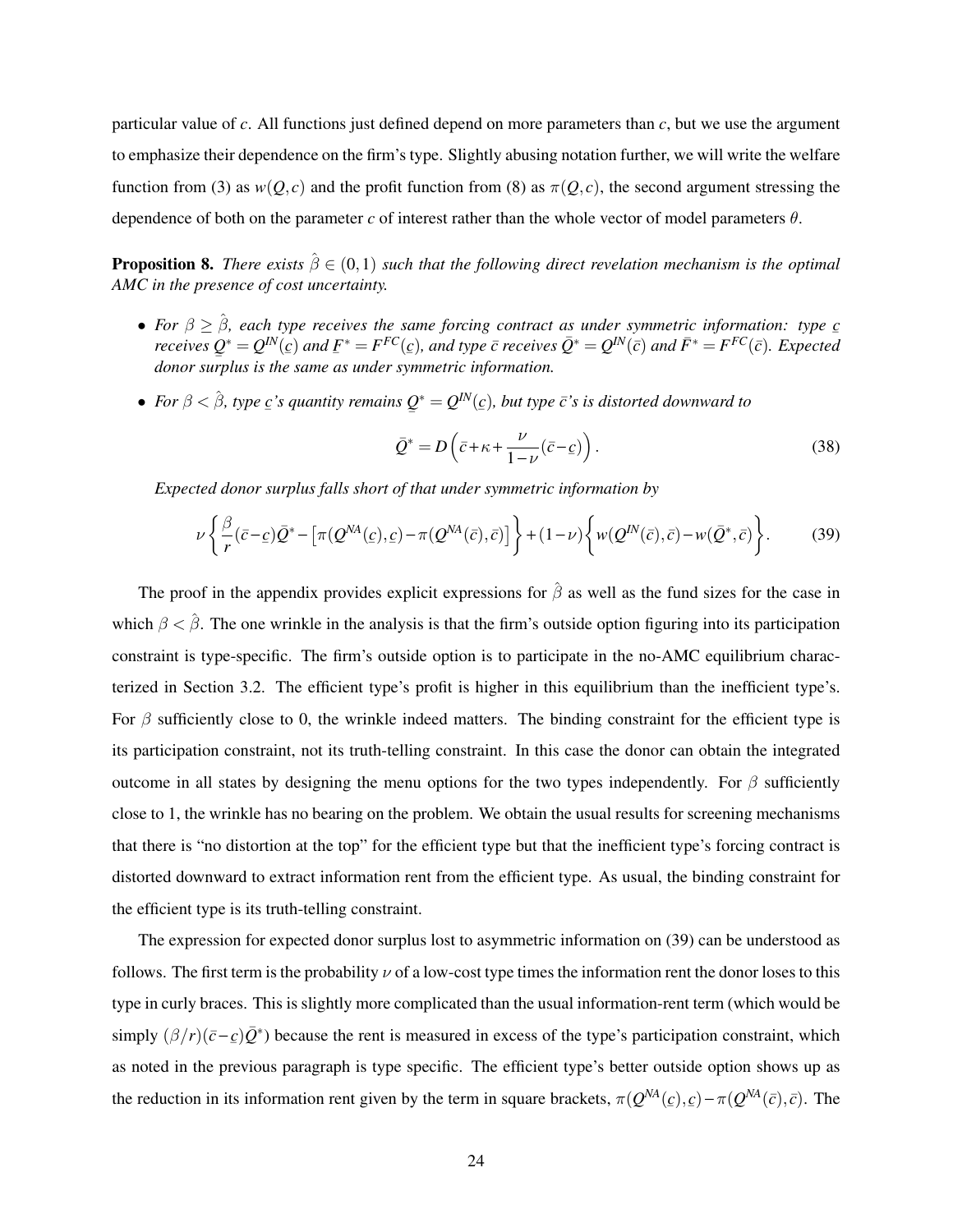second term is the probability  $1 - \nu$  of a high-cost type times the social loss from distorting its equilibrium capacity downward in curly braces. Because this type's participation constraint binds under both symmetric and asymmetric information, the donor bears the whole distortion.

The analysis points out a political risk associated with the optimal mechanism design. For the case in which  $\beta$  is high, by design, the AMC provides the efficient type with an information rent beyond the already positive profit it would earn in the absence of an AMC. A critic of the AMC program with knowledge of true cost ex post could complain that this rent was an unnecessary giveaway to the firm. The only way to avoid this rent is to distort the inefficient type's quantity down further. This conservative approach to avoiding political risk could inflict substantial social distortions in high-cost states of the world.

## 5. Competing Suppliers

To this point we have analyzed the case of a monopoly firm. In this section, we extend the model to allow for competing firms. The results will mostly confirm the robustness of of previous results. For example, the Lerner index for the optimal supply commitment with *N* firms has the same form as (22) for a monopoly firm. Allowing for competition does uncover some new insights. For example, we show that AMC designs that were useless with a monopoly supplier, providing no investment incentives, function better under competition, strictly enhancing incentives for any positive AMC fund *F*. If competition is sufficiently intense, we show show that a framework AMC can be more efficient than a supply commitment.

To introduce competition in the model yet preserve the feature that ex post prices are set through bargaining, we assume in this section that ex post bargaining is characterized by the Shapley value. When  $N = 1$ , Shapley bargaining reduces to Nash bargaining with  $\beta = 1/2$ . Thus Shapley bargaining is a generalization of Nash bargaining when parties have equal bargaining power. The results of this section can be compared to previous sections' after substituting  $\beta = 1/2$  into the previous results.

For pedagogical purposes, we provide details of the analysis in the simple case of duopoly firms in Section 5.1. Section 5.2 provides results for general number of firms  $N \ge 2$ , but most of the analysis there is shifted to the appendix proofs.

## 5.1. Duopoly Firms

Suppose there are  $N = 2$  firms, indexed by  $i = 1, 2$ . As a benchmark, we first solve for equilibrium with duopoly firms in the absence of an AMC. We use backward induction, starting with ex post Shapley bargaining.

The Shapley value for firm *i* is a weighted average of its marginal contribution to surplus in coalitions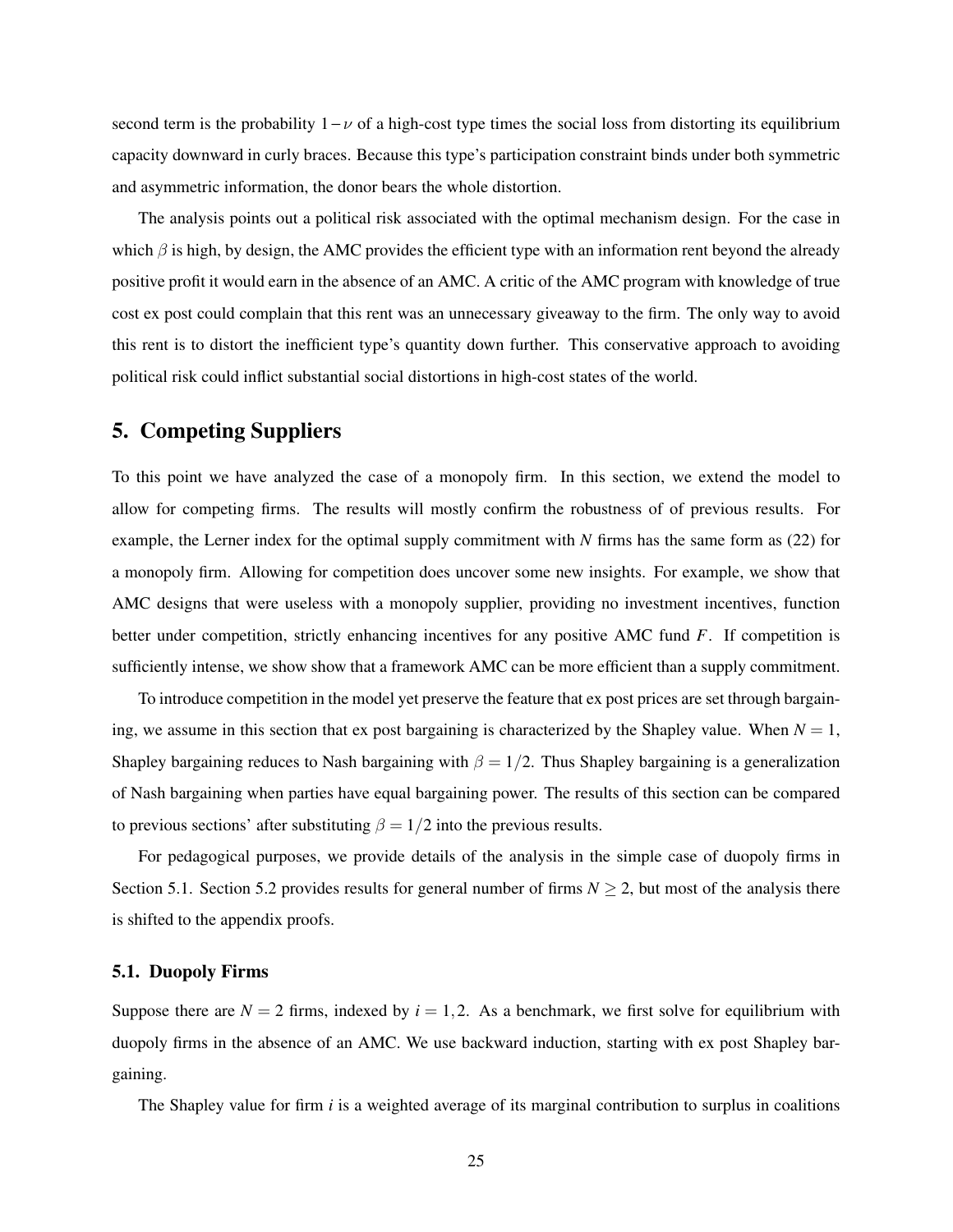consisting of *i* and all preceding players in every permutation of bargaining parties. In one of the six permutations, *i*'s marginal contribution to the coalition is  $\alpha B(Q_i) + cQ_i$  each instant because firm *j* is not involved. In two of the six, *j* is involved and *i*'s marginal contribution is  $\alpha B(Q_i+Q_j) - \alpha B(Q_j) - cQ_i$ . In the remaining three, *i* makes no marginal contribution. Taking the weighted average of these marginal contributions, and then taking the present discounted value over the entire ex post period gives *i*'s Shapley value. Subtracting *i*'s capacity cost and rearranging gives the following expression for *i*'s ex ante profit:

$$
\frac{1}{r}\left\{\frac{1}{6}[\alpha B(Q_i)-cQ_i]+\frac{1}{3}[\alpha B(Q_i+Q_j)-\alpha B(Q_j)-cQ_i]-\kappa Q_i\right\}.
$$
\n(40)

Note that capacity has been substituted for output in all surplus expressions in the previous paragraph, based on the principle of full capacity utilization. This principle, a forgone conclusion with a monopoly firm, is no longer so with competing firms, which can have good strategic reasons for holding excess capacity. Firm *i*'s ex post continuation surplus depends not only on its marginal contribution to the grand coalition but also to the coalition in which it is the only operating firm. What turns out to be excess capacity in the grand coalition emerging in equilibrium can serve to increase a firm's marginal contribution in a smaller out-of-equilibrium coalition. The case in which firms hold excess capacity in the absence of an AMC is trivial for policy analysis because there would be no reason to incentivize more capacity with an AMC. To streamline the analysis in this subsection, we will posit that we are not in this trivial case, providing a sufficient condition for general *N* in the more technical subsection to follow.

Taking the first-order condition of (40) with respect to  $Q_i$ , and imposing symmetry (i.e.,  $Q_i = Q_j$ ) yields the following equilibrium condition on total capacity  $Q = Q_i + Q_j$  after rearranging:

$$
\frac{2}{3}P(Q) + \frac{1}{3}P(Q/2) = c + 2\kappa.
$$
\n(41)

Let  $Q_2^{NA}$  denote the value of *Q* satisfying (41), thus equilibrium duopoly capacity in the absence of an AMC. It is straightforward to compare  $Q_2^{NA}$  to its monopoly analogue  $Q_1^{NA}$ , the solution to equation (9). Setting  $\beta = 1/2$  in (9) gives  $P(Q_1^{NA}) = c + 2\kappa = (2/3)P(Q_2^{NA}) + (1/3)P(Q_2^{NA}/2)$ , implying  $P(Q_2^{NA}) = P(Q_1^{NA}) (1/3)[P(Q_2^{NA}/2)-P(Q_2^{NA})]$ , implying  $Q_2^{NA} \geq Q_1^{NA}$ , with strict inequality as long as the relevant prices do not exceed  $\bar{p}$ .

These arguments have thus established  $Q_2^M > Q_1^M$ , i.e., industry capacity in the absence of an AMC is strictly higher with a duopoly than monopoly. Intuitively, competition between the firms ameliorates the hold-up problem. Firms expand capacity to improve their bargaining position in out-of-equilibrium coalitions without the other firm.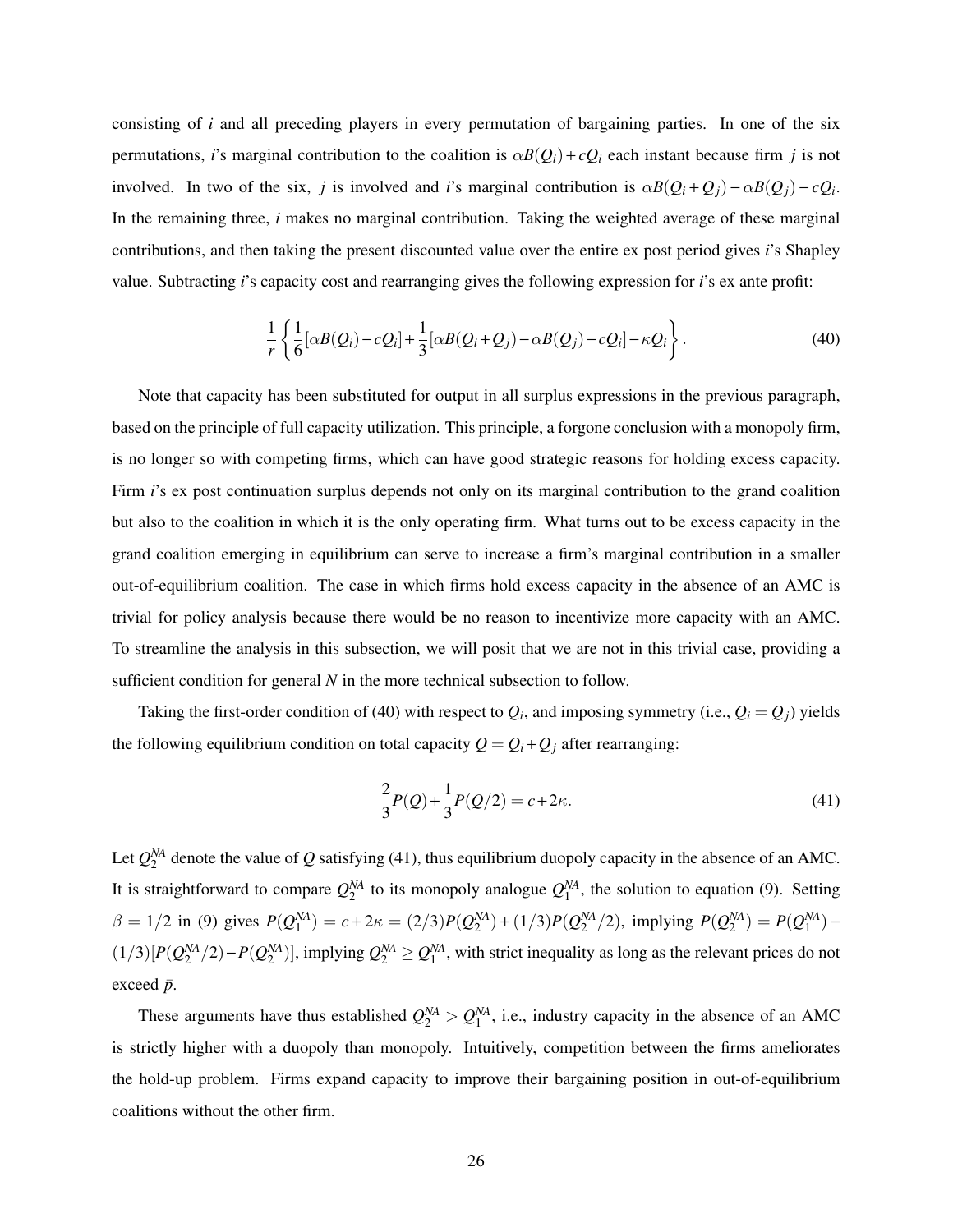With the analysis of the benchmark without an AMC in hand, we proceed to the analysis of a framework AMC offered to competing firms. We will take a particular specification that proved useless with a monopoly firm, specifically one with a temporary subsidy with interest accruing to the escrow. Our main interest will be in showing that this AMC increases investment over and above the level without an AMC. We will thus maintain the assumption that equilibrium capacity with a framework AMC is strictly below  $D(c)$ . If it is weakly above, we are done because we are positing throughout the subsection that capacity is less than  $D(c)$ in the absence of an AMC.

Given we are analyzing an AMC with a temporary subsidy, the following accounting identity determines the equilibrium duration of the AMC subsidy:

$$
F = \frac{s(Q_i + Q_j)}{r} \left(1 - e^{-rT_2}\right). \tag{42}
$$

We have substituted capacities for output because Shapley bargaining is efficient, so results in both firms' capacities being fully utilized in equilibrium. The subscript on AMC duration  $T_2$  indicates that two firms (*i* and a rival) participate in the equilibrium coalition. The Shapley value requires computing surplus for the out-of-equilibrium coalition including just *i* and the donor. The accounting identity determining AMC duration  $T_1$  for that coalition is

$$
F = \frac{sQ_i}{r} \left( 1 - e^{-rT_1} \right). \tag{43}
$$

We can derive an expression for firm *i*'s ex ante profit by computing the Shapley value surplus and subtracting off the capacity cost, yielding

$$
\frac{1}{r}\left\{\frac{1}{6}[\alpha B(Q_i)-cQ_i+sQ_i(1-e^{-rT_1})]+\frac{1}{3}[\alpha B(Q_i+Q_j)-\alpha B(Q_j)-cQ_i+sQ_i(1-e^{-rT_2})]-\kappa Q_i\right\}\tag{44}
$$

$$
= \frac{1}{r} \left\{ \frac{1}{6} [\alpha B(Q_i) - cQ_i + rF] + \frac{1}{3} \left[ \alpha B(Q_i + Q_j) - \alpha B(Q_j) - cQ_i + rF\left(\frac{Q_i}{Q_i + Q_j}\right) \right] - \kappa Q_i \right\} \tag{45}
$$

where (45) follows from substituting for  $T_1$  and  $T_2$  from (42) and (43). The term  $FQ_i/(Q_i+Q_j)$  encapsulates the beneficial incentive effects of competition in this setting. Whereas the AMC program results in a lumpsum increase in firm profit in the monopoly case, this is no longer true under duopoly. An increase in capacity allows firm *i* to "steal" a greater share of the AMC for itself from the other firm.

Taking the first-order condition with respect to  $Q_i$ , and imposing symmetry (i.e.,  $Q_i = Q_j$ ) yields the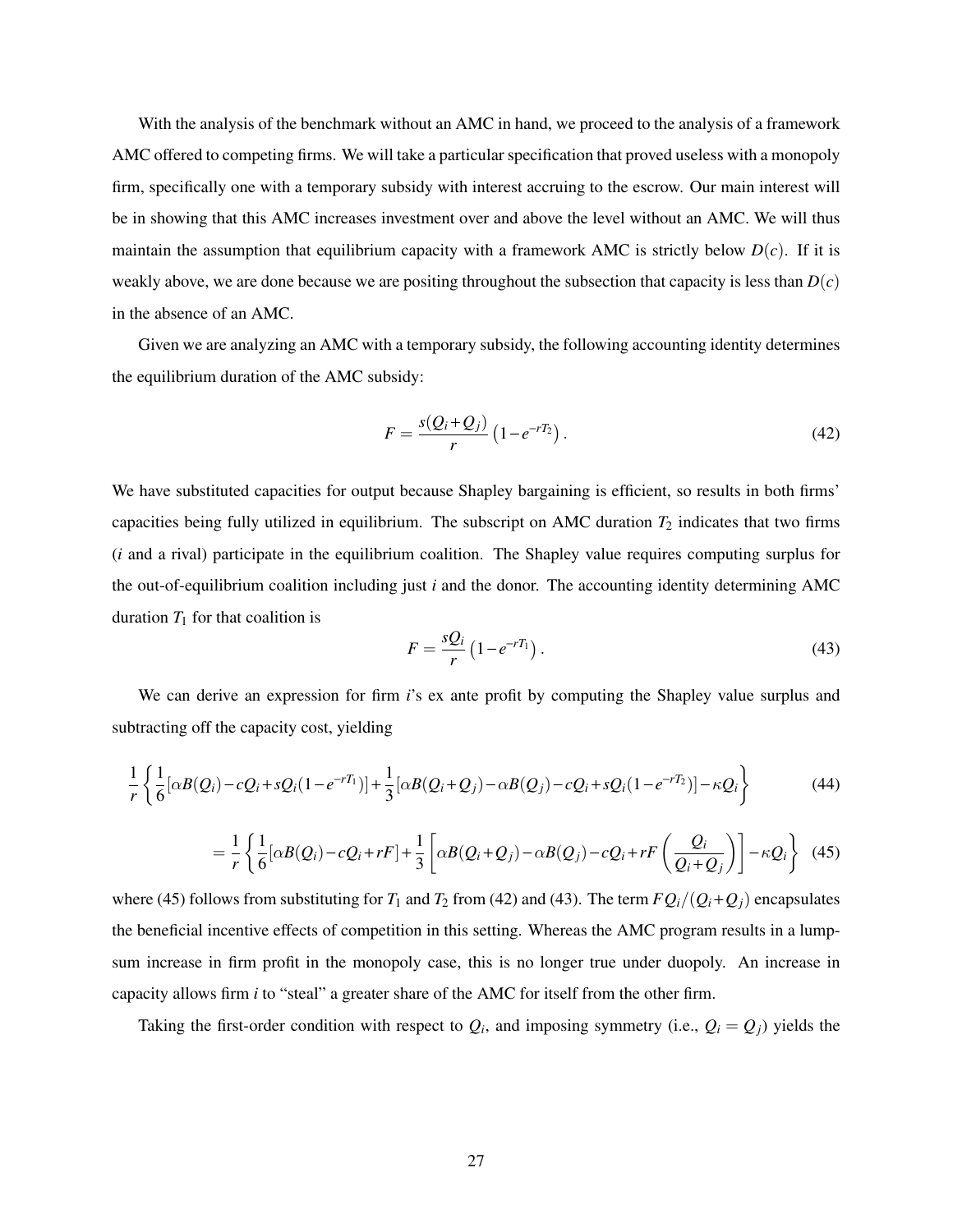following equilibrium condition on total capacity  $Q = Q_i + Q_j$  after rearranging:

$$
\frac{2}{3}P(Q) + \frac{1}{3}P(Q/2) = c + 2\kappa - \frac{rF}{3Q}.
$$
\n(46)

Comparing (46) to (41), we see that they differ by the term *rF*/3*Q*. Standard comparative-statics techniques can be used to show  $Q_2^{TS} > Q_2^{NA}$ , i.e., framework AMC with temporary subsidy and interest accruing to the escrow strictly increases capacity with duopoly firms.

Intuitively, the duopoly analysis uncovered a benefit of a framework AMC hidden by the previous monopoly analysis. A framework AMC amplifies the incentive effect of competition. With a monopoly firm, there is no competition, so no competitive effect to amplify. With two firms, there is a competitive effect to amplify; and the AMC turns out to be beneficial. Another change from the monopoly case is that the subsidy rate *s* is irrelevant for incentives and indeed drops out of the AMC-design problem entirely with duopoly firms. Firms end up claiming a proportional share of the fund *F*, so they care about the size of *F* rather than the schedule over which it is paid out.

Extending the analysis of further issues to the case of competing firms—optimal framework AMC design, comparison of framework AMCs to supply commitments, etc.—turns out to be more conveniently done in the general case of  $N \ge 2$  rather than the duopoly case, so we turn to the general analysis next.

## 5.2. Oligopoly Firms

A key definition that we will use in the analysis of the general case of  $N \ge 2$  competing firms is the virtual inverse demand arising from Shapley bargaining,

$$
\mathbf{P}(Q,N) = \sum_{n=1}^{N} [\tilde{w}(n,N)P(nQ/N)],\tag{47}
$$

a weighted average of inverse demands for the capacity of an *n*-firm coalition, with the weights  $\tilde{w}(n,N)$  given by conditional probabilities of coalition formation. More precisely, let  $w(n, N)$  denote the unconditional probability that a coalition including *i*—randomly formed by permuting a grand coalition of *N* firms and the donor—happens to have exactly *n* − 1 other firms (so *n* firms total) as well as the donor. Note that the donor must be included in the coalition for it to generate positive surplus. The proof of the next lemma shows

$$
w(n,N) = \frac{n}{N(N+1)}.\tag{48}
$$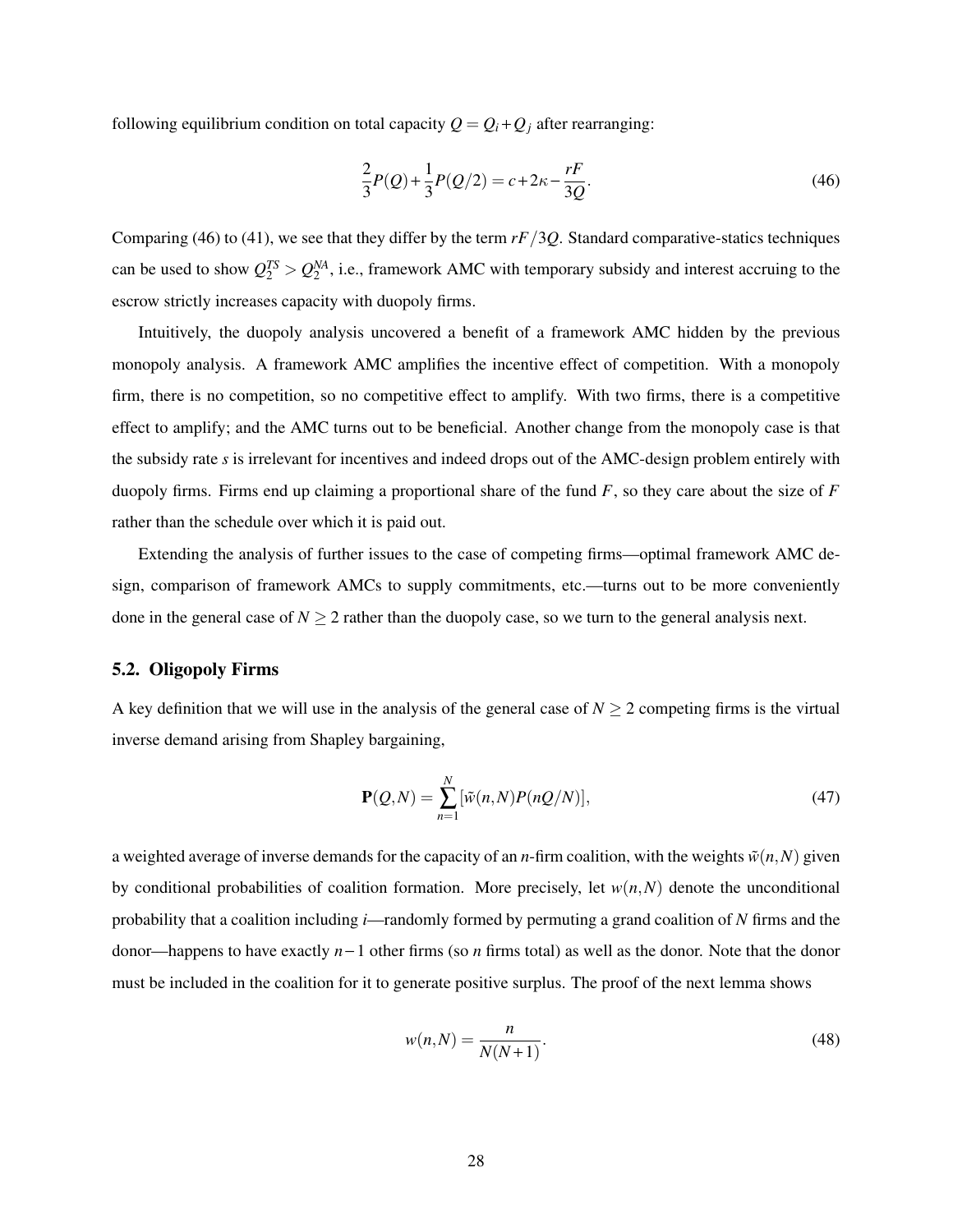Let  $\tilde{w}(n,N)$  be the conditional probability derived from  $w(n,N)$ , i.e., conditional on the coalition's including the donor and thus being able to generate a positive surplus. Then

$$
\tilde{w}(n,N) = \frac{w(n,N)}{\sum_{k=1}^{N} w(k,N)} = \frac{2n}{N(N+1)},
$$
\n(49)

as

$$
\sum_{k=1}^{N} w(k, N) = \frac{1}{N(N+1)} \sum_{k=1}^{N} k = \frac{1}{2}.
$$
\n(50)

By construction,  $\sum_{n=1}^{N} \tilde{w}(n, N) = 1$ . The reader can verify that  $P(Q, 1) = P(Q)$  and that  $P(Q, 2) = (2/3)P(Q) +$  $(1/3)P(Q/2)$ , the expression appearing on the left-hand side of (41) and (46).

We now have the requisite notation to state a sufficient condition under which the principle of full capacity utilization holds in the absence of an AMC. We posited this principle in the previous subsection's analysis of duopoly. The next lemma provides a sufficient condition for general  $N \geq 1$ .

## **Lemma 2.** *For all*  $N \geq 1$ *, if*

$$
\mathbf{P}(D(c),N) < c + 2\kappa,\tag{51}
$$

*then the principle of full capacity utilization holds in the absence of an AMC. Condition* (51) *is non-vacuous, in particular satisfied* ceteris paribus *for sufficiently large*  $\kappa > 0$ *.* 

The proof of the lemma in the appendix proceeds by finding an expression for equilibrium capacity in the absence of an AMC  $Q_N^{NA}$  under the assumption that  $Q_N^{NA} < D(c)$  and then using the resulting expression for  $Q_N^{NA}$  to derive a sufficient condition for  $Q_N^{NA}$  <  $D(c)$ . The proof thus ends up providing a fairly comprehensive analysis of equilibrium in the absence of an AMC. As part of this analysis, the proof derives the following generalization of equilibrium condition (41) to  $N \ge 1$  firms:

$$
\mathbf{P}(Q,N) = c + 2\kappa. \tag{52}
$$

Condition (51) can be easy to verify in examples. Suppose  $N = 1$ . Then (51) reduces to  $\kappa > 0$ , which is true in our model independent of the demand specification. This verifies the principle of full capacity utilization derived in Section 3.3. To take another example, when  $N = 2$  and  $P(Q) = 1 - Q$ , (51) reduces to the simple condition  $\kappa > (1 - c)/12$ .

The proof of the next proposition combines (52) with the facts that  $\frac{\partial P(Q,N)}{\partial Q}$  < 0 and  $P(Q,N)$  $P(Q, 1)$  to show that competition leads to more capacity than monopoly in the absence of an AMC.

**Proposition 9.** *For all*  $N > 1$ ,  $Q_N^{NA} > Q_1^{NA}$ .

The proof is provided in the appendix.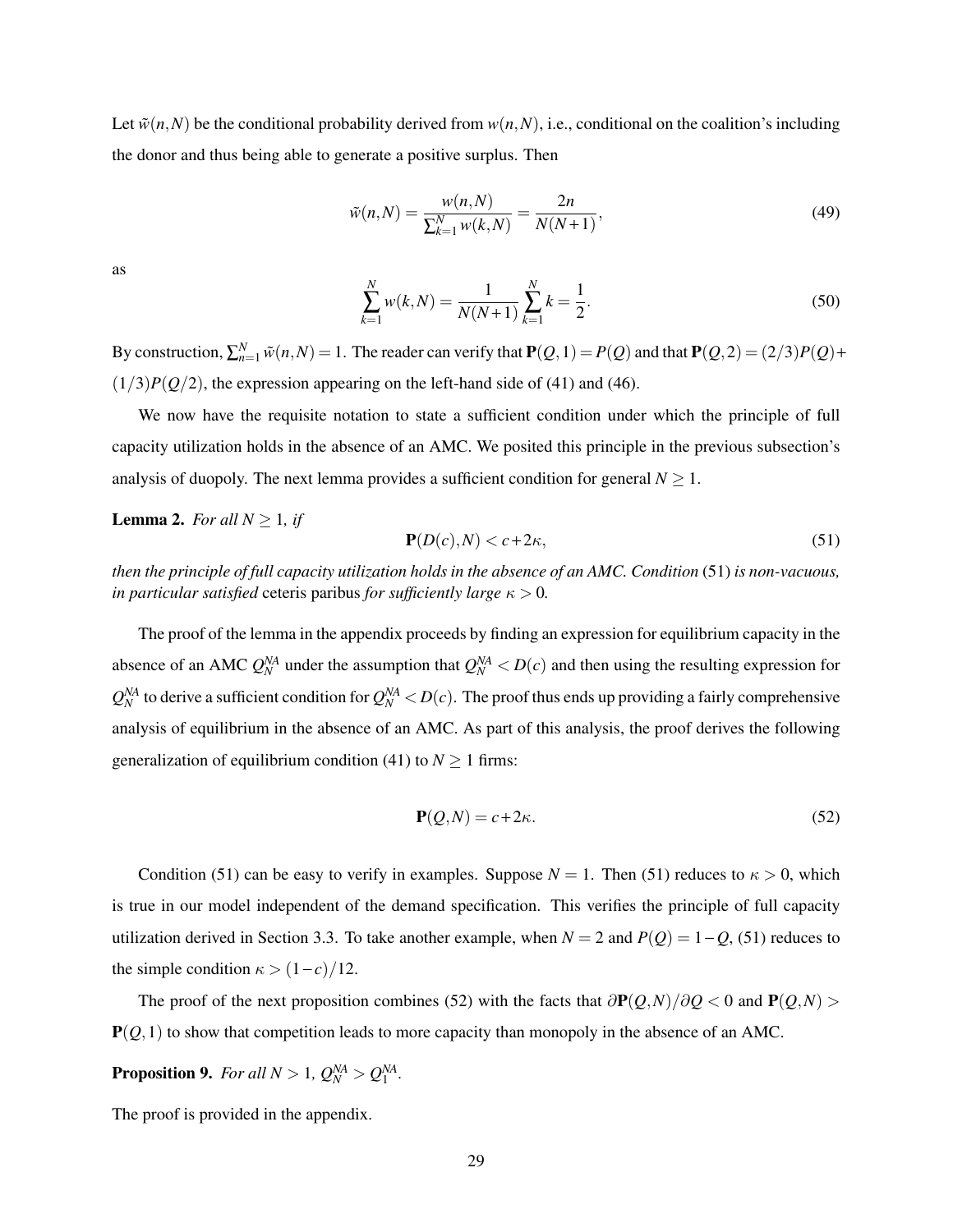

Figure 3: Counterexample to competition increasing capacity

increase capacity. This conjecture turns out to be false, as shown by the counterexample in Figure 3. The proposition says that starting from monopoly, an increase in *N* increases equilibrium capacity. More generally, one might conjecture that an increase in *N* starting from any number of firms would Consider the inverse demand given by the discontinuous, black curve, equaling  $p''$  for quantities less than or equal to  $Q'/2$  jumping down to p' for quantities above this threshold, where  $p'' > p'$ . We have  $P(Q', 2) = (2/3)P(Q') + (1/3)P(Q'/2) = (2/3)p' + (1/3)p''$ , while  $P(Q', 3) = (1/2)P(Q') + (1/3)P(Q'/2) +$  $(1/6)P(Q'/3) = (5/6)p' + (1/6)p''$ , implying  $P(Q', 2) > P(Q', 3)$ . Given this inequality, costs *c* and  $\kappa$  can be constructed such that an increase from  $N = 2$  to  $N = 3$  firms reduces equilibrium capacity. Of course the black inverse demand does not satisfy the properties required of inverse demand such as continuous differentiability, but it is clear that an inverse demand such as the grey one in the figure which is close to the black one but does satisfy the reuired properties can be constructed. The next proposition, proved in the appendix, states that linearity of inverse demand is sufficient for an increase in competition to increase capacity starting from any number of firms.

**Proposition 10.** *If inverse demand P*(*Q*) *is linear for all Q* < *D*(*c*), then  $Q_{N'}^{NA} > Q_{N'}^{NA}$  for all natural numbers  $N'' > N'.^4$ 

With an understanding of how competition affects equilibrium in the absence of an AMC, we turn to general results on the effect of competition on the performance of different policies. The previous section showed that a framework AMC lead to a strict increase in capacity with duopoly firms. The next proposition generalizes the result to any number  $N \geq 2$  of competing firms.

<sup>&</sup>lt;sup>4</sup>The proposition specifies that inverse demand is linear "in the relevant region" because inverse demand must eventually asymptote to the horizontal axis, so cannot be globally linear. A sufficient condition is that inverse demand be linear for all  $Q < D(c)$ .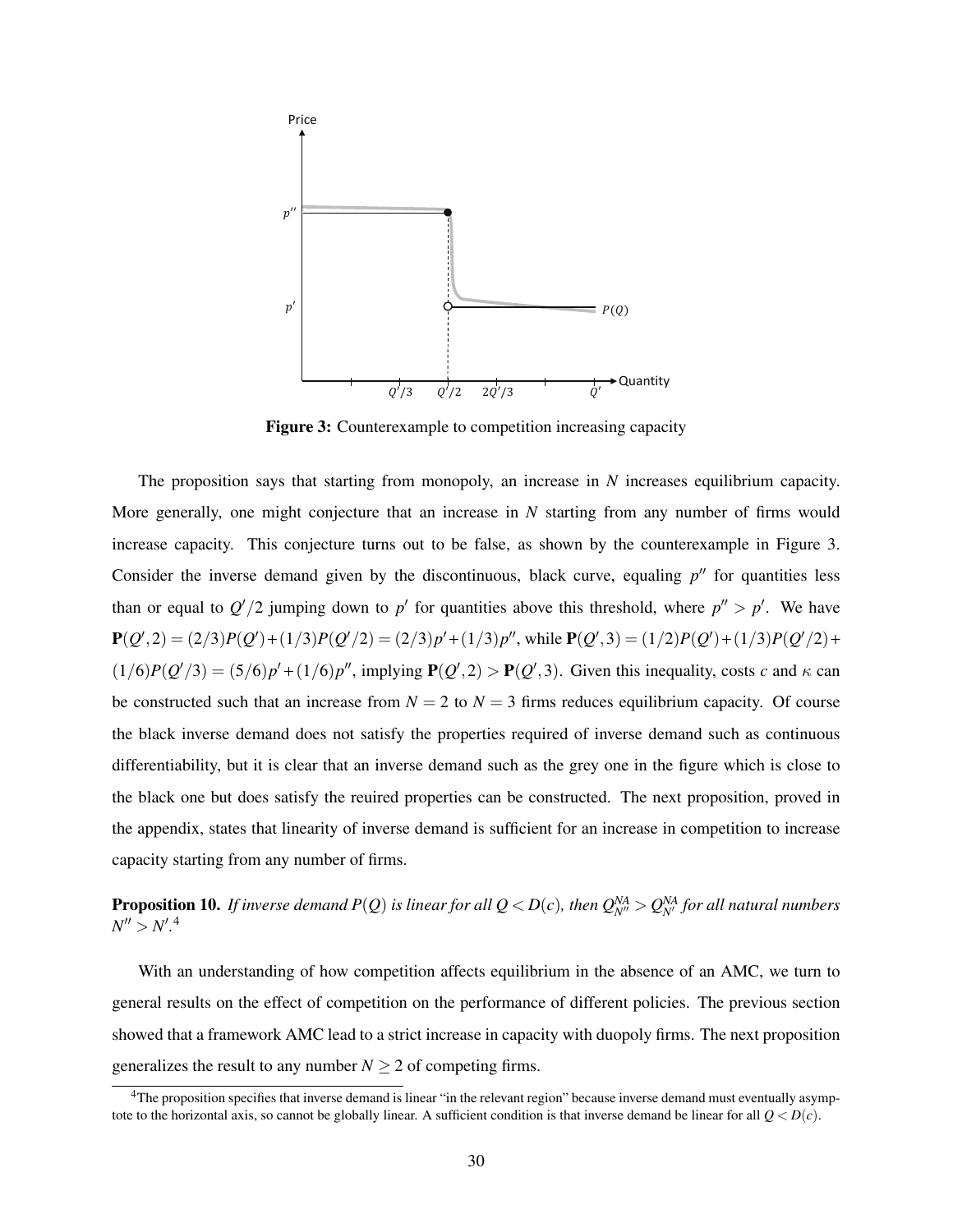

Figure 4: Scale factor used in analysis of effect of competition on framework AMC

**Proposition 11.** *Suppose there are N*  $\geq$  2 *symmetric firms and that industry capacity in the absence of an AMC is less than D*(*c*)*. Introducing a framework AMC with temporary subsidy and interest accruing to the escrow strictly increases capacity.*

The key step in the proof, provided in the appendix, is deriving the following generalization of the equilibrium condition (46) to  $N \ge 1$  firms:

$$
\mathbf{P}(Q,N) = c + 2\kappa - \frac{rF}{Q} \left[ \frac{2(N - H_N)}{N + 1} \right],\tag{53}
$$

where  $H_N$  denotes the *N*th harmonic number:  $H_N = \sum_{n=1}^N 1/n$ . Figure 4 provides a graph of the factor in square brackets. Inspection of the figure suggests the factor in square brackets is positive and increasing in *N* for natural numbers  $N \ge 2$  and approaches 2 in the limit as  $N \to \infty$ , properties which are proved formally in the appendix. The reader can verify that equation (53) reduces to (46) when  $N = 2$ , thus nesting the duopoly case. Equation (53) also nests the monopoly case. To see this, note that  $N = H_N = 1$  when  $N = 1$ , in which case (53) reduces to  $P(Q) = c + 2\kappa$ , implying  $Q = D(c + \kappa/(1/2))$ , precisely the formula for equilibrium capacity found in Proposition 3 in the monopoly case when  $\beta = 1/2$ .

With equation (53) in hand, the proof of Proposition 11 follows easily. Equilibrium capacity in the absence of an AMC is the solution to (52), which is equivalently the solution to (53) setting  $F = 0$ . Equilibrium capacity in the presence of a framework AMC is the solution to (53) setting  $F > 0$ . Let  $Q^*(F)$  be the solution to  $(53)$  for a given *F*. Then applying the implicit function rule to  $(53)$  yields

$$
\frac{dQ^*(F)}{dF} = \frac{r}{\frac{rF}{Q^*(F)} - Q^*(F)\frac{\partial P}{\partial Q}} / \left[\frac{2(N-H_N)}{N+1}\right],
$$

which is positive for *N* ≥ 2 because the factor in square brackets is positive and ∂P/∂*Q* < 0 as argued earlier.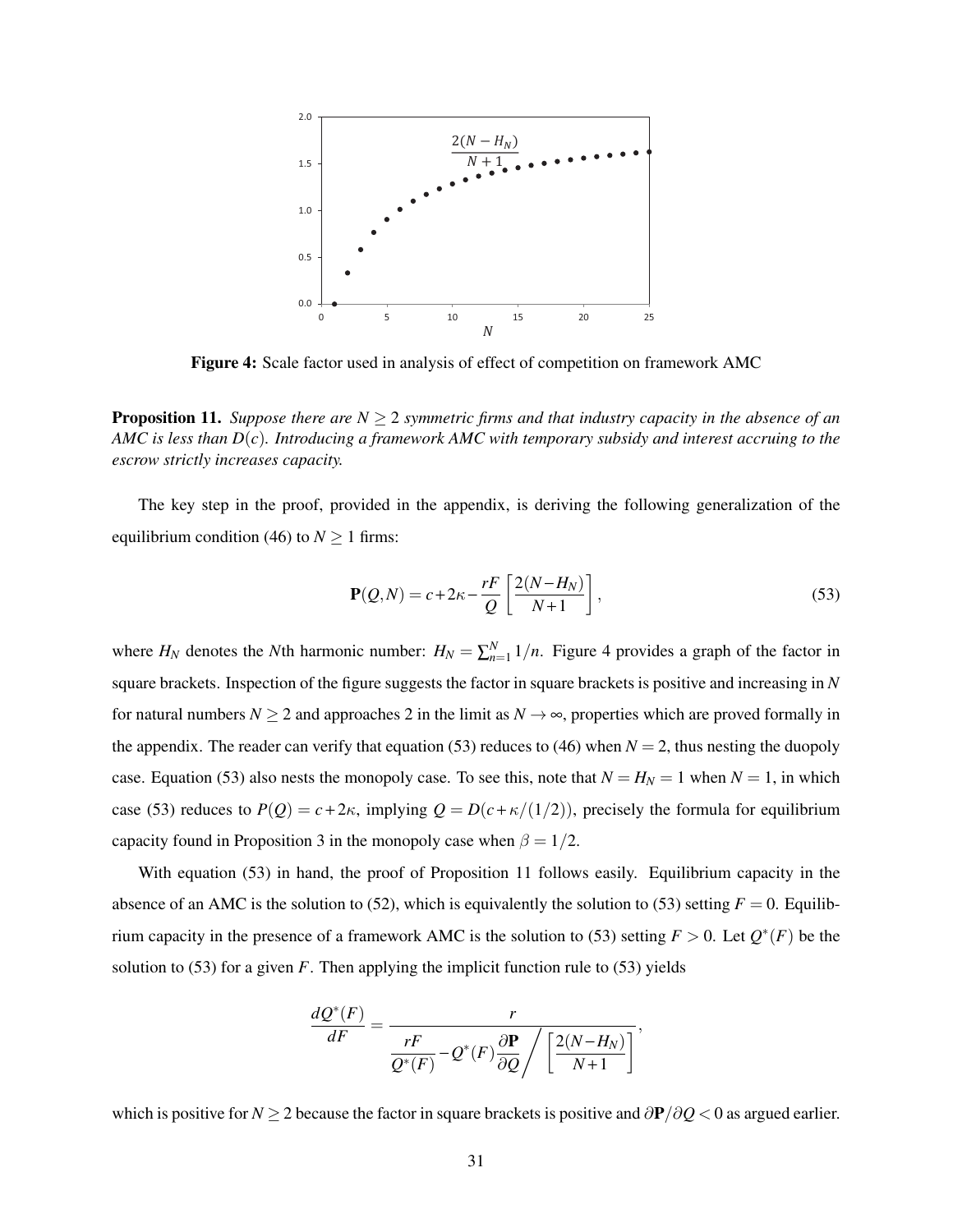The previous proposition was about the incentive effects of a framework AMC, regardless of whether or not its design was optimal. We next turn to an analysis of optimal policies, characterizing equilibrium under an optimal framework AMC and comparing its performance to the optimal supply commitment. To facilitate comparisons, we will characterize equilibrium using the following generalization of the Lerner index:

$$
\mathbf{L}_N^{TS} = \frac{\mathbf{P}(Q_N^{TS}, N) - (c + \kappa)}{\mathbf{P}(Q_N^{TS}, N)}.
$$
\n(54)

Instead of the usual markup of inverse demand over cost, (54) involves the markup of Shapley virtual inverse demand. We have maintained the convention that bold letters distinguish the Shapley virtual analogue of a variable. Continuing with this convention, let  $\eta_N^{TS}$  denote the elasticity of Shapley virtual demand, which put in terms of the Shapley virtual inverse demand, satisfies

$$
\frac{1}{\eta_N^{TS}} = \frac{\partial \mathbf{P}(Q_N^{TS}, N)}{\partial Q} \cdot \frac{Q_N^{TS}}{\mathbf{P}(Q_N^{TS}, N)}.\tag{55}
$$

To analyze equilibrium under a framework AMC, we can proceed as usual, deriving an expression for donor surplus, maximizing this expression subject to incentive-compatibility constraint (53), which after substitution can be transformed into an equivalent unconstrained capacity-choice problem. The resulting first-order condition for the donor can be rearranged into the following Lerner-index formula:

$$
\mathbf{L}_N^{TS} = \left(\frac{1}{N+1-H_N}\right) \frac{1}{|\boldsymbol{\eta}_N^{TS}|} + \left(\frac{H_N+1-N}{N+1-H_N}\right) \kappa.
$$
 (56)

Applying similar steps to the analysis of the optimal supply commitment yields the following Lerner-index formula:

$$
\mathbf{L}_N^{SC} = \left(\frac{1}{2}\right) \frac{1}{|\boldsymbol{\eta}_N^{SC}|},\tag{57}
$$

where  $\mathbf{L}_N^{SC}$  is defined by analogy to (54) and  $\eta_N^{SC}$  by analogy to (55).

The similar structure of equations (56) and (57) facilitates comparison of the equilibrium Lerner indexes across the two policies. They have up to two terms: one comprised of an inverse elasticity and its associated coefficient and one comprised of  $\kappa$  and its associated coefficient. In equation (57),  $\kappa$  does not appear on the right-hand side, so effectively the coefficient associated with this term is 0. Thus to compare Lerner indexes, we need to compare coefficients on the inverse elasticities, i.e.,  $1/(N+1-H_N)$  versus  $1/2$ , and coefficients on  $\kappa$ , i.e.,  $(H_N+1-N)/(N+1-H_N)$  versus 0. After rearranging, one can see that these comparisons amount to the same thing, namely, both coefficients in (56) are greater than their analogues in (57) if and only if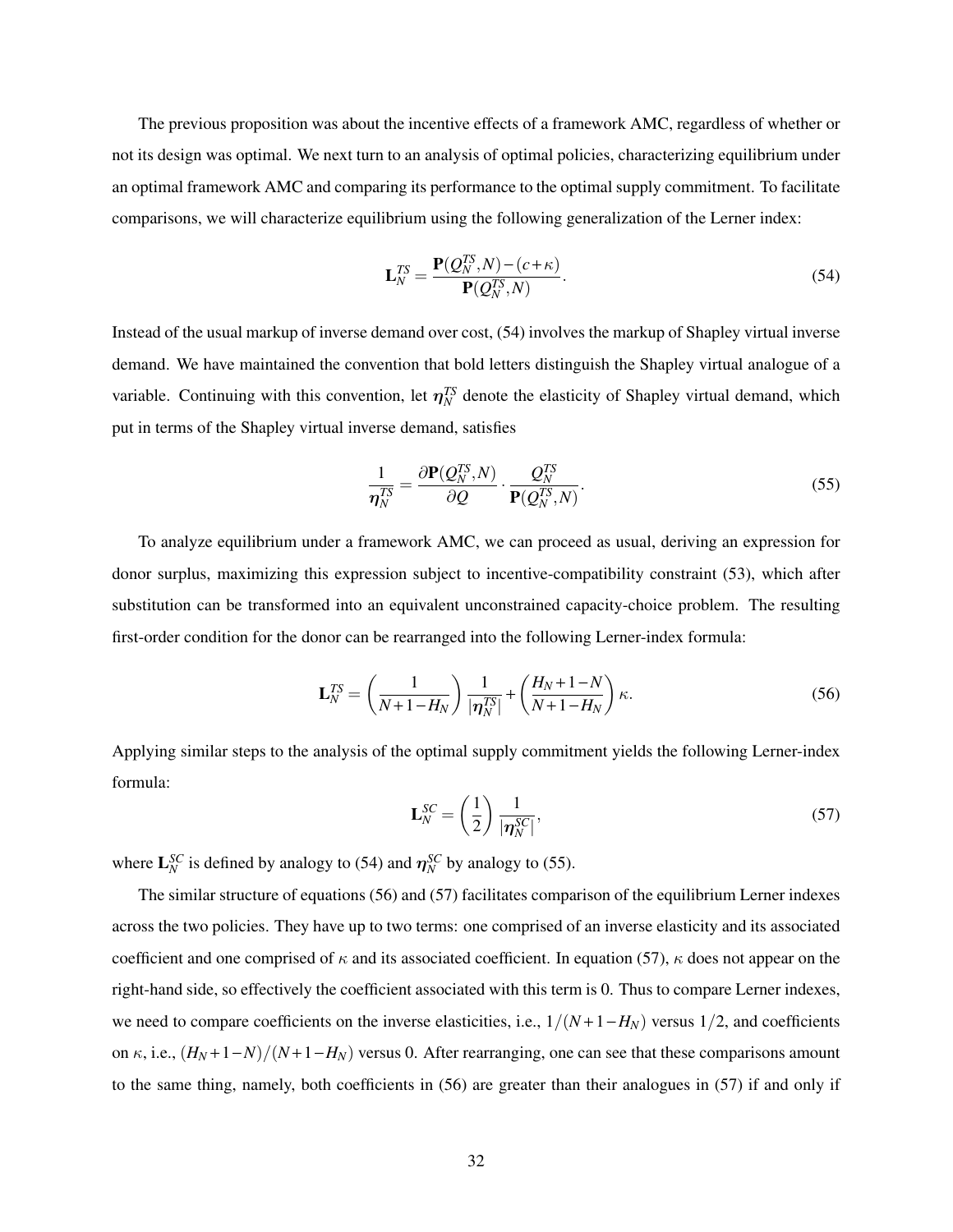

Figure 5: Toward a comparison of Lerner indexes across policies

about the relative efficiency of the two policies, as the next proposition states.  $H_N > N-1$ . Figure 5 graphs  $H_N$  (dots) against  $N-1$  (solid line). We conclude from the figure that  $H_N > N-1$ and thus  $L_N^{TS} > L_N^{SC}$  when  $N = 2$  and the reverse when  $N \geq 3$ . The implications for equilibrium capacities are the opposite of the Lerner indexes: a supply commitment generates more equilibrium capacity for  $N = 2$ and a framework AMC more capacity for  $N \geq 3$ . The conclusions for capacity carry over to conclusions

**Proposition 12.** Suppose there are  $N \geq 2$  symmetric firms and that condition (51) is satisfied. The equilib*rium capacity associated with the policy that is optimal for the donor satisfies* (56) *for a framework AMC and* (57) *for a supply commitment. The donor strictly prefers a supply commitment if*  $N = 2$  *and a framework AMC if*  $N \geq 3$ *.* 

Before discussing the broader intuition behind the proposition, several details require discussion. Concerning the proof, the proof in the appendix provides a formal derivation of Lerner-index conditions (56) and (57) and a formal comparison of the efficiency of the two policies. Concerning condition (51) posited in the statement of the proposition, this was the condition guaranteeing that the principle of full capacity utilization applies in the absence of an AMC. This same condition is also relevant to the design of optimal policies. Noting that the condition (52) for equilibrium capacity in the absence of an AMC is the limit of (53) as  $F \to 0$ , by continuity the principle must also hold for a framework AMC with a sufficiently small *F*. A larger *F* violating the principle must be suboptimal because the donor would not waste money incentivizing unused capacity. The same is true for the optimal supply commitment.

The general analysis of competition has uncovered a surprising and powerful result. The monopoly analysis suggested that supply commitments outperform framework AMCs (at least the design with a temporary subsidy). This continues to be the case with few competing firms. But with enough competition—the dividing line is three or more firms—surprisingly, the result reverses and framework AMCs start to outper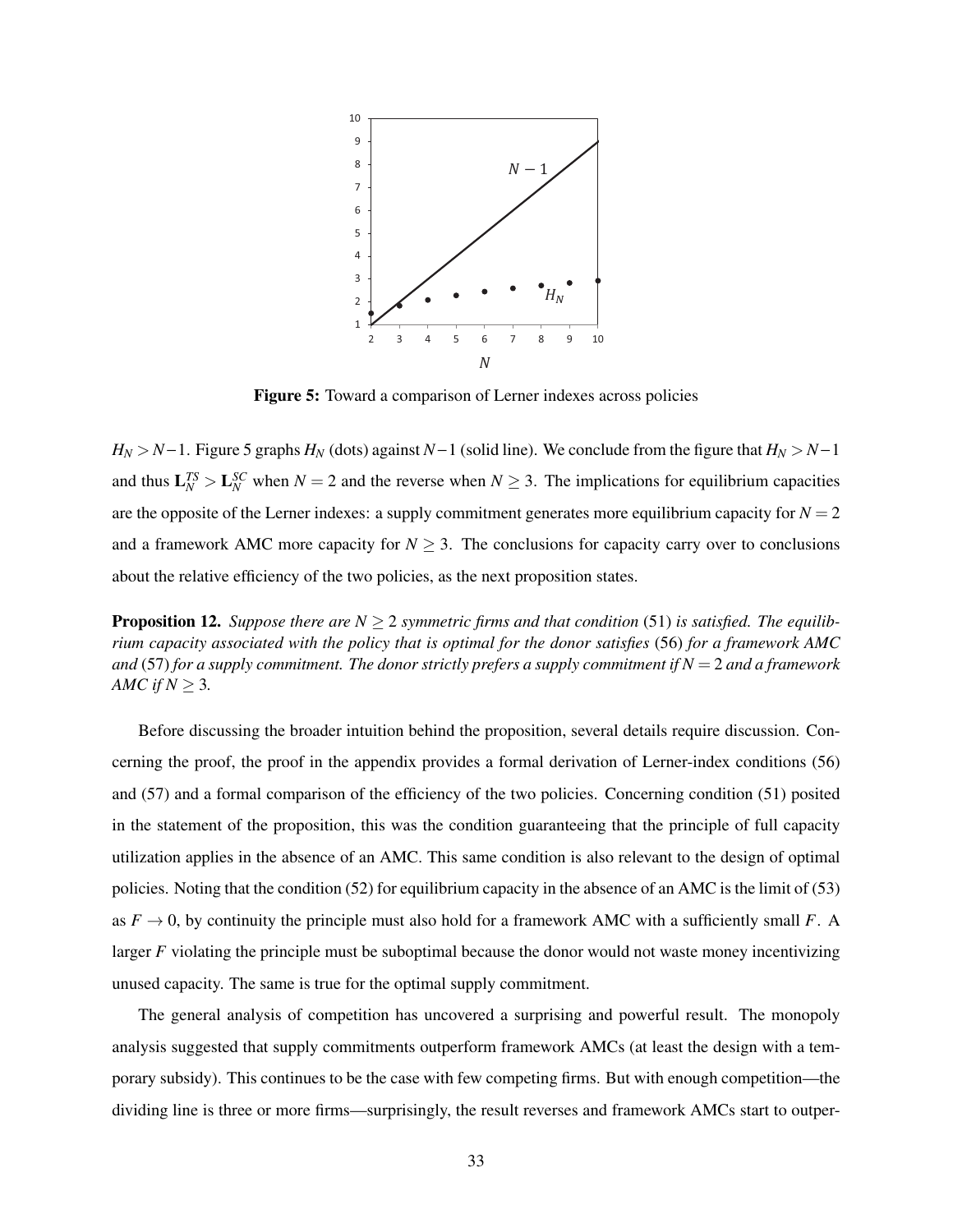form supply commitments. The intuition is that the two policies have their own pros and cons, the tradeoff between which changes with more competition. The framework AMC has the drawback that an increase in output shortens the AMC period, an effect that does not arise with a supply commitment because the size of the accessible fund scales with output, keeping duration constant. This is a factor in favor of a supply commitment, emphasized in the previous discussion in Section 3.5. On the other hand, a supply commitment has its own drawback having to do with the nature of Shapley bargaining. Out-of-equilibrium coalitions with fewer than all *N* firms lack the capacity to use up the whole fund. Unused funds end up being wasted, dulling investment incentives. Under Shapley bargaining, these out-of-equilibrium coalitional outcomes to factor into equilibrium surplus allocations and thus into equilibrium investment incentives. It is as if the industry were subsidized using a weighted average of of smaller funds rather than the whole *F*. The result is powerful because it only depends on the number of firms, not the demand specification or cost parameters.

Although no funds end up being wasted in equilibrium, the out-of-equilibrium waste of funds could be viewed as a defect of a supply commitment that one could consider remedying with suitable design modifications. One possibility would be to have the unused funds flow back to the donor. This would completely undermine the incentive effects of a supply commitment because the subsidy would just be a transfer, not a gain to the bargaining parties. For the supply commitment to work, unused funds either have to stay in the escrow or flow to a third party. Which is irrelevant in equilibrium. A third party would pay nothing for a claim on unused funds because it never happens that funds are unused in equilibrium. This is unlike the case of interest accrual studied in Section B.3 in Appendix B in which a third party would pay a positive up-front fee to receive the flow of interest payments from the AMC fund. Thus the version of the supply commitment we have studied cannot be improved by specifying a different disposition for unused funds.

In Section 3.5, with only the monopoly results for reference, we argued that the advantage of supply commitments over framework AMCs supported the recommendation of the Economics Expert Group to switch to a supply commitment for the pneumococcus pilot. Having generalized the results to an arbitrary number *N* of competing firms, we see that our earlier conclusion might have been too hasty but in fact was still correct. There were two viable suppliers of a second-generation pneumococcus vaccine when the Group was deliberating, Pfizer and GSK; and this is a value of *N* for which according to Proposition 12 supply commitments outperform framework AMCs. Indeed, even if a third viable supplier were to emerge, Figure 5 suggests that any advantage of a framework AMC over a supply commitment would likely be small.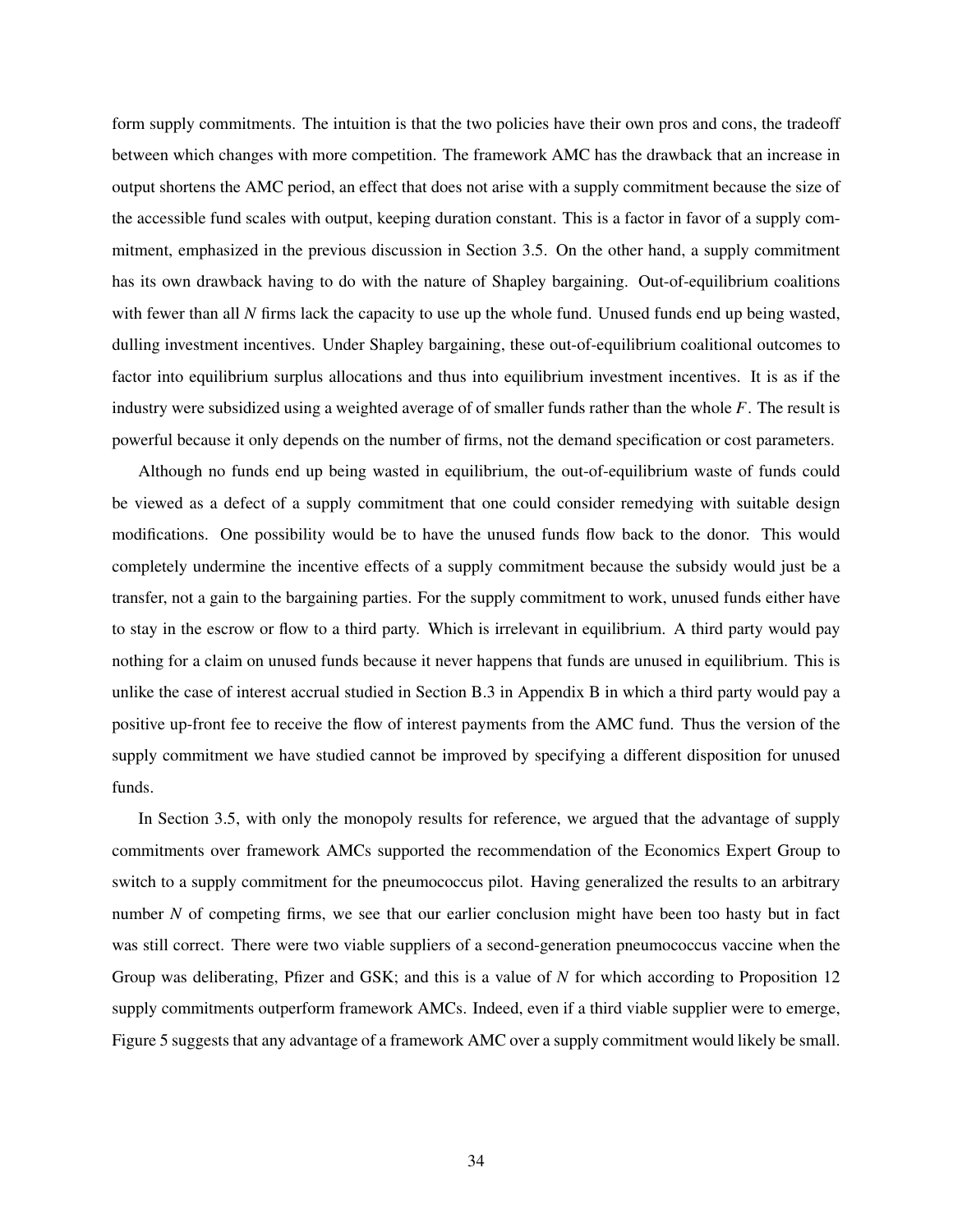# 6. Design for Technologically Distant Products

In this section we move from an analysis of a technologically close to a technologically distant product. One might naïvely think that the preceding analysis for a close product carries over fairly directly to a distant one with little change beyond the obvious need to scale up the fund *F* so that it covers R&D cost *R* required for a still-to-be-invented product in addition to the capacity cost *KQ*. In fact, the difference between the optimal design of an AMC for close and distant products runs deeper than that. This section will not provide an exhaustive survey of the differences but will focus on some key ones in each of three subsections.

Section 6.1 describes a featured role gained by the country copayment, as a "kill switch" for products that meet the technical specifications of the AMC contract but are not particularly valuable for consumers because the valuable features were difficult to anticipate or specify that far in advance. As we will see, the donor has difficulty committing to use the kill switch, so giving control of it to the country via the copayment can lead to more powerful incentives for quality provision.

Section 6.2 points out a sense in which policy design is less sensitive with distant than close products. An AMC for a close product was focused on incentivizing capacity investment, which as we saw was sensitive to the policy details beyond the funding level. An AMC for a distant product shifts at least some of the focus to incentivizing R&D. For this type of investment, what matters is the level of rents a policy delivers rather than the shape of the policy. The point is made with a surprising demonstration, taking the AMC design that was useless for a close product—a framework AMC with a temporary subsidy—and showing that it can be used to improve investment incentives for a distant product.

Section 6.3 shows that an AMC for a distant product is not necessarily more expensive to run than for a close product despite an extra investment *R* needing to be covered. Surprisingly, the donor may prefer the distant product. As a product comes closer to being developed, the firm learns more about the nature of its production process, exacerbating the information asymmetry between donor and firm. Thus there is a tradeoff between paying for *R* with a distant product versus paying the information rent with a close product. Indeed the balance is tipped somewhat in favor of a distant product because not all of *R* needs to be covered by the AMC for reasons we will discuss.

## 6.1. Copayment as "Kill Switch"

This subsection analyzes perhaps the most significant new issue with a technologically distant product. The country copayment, which plays only a supporting role with a close product as discussed further in Appendix B), gains a featured role with distant products. With a close product, there was little danger of wasting AMC funds on a product with limited consumer value because the donor could see the nature of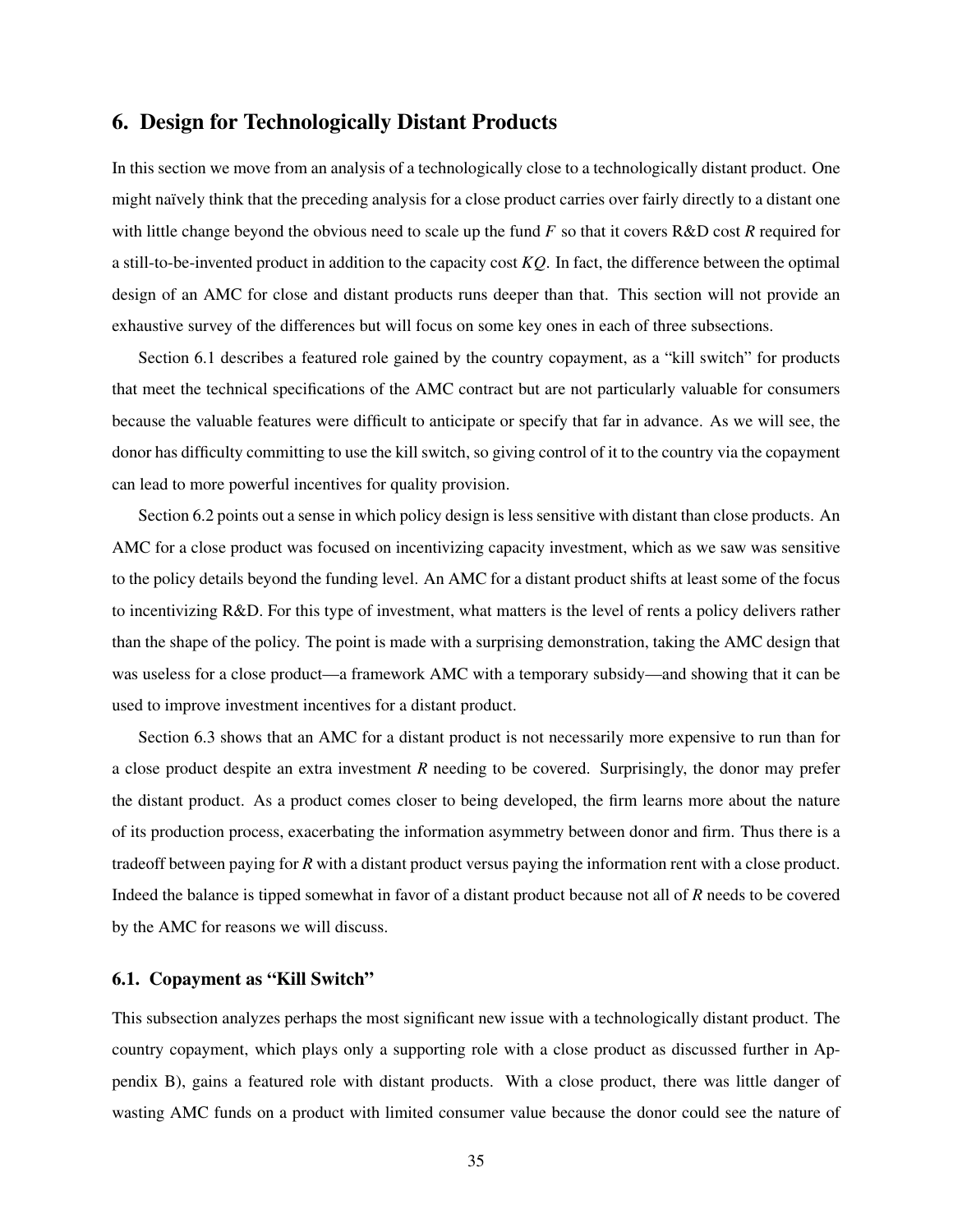the available products and only commission an AMC if suitable ones happen to exist, writing the product specifications so that only products of sufficient quality are eligible. With a distant product, contractual incompleteness becomes a much larger problem. It may be difficult to write product specifications preventing a low-value product from worming its way into the program. If the donor is allowed an overly strict interpretation of product specifications, it may be able to hold up firms' investments, undermining the commitment value of the AMC. This is where the country copayment comes in, and where the "market" feature of AMCs gains force. Confronting the country with a small copayment creates a kill switch for low-value products which, in the model introduced momentarily, incentivizes the firm to produce high-value products. Giving the kill switch to the donor does not work as well as to the country because the donor cannot commit not to renegotiate with the firm to split the AMC funds locked in the escrow.

Return to the basic model of Section 2; in particular return to the assumption of a monopoly firm and symmetric cost information (so there is again only one type of production cost, *c*). We will extend the basic model to a distant product as follows. The firm has the opportunity to invest  $R > 0$  in R&D. Doing so results in a useful product providing health benefit  $\alpha B(q)$  and requiring the positive capacity cost *K* and production cost  $c$  per unit assumed to this point. If the firm does not invest  $R$ , it produces a useless product providing no health benefit but also involving no associated capacity or production costs. Because of contractual incompleteness, the terms of the AMC written at the distant time before *R* needs to be invested cannot distinguish between the useful and useless product.

We seek to analyze the role of the country copayment as a "kill switch" in this setting. For comparison, we first analyze how an AMC without a country copayment performs in this setting. Take the design we found in Section 3 to be efficient: a forcing contract. We will show this design can be improved on for some parameters by adding a country copayment.

As before, the disposition of unused AMC funds has a crucial impact on incentives. As discussed in the initial setup of the model in Section 2, if the funds flow back to the donor, the AMC has no commitment value because the opportunity cost of the funds will net out in Nash bargaining. Thus, the AMC must specify the funds stay in the escrow. But then the donor gains from bargaining with the firm over trade of even the useless product because they can fulfill the terms of the forcing contract costlessly, dividing the otherwise locked funds *F* between them,  $\beta F$  for the firm and  $(1 - \beta)F$  for the donor. To donor cannot commit to pull the "kill switch" on the useless product.

The conclusion from this analysis is that the firm earns  $\beta F$  if it does not invest in R&D. If it invests, subtracting the additional R&D cost *R* from equation (36), we see that it earns  $\pi(Q^{IN},\theta) + \beta F - R$ . Hence the firm is willing to invest in R&D if and only if  $R \leq \pi(Q^{IN}, \theta)$ . Otherwise, there is no investment, no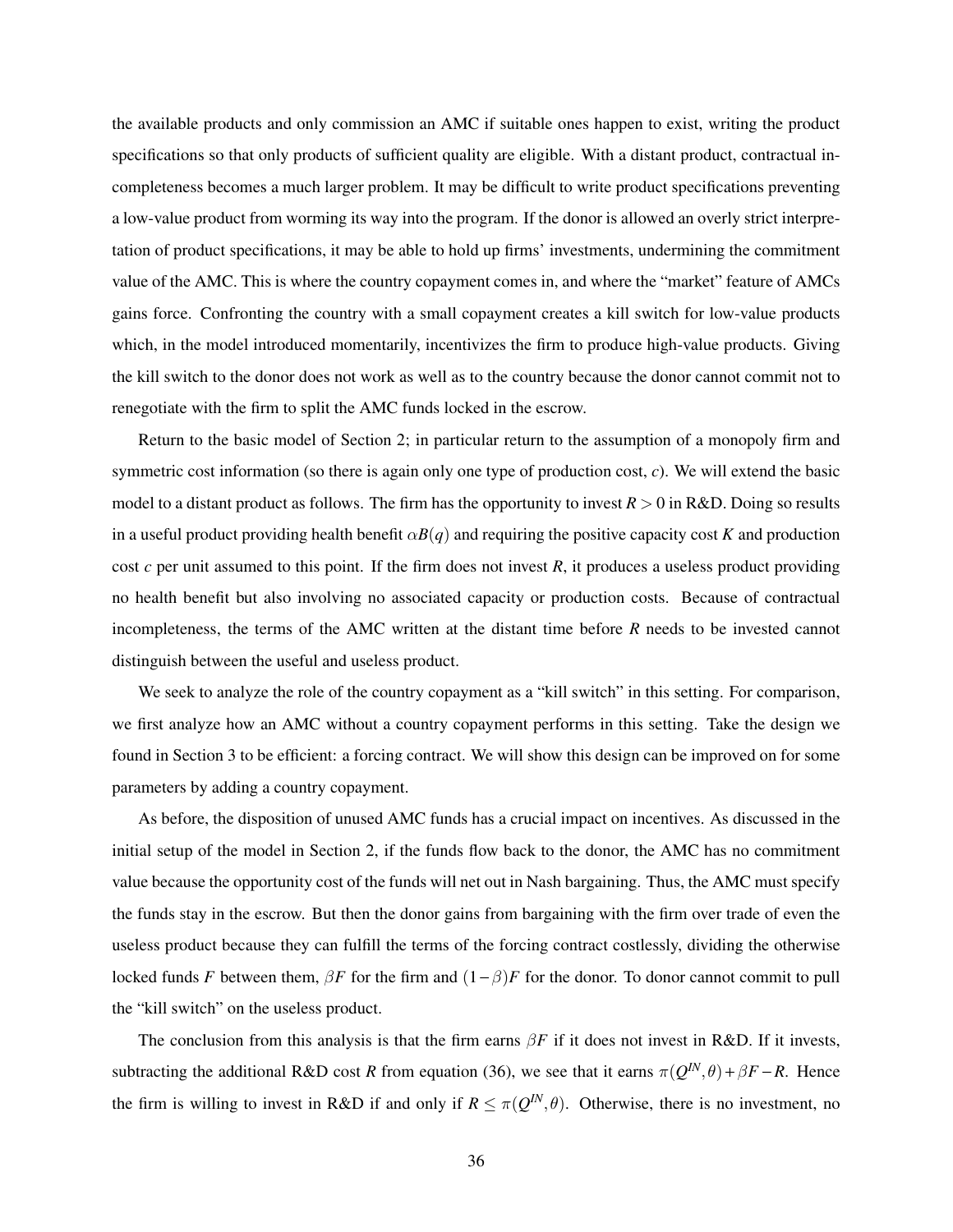useful product, and no social surplus. Thus a forcing contract without a country copayment can do nothing to promote R&D incentives.

We will show that efficiency can be improved for a large set of parameters if a small country copayment  $s_c$  is added to the forcing contract. To keep the analysis simple, we will take  $s_c$  to be infinitesimal. Efficiency could be further improved by taking some appropriately calibrated, moderate value of *sc*. The logic of why this is so is discussed in detail in Appendix B: substituting some country for donor funds benefits the donor because it does not internalize the country's expenditures, just its health benefit. Thus, we do not need to complicate the analysis to accommodate that point here. As long as  $s_c < \alpha_c B(Q^{IN})/Q^{IN}$ , a condition of course satisfied by an infinitesimal copayment, the copayment will not lead the country to demand less than full capacity  $Q^{IN}$ . On the other hand, a positive copayment, no matter how small, leads the country to pull the "kill switch" on the useless product. Now the firm earns 0 if it does not invest compared to the  $\pi(Q^{IN},\theta) + \beta F - R$  it earns if it does, implying that the firm is now willing to invest if and only if  $R \le \pi(Q^{IN}, \theta) - \beta F$ . The optimal fund size  $F^{DP}$  (where the superscript indicates the case of a "distant product") satisfies this condition with equality:  $F^{DP} = [\pi(Q^{IN}, \theta) - R]/\beta$ . The proof (provided in the appendix) of the next proposition shows that the donor benefits from implementing an AMC of this design as long as R&D investment would be efficient for an integrated entity, which is equivalent to the condition  $R < w(Q^{IN},\theta).$ 

Proposition 13. *R&D investment would be efficient for an integrated entity yet cannot be induced by an equilibrium forcing contract without country copayment if and only if*  $R \in (\pi(Q^{IN},\theta), w(Q^{IN},\theta))$ *. If this condition holds, adding an infinitesimal country copayment to the forcing contract can not only induce efficient R&D investment but also allow the donor to appropriate all the net surplus from the integrated outcome for itself.*

## 6.2. Incentives at the Extensive Versus Intensive Margin

As we saw in Section 3, the performance of an AMC for technologically close products depends on the shape of the scheme as much as the level of funding. For example, an AMC involving a forcing contract could induce efficient capacity  $Q^N$  using a fund of size  $F^{FC}$ , while applying those same funds  $F^{FC}$  to a framework AMC with a temporary subsidy would add nothing to incentives for capacity investment (indeed no other funding level would do any better). The nuances of supply commitments, forcing contracts, price caps all mattered for capacity incentives. With a distant product, the AMC targets R&D as well as capacity investment. In the model, R&D is a fundamentally different type of investment than capacity.<sup>5</sup> Incentives

<sup>&</sup>lt;sup>5</sup>That the R&D variable *R* is dichotomous while capacity variable *Q* is continuous is not the crucial difference. In an alternative model in which *R* is specified as a continuous variable, increases in which increase the probability that the product is useful, R&D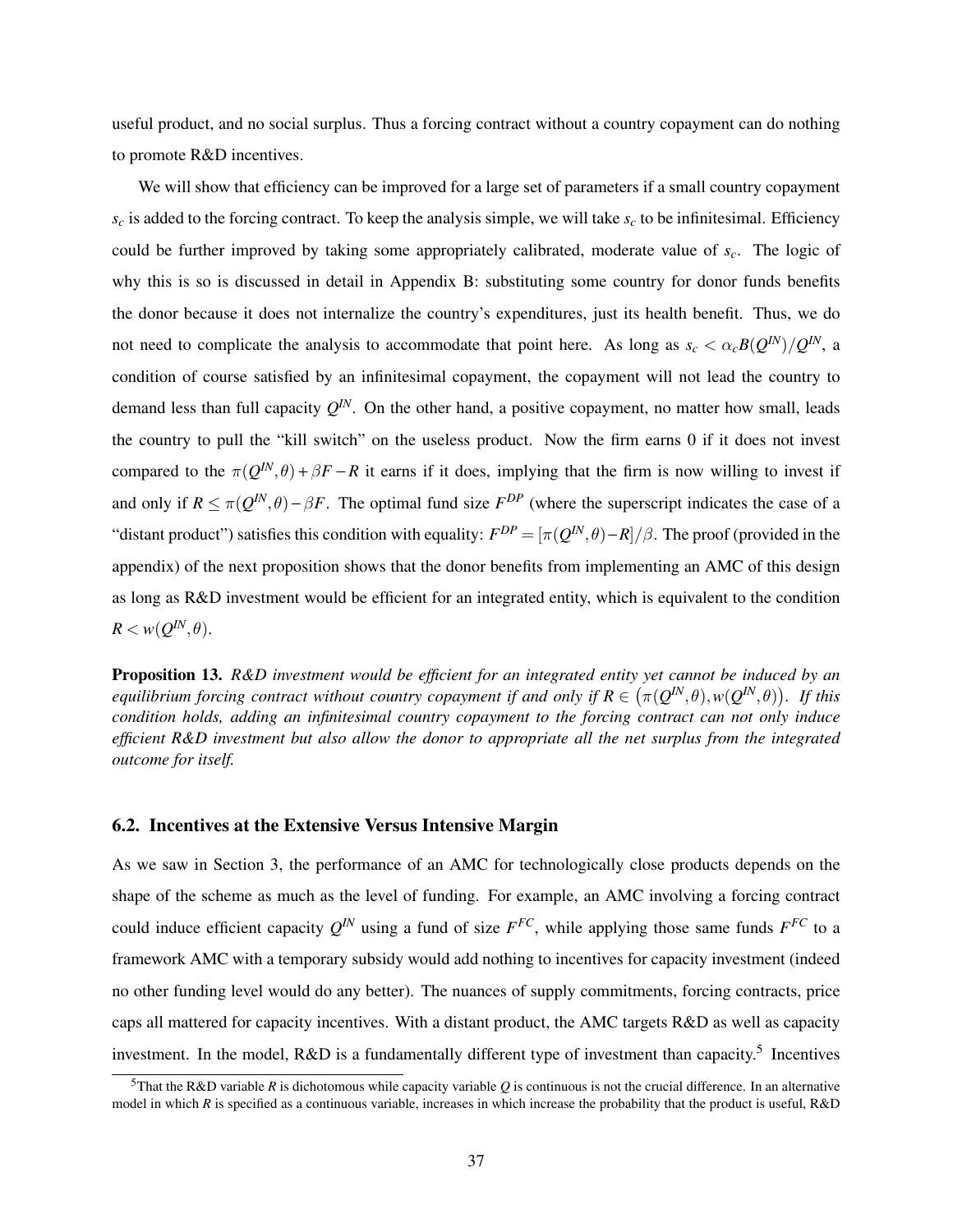for R&D operate at the extensive margin, depending on the level not the slope of the policy. Incentives for capacity operate at the intensive margin, where slope and other design features become crucial.

We will illustrate these points in this subsection with a stark demonstration. We will take the AMC design found to be useless for a close product—a framework AMC with a temporary subsidy—and show it provides useful incentives for a distant product.

Consider a model close to the one from the previous subsection with a monopoly firm and one cost type *c*. Here we will abstract away from the moral hazard problem in the previous subsection, whereby the firm could save money by producing a useless product. Now assume that there is no choice but to develop a useful product, requiring positive investment *R* to do so.

By Proposition 3, a framework AMC with temporary subsidy is useless for capacity incentives. Thus the equilibrium capacity is  $Q^{NA}$  with or without such an AMC. The only possible benefit of such an AMC is to improve R&D incentives. If  $R \leq \pi(Q^{NA}, \theta)$ , then the firm is willing to invest in R&D even in the absence of an AMC. Thus for a framework AMC with temporary subsidy to have the possibility of enhancing R&D incentives relative to no AMC, we must have  $R > \pi(Q^{NA}, \theta)$ . Suppose this inequality holds.

If the firm does not invest in R&D, the firm's profit is 0 because nothing is produced. If it invests in R&D, in the presence of a framework AMC with temporary subsidy, its ex ante profit is  $\pi(Q^{NA}, \theta) + \beta F - R$ , which one can see by subtracting the additional R&D cost *R* from equation (13). Thus the firm is willing to invest in R&D investment if and only if  $F \geq [R-\pi(Q^{NA}, \theta)]/\beta$ . The efficient fund size satisfies this condition with equality:  $F^{DP} = [R - \pi(Q^{NA}, \theta)]/\beta$ . The proof (in the appendix) of the following proposition shows that the donor strictly benefits from offering a framework AMC with this fund size if and only if  $R < w(Q^{NA}, \theta)$ .

Proposition 14. *A framework AMC with temporary subsidy can strictly improve donor surplus relative to no AMC if and only if*  $R \in (\pi(Q^{NA}, \theta), w(Q^{NA}, \theta)).$ 

Some remarks about the proposition are in order. The condition on *R* in this proposition is identical to that in Propositions 13 except for the capacity used in the right-hand side interval, here  $Q^{NA}$  rather than  $Q^{IN}$ . Proposition 14 does not say the framework AMC is fully efficient. It provides efficient R&D incentives but still does not help with capacity incentives. To improve incentives for capacity investment would require a different design for the AMC, involving a permanent subsidy, supply commitment, or better yet a forcing contract.

incentives would still depend primarily on the fund size *F*. We acknowledge the possibility of constructing other alternative models in which the incentive margins are flipped with R&D incentives operating at the intensive while capacity incentives at the extensive margin. However, the model we focus on seems nature and in any event serves to illustrate possibile differences between R&D and capacity incentives not necessary differences.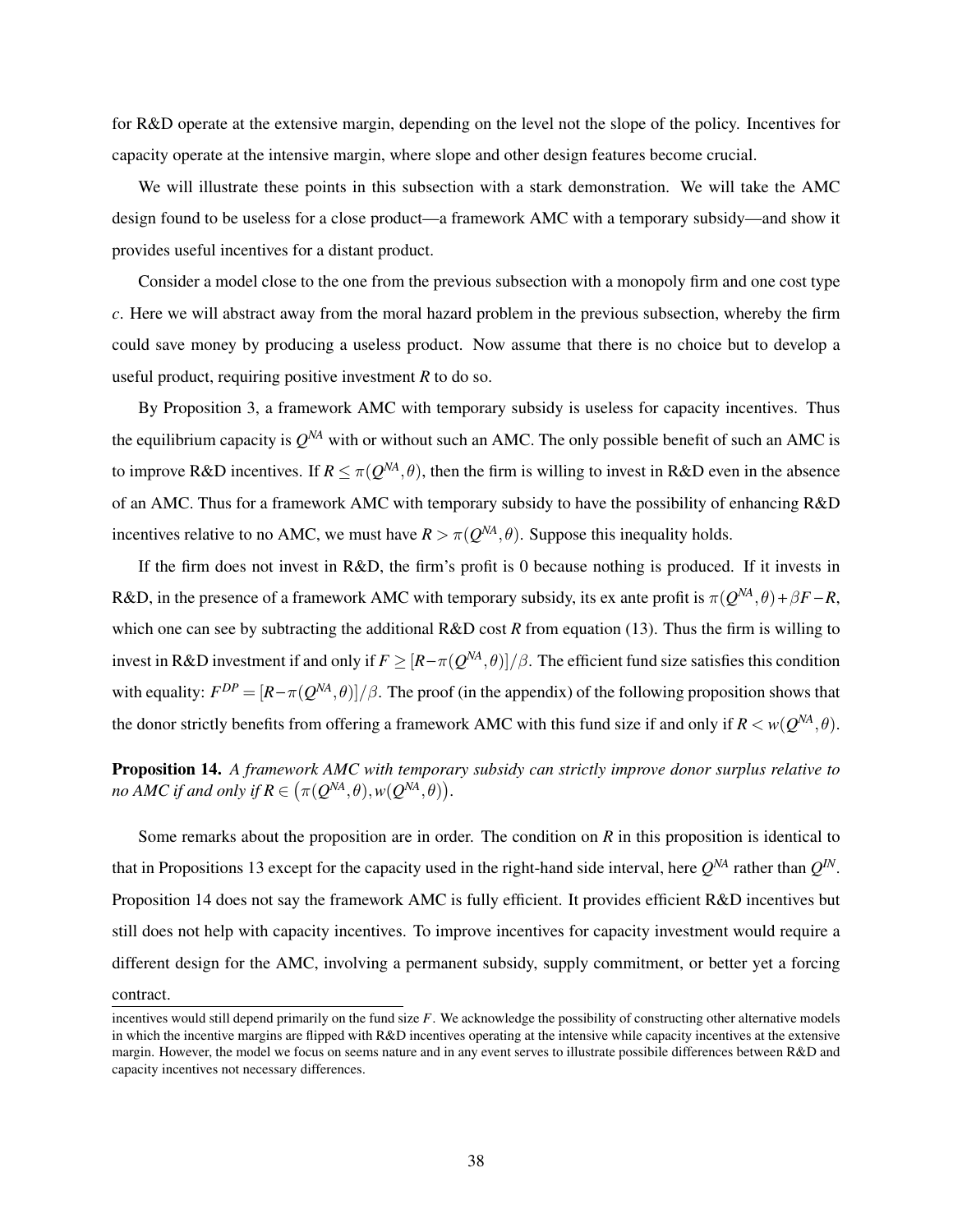## 6.3. Preferring Distant Products

We saw in the previous subsection that designing an AMC for a technologically distant product can be a conceptually less complex problem than for a close product. In this subsection we show that the problem can be not just conceptually simpler but in fact cheaper for the donor. This is initially surprising because an extra investment *R* must be covered for a distant product, an investment assumed already sunk in the case of a close product. The tradeoff is that the problem of asymmetric cost information may be more severe with a close product; with a distant product, the horizon may be long enough that the firm and donor may be symmetrically ill informed about what costs will turn out to be.

To explore this idea, we start with the model of cost uncertainty from Section 4. This model will apply to the case of a close product perfectly. No additional investment *R* needs to be considered because this is assumed to have been sunk before the start of the game. In the case of a distant product, we will assume that the firm must invest  $R > 0$  for any product to be produced. As in the previous subsection, if this investment is made, the product is certain to provide a health benefit. Assume that the AMC is offered far enough in advance of production that the donor and firm share the same uncertainty about  $c$ , both knowing its distribution— $c$  with probability  $\nu \in (0,1)$  and  $\bar{c}$  with probability 1-v—but not the realization at that point. We will restrict attention to the AMC design found to be efficient in Section 3.6: forcing contracts. Defining the expectations operator as

$$
E\big[\pi(Q^{NA}(c),c)\big] = \nu \pi(Q^{NA}(c),c) + (1-\nu)\pi(Q^{NA}(\bar{c}),\bar{c}),\tag{58}
$$

we have the following proposition.

Proposition 15. *Consider the models of a close and distant product, and suppose the donor offers the forcing contract that is efficient in the given model. Let*  $\hat{\beta} \in (0,1)$  *be the threshold level of*  $\beta$  *from Proposition 8.* 

• *If*  $\beta > \hat{\beta}$ , the donor is indifferent between the close and distant product if

$$
R - E\big[\pi(Q^{NA}(c), c)\big] \tag{59}
$$

*is negative and strictly prefers a close product if this expression is positive.*

• *If* β < βˆ*, the donor prefers the close product if expression* (59) *exceeds* (39) *and the distant product if the reverse inequality holds.*

The appendix provides a formal proof. To derive some intuition, we will examine the cases based on β separately. First suppose  $\beta > \hat{\beta}$ . In that case, as Proposition 8 states, the existence of asymmetric cost information does not harm the donor with a close product. Because the binding constraint for the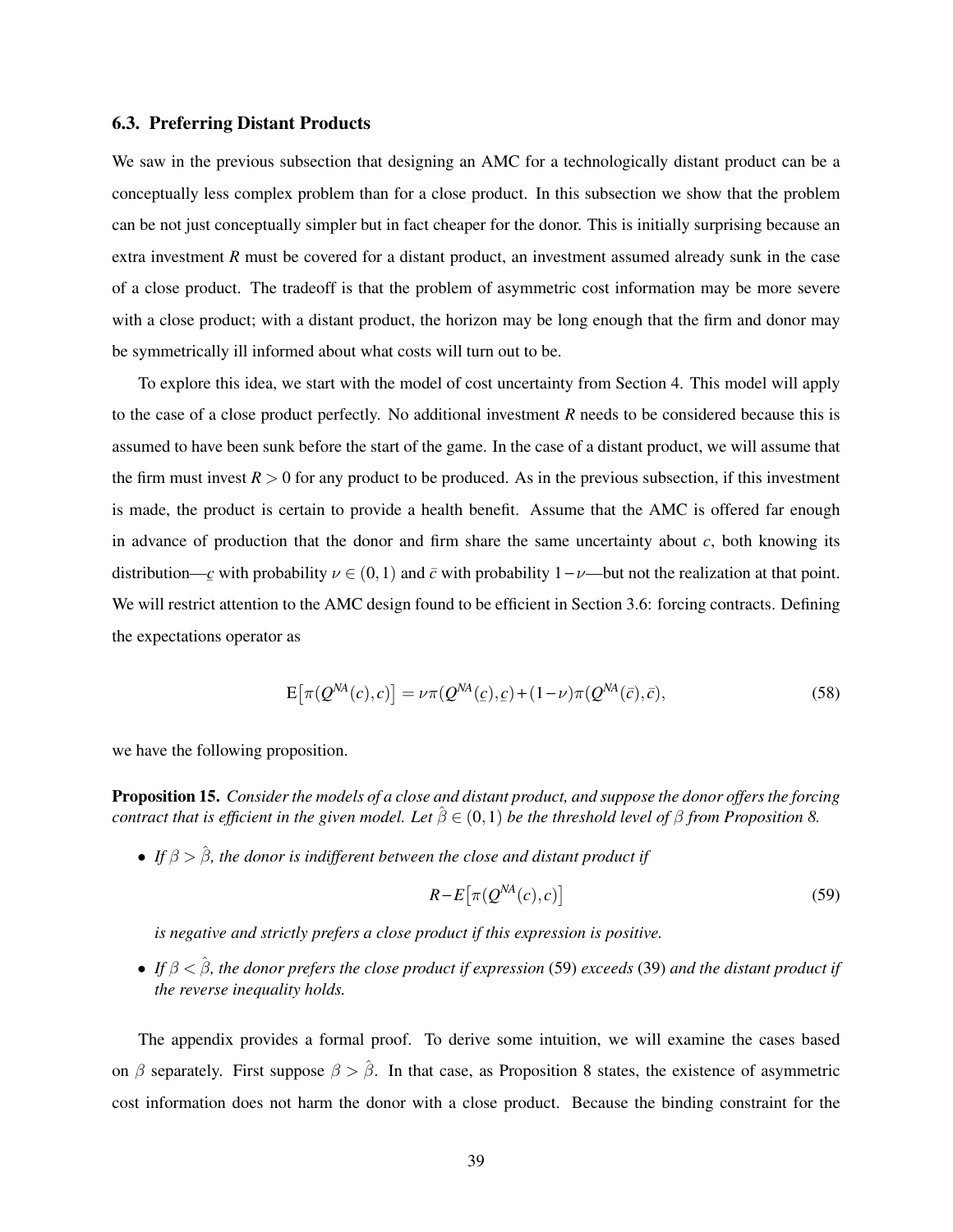low-cost type is its participation not truth-telling constraint, the optimal mechanism involves separate firstbest forcing contracts for each cost type. With no cost of asymmetric information to trade off against the potentially higher investment cost that needs to be covered, the donor can certainly do no better with a distant product in this case. It is easy to see that must do strictly worse with a distant product for sufficiently high values of *R*.

What is less clear is how a distant product can ever achieve a tie with a close product when  $\beta > \hat{\beta}$ , i.e., when the donor suffers no loss due to asymmetric information with a close product. To see how, note that the donor does not have to cover the full R&D cost *R* with a distant product but just (59). The firm's ex ante expected profit if it rejects the AMC and engages in Nash bargaining equals  $E[\pi(Q^{NA}(c), c)]$ , which the donor must concede to the firm to ensure it does not reject the AMC contract even in the absence of R&D costs. For a distant product, it is only the excess of *R* above  $E[\pi(Q^{NA}(c), c)]$  that must be subsidized to ensure the firm invests in R&D given it is willing to sign the AMC contract.

Next suppose  $\beta < \hat{\beta}$ . Now, by Proposition 8, the presence of asymmetric cost information reduces the donor's surplus by (39). If this loss exceeds the cost (59) of inducing R&D investment with a distant product, then the donor prefers a distant product; if the reverse is true, the donor prefers the close product.

The proposition provides a full characterization of the donor's preferences between a close and distant product for all parameters, so its statement is somewhat involved. It is worth emphasizing the particular implication we set out to prove, that is, the existence of a non-emtpy set of parameters for which the donor prefers a distant to a close product. The proposition shows this parameter set is indeed non-empty, arising for sufficiently low values of  $\beta$  and R.

## 7. Conclusion

This paper provides a theoretical analysis of the effectiveness of AMCs in incentivizing investment in new products (such as a vaccine) for low-income countries. We analyze a number of alternative design features, some of which are found to enhance incentives, some of which detract.

Our key contribution may not be particular results about particular design features but rather the broader theoretical framework, which modles the AMC as being layered over existing policies that would have proceeded in its absence. In this framework, the incentive effects of an AMC becomes a subtler question. The infusion of even considerable AMC funds may merely replace other funds that the donor diverted to other purposes, muting the incentive effects of the AMC. Indeed, we saw that the AMC may have no effect in extreme cases. Incentive power is not a foregone conclusion but requires careful design.

Additional themes emerging from the analysis include that AMC design for a technologically close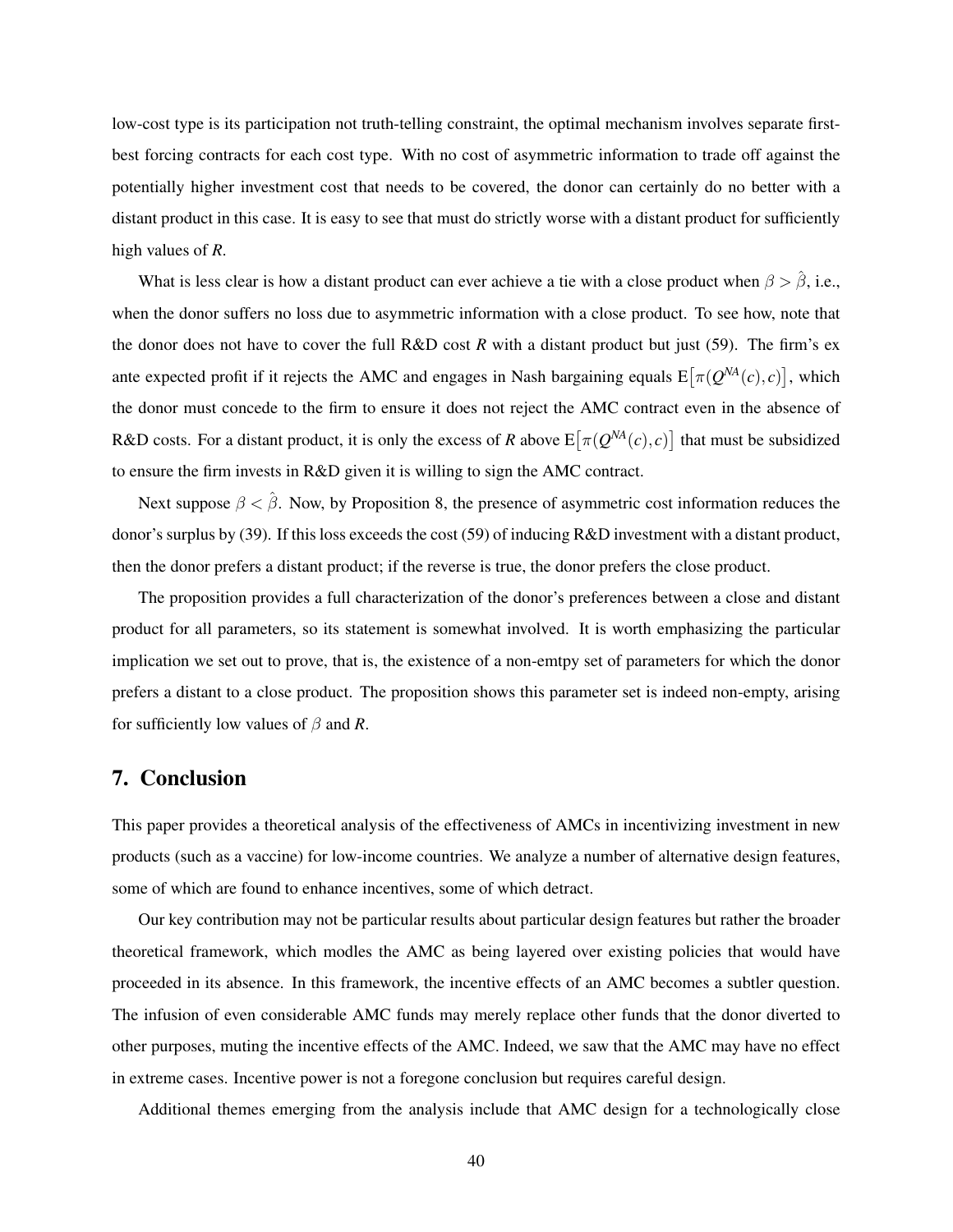product (as with pneumococcus vaccine in the pilot) involves quite different considerations than the design for a technologically distant product that is not far along in research and development. Surprisingly, the design for a technologically close product may be more complex. Asymmetry of cost information entails the leakage of information rents to firms, which can be disciplined by possible supply restrictions at some deadweight loss. Manufacturer competition helps expand supply whether or not an AMC is introduced, but competition does interact with the AMC, promoting its effectiveness in a way that is less sensitive to fine design details.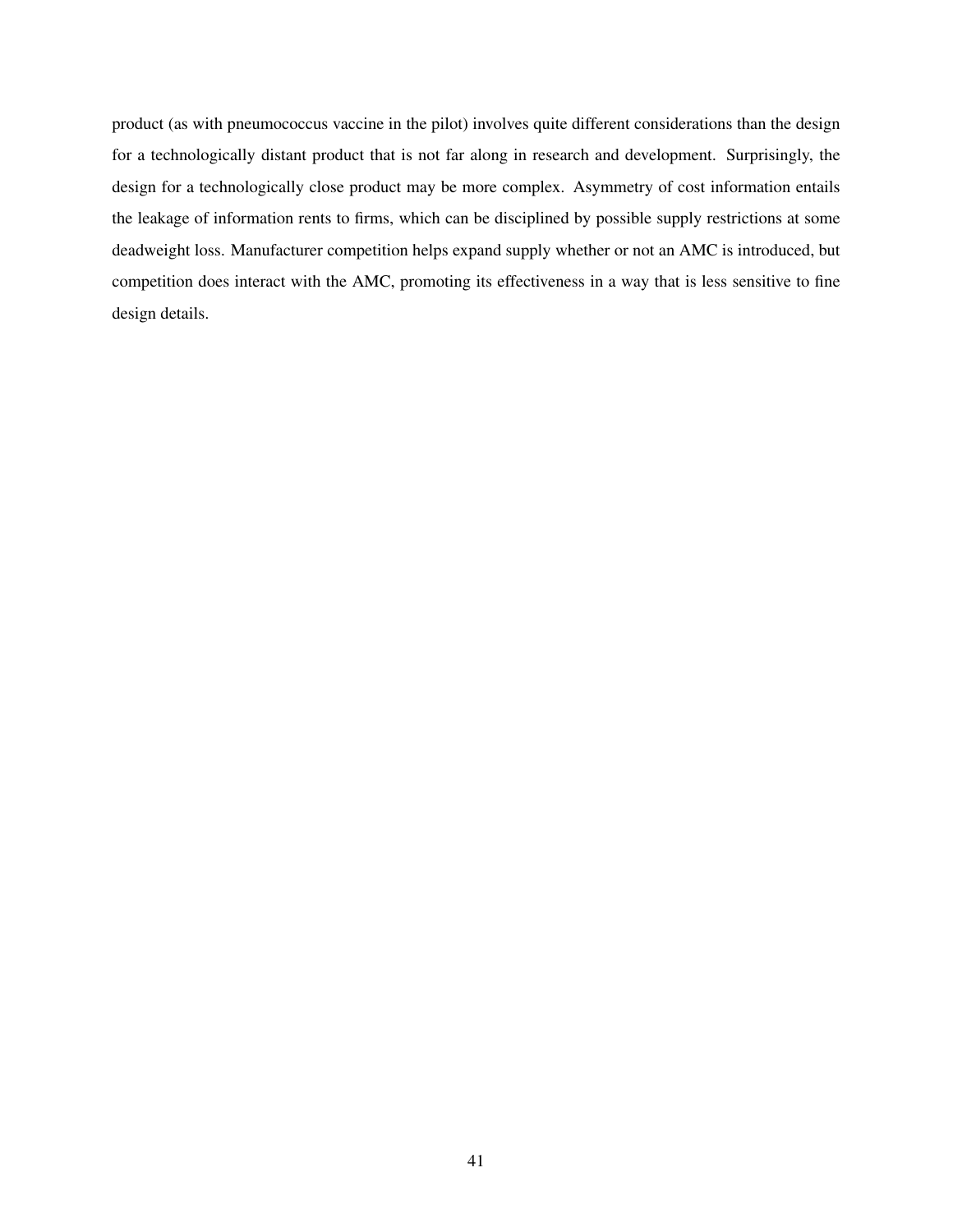#### Appendix A: Proofs

This appendix provides proofs omitted from the text of lemmas and propositions as well as the proof of an unnumbered claim regarding the properties of Figure 4.

#### Proof of Lemma 1

To apply the inverse function theorem to *P*(*q*), we need to verify that it is continuously differentiable with nonzero derivative. The assumption that  $B(q)$  is twice continuously differentiable for all  $q \ge 0$  implies  $P'(q) = \alpha B''(q)$  is continuous, in turn implying that *P*(*q*) is continuously differentiable for all  $q \ge 0$ . The assumption that  $B''(q) < 0$  for all  $q \ge 0$  implies  $P'(q) = \alpha B''(q) < 0$ , in turn implying  $P'(q) \neq 0$  for all  $q \geq 0$ . This establishes that  $P(q)$  satisfies the conditions for the inverse function theorem for all  $q \geq 0$ . The theorem then implies that the inverse  $\tilde{D}(P(q)) = P^{-1}(P(q))$  exists for all  $q \ge 0$  and that

$$
\tilde{D}'(P(q)) = \frac{1}{P'(q)}.\tag{A1}
$$

To bound the codomain of  $P(q)$ , note  $\lim_{q\to\infty} a = \alpha \lim_{q\to\infty} B'(q) = 0$ , where the first equality follows from the definition of  $P(q)$ and the second by assumption on the health benefit. Further,  $\lim_{a\to 0} P(q) = \bar{p}$  by definition. We showed that  $P(q)$  is continuously differentiable for all  $q > 0$ , implying it is continuous for all  $q > 0$ . Thus for all  $p \in (0, \bar{p})$ , there exists  $q > 0$  such that  $P(q) = p$ . Hence for all  $p \in (0, \bar{p}), \tilde{D}(p) = \tilde{D}(P(q)) = q > 0$ , and  $\tilde{D}'(p) = \tilde{D}'(P(q)) = 1/P'(q) < 0$  by equation (A1). *Q.E.D.* 

#### Proof of Proposition 2

To complete the proof, we need to fill in several details omitted from the argument in the text. First, we will verify that  $Q^{NA} < D(c)$ , where  $Q^{NA} = D(c + \kappa/\beta)$ . There are two cases to consider. If  $c + \kappa/\beta \ge \bar{p}$  then  $D(c + \kappa/\beta) = 0 < D(c)$ , where the last inequality was argued in the text preceding equation (6). On the other hand, if  $c + \kappa/\beta < \bar{p}$ , then by Lemma 1,  $D'(p) < 0$  for all  $p \in [c, c + \kappa/\beta]$ , implying  $D(c+\kappa/\beta) < D(c)$  by the fundamental theorem of calculus. In either event, we have verified  $Q^{NA} < D(c)$ .

Second, we need to verify that  $D(c+\kappa/\beta) < D(c+\kappa)$ . The argument follows exactly that in the previous paragraph and is thus omitted.

Finally, we need to verify the limits. The limit  $\lim_{\beta \to 1} Q^{NA} = Q^{IN}$  is obvious. To see the other limit,  $\lim_{\beta \to 0} Q^{NA} =$  $\lim_{p \to \infty} D(p) = D(\bar{p}) = 0$ . *Q.E.D.* 

#### Proof of Proposition 3

We need to show that the output  $q^A$  during the AMC period that maximizes the present discounted value of the donor's and firm's joint surplus equals capacity *Q*. This present discounted value is

$$
\int_0^T [\alpha B(q^A) - cq^A + sq^A] e^{-rT} dt + \int_T^\infty [\alpha B(Q) - CQ] e^{-rT} dt.
$$
\n(A2)

We argued in the text that the principle of full capacity utilization holds in the tail period, hence the substitution of *Q* for output in the second term of (A2).

Before proceeding, we need to provide some analysis of AMC-period length *T* appearing in (A2), which is an implicit function of  $q^A$  according to (10). Solving (10) to obtain *T* as an explicit function of  $q^A$ ,

$$
T = \frac{1}{r} \ln \left( \frac{sq^A}{sq^A - rF} \right). \tag{A3}
$$

Differentiating,

$$
\frac{\partial T}{\partial q^A} = \frac{-F}{q^A (sq^A - rF)}.\tag{A4}
$$

A temporary subsidy satisfies  $sq^A > rF$ , implying (A4) is negative.

Returning to (A2), we will show it is increasing in  $q^A$  for all  $q^A \leq Q$  such that  $Q < D(c)$ , which holds in equilibrium. Differentiating (A2) with respect to  $q^A$ ,

$$
\frac{1}{r}[P(q^A) - c + s](1 - e^{-rT}) + sq^A e^{-rT} \cdot \frac{\partial T}{\partial q^A} + \left\{ [\alpha B(q^A) - cq^A] - [\alpha B(Q) - cQ] \right\} e^{-rT} \cdot \frac{\partial T}{\partial q^A}.
$$
\n(A5)

The last term is non-negative. To see this, note  $\alpha B(q) - cq$  is concave in *q*, maximized for  $q = D(c)$ . This implies  $\alpha B(q^A) - cq^A \leq$  $\alpha B(Q) - cQ$  for  $q^A \leq Q < D(c)$ . Combined with  $\partial T/\partial q^A < 0$ , we have that the last term in (A5) is non-negative. Thus (A5) weakly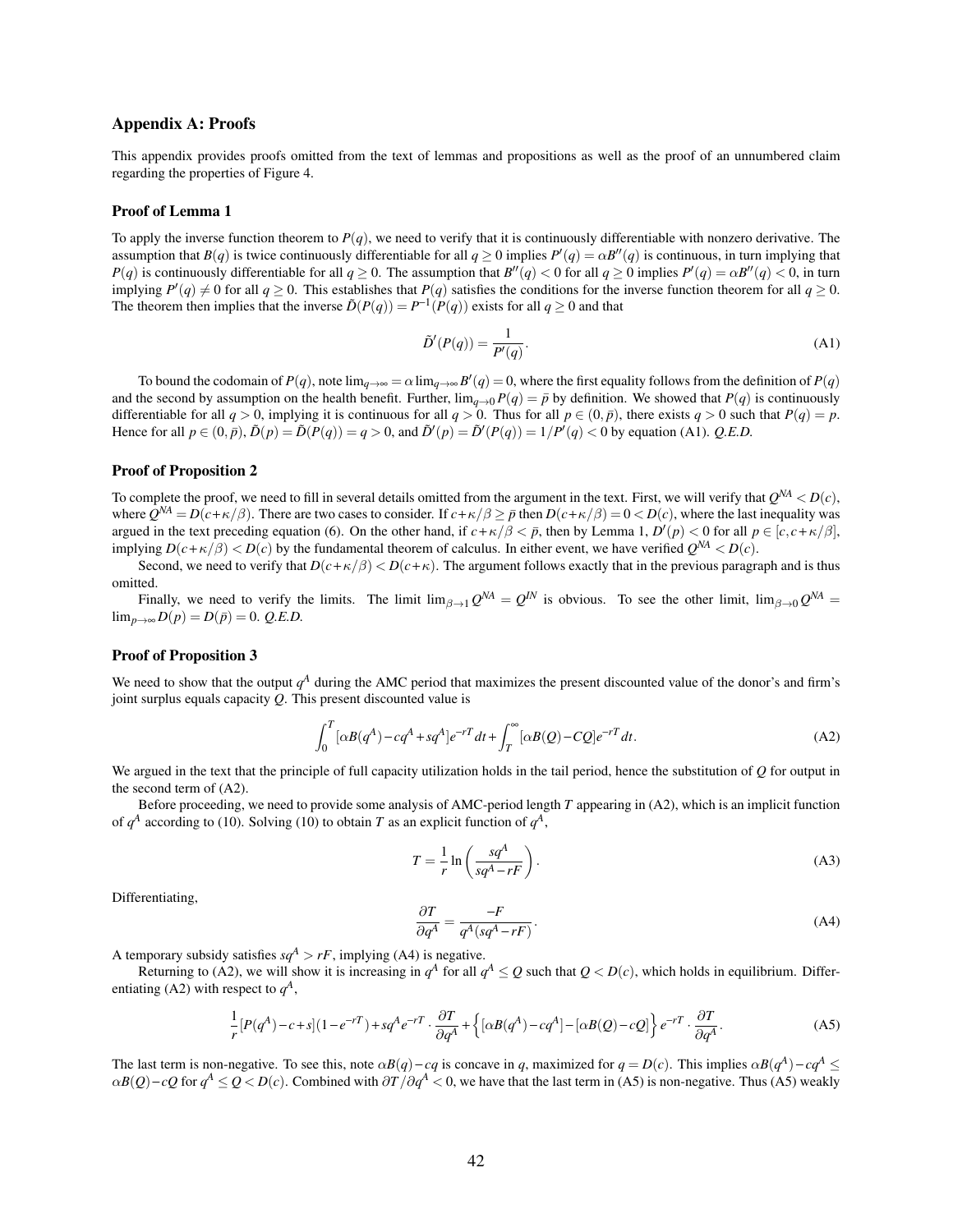exceeds

$$
\frac{1}{r}[P(q^A) - c + s](1 - e^{-rT}) + sq^A e^{-rT} \cdot \frac{\partial T}{\partial q^A}
$$
\n(A6)

$$
\frac{F}{sq^A}[P(q^A)-c],\tag{A7}
$$

where (A7) holds by substituting for  $\partial T/\partial q^A$  from (A4); substituting  $s(1 - e^{-rT})/r = F/q$ , which holds by (10), into the first term in (A6); and substituting  $e^{-rT} = (sq^A - rF)/sq^A$ , which again holds by (10), into the second term in (A6). For  $q^A \leq Q < D(c)$ ,  $P(q^A) > c$ , implying (A7) is positive for all  $q^A \le Q < D(c)$ . *Q.E.D.* 

=

#### Proof of Proposition 5

We first verify the claim in the text that the firm's participation constraint is equivalent to the non-negativity constraint on the subsidy. The firm participates if its ex ante profit under the framework AMC, given in equation (16), weakly exceeds its ex ante profit in the absence of an AMC, given by (7), i.e.,  $\pi(Q, \theta) + \beta sQ/r \ge \pi(Q, \theta)$ , which reduces to  $s \ge 0$ .

We next verify that an implicit solution  $Q^{PS}$  to (21) exists, which is equivalent to the existence of a root  $Q^*$  of (17). We will show that the left-hand side of (17) is positive for  $Q = 0$ , negative in the limit as  $Q \rightarrow \infty$ , so by continuity there exists a root. Since *B*(*q*) is twice continuously differentiable for  $q \ge 0$ , *B*<sup>*n*</sup>(0) is finite, implying *P*<sup>*i*</sup>(0) =  $\alpha$ *B*<sup>*n*</sup>(0) is finite. Thus at *Q* = 0 the left-hand side of (17) is  $P(0) - (c + \kappa) = \bar{p} - (c + \kappa)$ , which is positive by Assumption (1). At the other extreme,

$$
\lim_{Q\to\infty}[P(Q)+\beta Q P'(Q)]\leq \lim_{Q\to\infty}P(Q)=\alpha \lim_{Q\to\infty}B'(Q)=0,
$$

where the first step follows from  $P'(Q) < 0$ , the second from the definition of  $P(Q)$ , the third from an assumed property of the health benefit function. Since  $c + \kappa > 0$ , the left-hand side of (17) is negative in the limit as  $Q \rightarrow \infty$ .

With those facts verified, the text preceding the proposition proves that an nontrivial, feasible framework AMC (NFFA) exists if and only if  $s^{PS} > 0$ . We have

$$
s^{PS} = c + \frac{\kappa}{\beta} - P(Q^{PS}) = \left(\frac{1-\beta}{\beta}\right)\kappa + \beta Q^{PS} P'(Q^{PS}),\tag{A8}
$$

where the first equality follows from (17) and the second from (21). Taking limits in (A8),  $\lim_{\beta \to 1} s^{PS} = \lim_{\beta \to 1} [Q^{PS}P'(Q^{PS})] < 0$ . Thus  $s^{PS}$  < 0—implying a NFFA does not exist—for  $\beta$  sufficiently close to 1. Examining the limit at the opposite extreme,  $\lim_{\beta \to 0} Q^{PS} = D(c + \kappa) = Q^{IN}$ , implying

$$
\lim_{\beta \to 0} s^{PS} = \kappa \lim_{\beta \to 0} \left( \frac{1-\beta}{\beta} \right) + 0 \cdot Q^{IN} P'(Q^{IN}) = \infty.
$$

Thus  $s^{PS} > 0$ —implying an NFFA exists—for  $\beta$  sufficiently close to 0.

To establish the non-existence of an NFFA in the limit  $\kappa \to 0$ , arguments used the second paragraph of this proof can be used to shows that (21) has a finite solution for  $\kappa = 0$ ; call this solution  $Q^0$ . Taking limits in (A8),  $\lim_{\kappa \to 0} s^{PS} = \beta Q^0 P'(Q^0) < 0$ . Thus  $s^{PS}$  < 0—implying a NFFA does not exist—for  $\kappa$  sufficiently close to 0.

To complete the proof, we establish the remaining claims, which require assumptions on the concavity of the donor's objective function. We will prove the result about the threshold value  $\hat{\beta}$ . The proof for  $\hat{\kappa}$  is similar and omitted. Denote the donor's objective function in (19) by  $\Delta(Q,\theta)$ , where  $\theta$  is the vector of model parameters. The requisite concavity assumption is  $\Delta_{OO}(Q,\theta) < 0$ , where subscripts indicate partial derivatives. We will show that under this assumption ∂*s PS*/∂β < 0. Combined with the limits established above,  $\lim_{\beta \to 0} s^{PS} > 0$  and  $\lim_{\beta \to 1} s^{PS} < 0$ , these results are sufficient for the existence of a threshold  $\hat{\beta} \in (0,1)$  such that  $s^{PS} > 0$  for  $\beta < \hat{\beta}$  and  $s^{PS} \le 0$  for  $\beta \ge \hat{\beta}$ .

We will use the implicit function rule to derive the sign of  $\partial s^{PS}/\partial \beta$ . The first-order condition  $\Delta_{Q}(Q^{PS}, \theta) = 0$  gives  $Q^{PS}$  as an implicit function of  $\beta$ . This first-order condition can be transformed so that  $s^{PS}$  appears as an implicit function of  $\beta$ . To do so, solve the incentive-compatibility constraint (17) for *Q* as a function of the other variables, obtaining  $Q^*(s, \theta) = D(c + \kappa/\beta - s)$ . For reference, we can sign the following partial derivatives:

$$
Q_s^*(s,\theta) = -D'\left(c + \frac{\kappa}{\beta} - s\right) > 0\tag{A9}
$$

$$
Q_{\beta}^{*}(s,\theta) = -D'\left(c + \frac{\kappa}{\beta} - s\right) \frac{\kappa}{\beta^{2}} > 0.
$$
\n(A10)

Substituting  $Q^*(s, \theta)$  into the donor's first-order condition for Q gives

$$
\Delta_{\mathcal{Q}}(\mathcal{Q}^*(s^{PS}, \theta), \theta) = 0 \tag{A11}
$$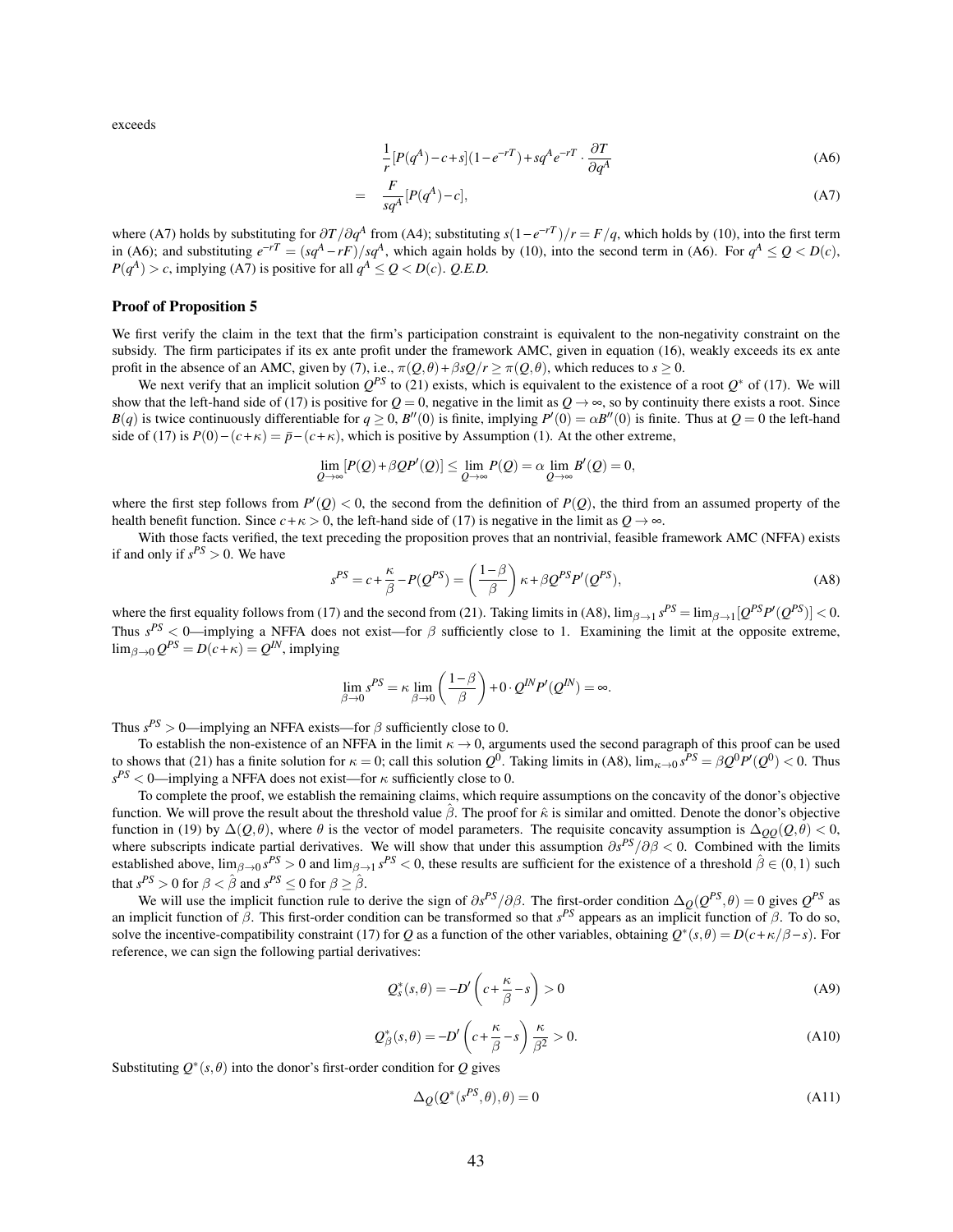Applying the implicit function rule to (A11) yields

$$
\frac{\partial s^{PS}}{\partial \beta} = -\frac{\Delta_{QQ}(Q^*(s^{PS}, \theta), \theta)Q^*_{\beta}(s^{PS}, \theta) + \Delta_{Q\beta}(Q^*(s^{PS}, \theta), \theta)}{\Delta_{QQ}(Q^*(s^{PS}, \theta), \theta)Q^*_s(s^{PS}, \theta)}.
$$
\n(A12)

All the terms in (A12) have been signed except for one, which we can sign by differentiating (A11) with respect to  $\beta$ , yielding

$$
\Delta_{Q\beta}(Q^*(s^{PS},\theta),\theta) = -\frac{1}{r}Q^*(s^{PS},\theta)P'(Q^*(s^{PS},\theta)) < 0. \tag{A13}
$$

Substituting the signs in (A9), (A10), and (A13) as well as the concavity of  $\Delta(Q, \beta)$  into (A12) implies  $\partial s^{PS}/\partial \beta < 0$ . *Q.E.D.* 

#### Proof of Proposition 6

We need to fill in the remaining detail that the fund size  $F^{SC}$  under the optimal supply commitment equals the fund size  $F^{PS}$  under the optimal framework AMC with perpetual subsidy. We first compute *F SC*. Substituting equilibrium capacity under the supply commitment, which we showed in the text satisfies  $Q^{SC} = Q^{PS}$ , for *Q* in (28) and solving for *F* yields

$$
F^{SC} = \frac{Q^{PS}}{r} \left[ c + \frac{\kappa}{\beta} - P(Q^{PS}) \right].
$$
 (A14)

According to the text following Proposition 4

$$
F^{PS} = \frac{s^{PS} Q^{PS}}{r} = \frac{Q^{PS}}{r} \left[ c + \frac{\kappa}{\beta} - P(Q^{PS}) \right].
$$
 (A15)

Equations (A14) and (A15) together imply  $F^{SC} = F^{PS}$ . *Q.E.D.* 

### Proof of Proposition 8

The optimal direct revelation mechanism is the choice of  $Q$ ,  $\overline{Q}$ ,  $\overline{F}$ ,  $\overline{F}$  maximizing expected donor surplus ¯

$$
\nu \left\{ \frac{1-\beta}{r} \left[ \alpha B(\mathcal{Q}) - \mathcal{L} \mathcal{Q} \right] - \beta \mathcal{F} \right\} + (1-\nu) \left\{ \frac{1-\beta}{r} \left[ \alpha B(\mathcal{Q}) - \bar{c} \mathcal{Q} \right] - \beta \bar{F} \right\} \tag{A16}
$$

subject to participation constraints for types  $\mathfrak c$  and  $\bar{\mathfrak c}$ , respectively,

$$
\pi(\underline{Q}, \underline{c}) + \beta \underline{F} \ge \pi(\underline{Q}^{NA}(\underline{c})), \underline{c}) \tag{A17}
$$

$$
\pi(\bar{Q}, \bar{c}) + \beta \bar{F} \ge \pi(Q^{NA}(\bar{c})), \bar{c})
$$
\n(A18)

and truth-telling constraints for types  $\mathcal{L}$  and  $\bar{c}$ , respectively,

$$
\pi(\underline{Q}, \underline{c}) + \beta \underline{F} \ge \pi(\overline{Q}, \underline{c}) + \beta \overline{F}
$$
\n(A19)

$$
\pi(\bar{Q}, \bar{c}) + \beta \bar{F} \ge \pi(Q, \bar{c}) + \beta \underline{F}.
$$
\n(A20)

The left-hand side of constraints (A17)–(A20) use the expression for ex ante firm profit under a forcing contract provided in (36).

Begin by supposing that constraints (A17) and (A20) do not bind. Then the remaining constraints obviously bind. We can use (A18) and (A19) to solve for  $\beta \vec{F}$  and  $\beta \vec{F}$ . Substituting these values into (A16) leaves the following unconstrained problem in two choice variables. Q and  $\vec{\theta}$ . choice variables,  $Q$  and  $\overline{Q}$ : ¯

$$
\nu \left\{ \frac{1-\beta}{r} \left[ \alpha B(\mathcal{Q}) - \underline{c}\mathcal{Q} \right] - \pi (\mathcal{Q}^{NA}(\bar{c}), \bar{c}) + \pi (\bar{\mathcal{Q}}, \bar{c}) - \pi (\bar{\mathcal{Q}}, \underline{c}) + \pi (\mathcal{Q}, \underline{c}) \right\} + (1-\nu) \left\{ \frac{1-\beta}{r} \left[ \alpha B(\bar{\mathcal{Q}}) - \bar{c}\bar{\mathcal{Q}} \right] - \pi (\mathcal{Q}^{NA}(\bar{c}), \bar{c}) + \pi (\bar{\mathcal{Q}}, \bar{c}) \right\}
$$
(A21)

The first-order condition with respect to Q yields  $Q^* = D(\underline{c} + \kappa) = Q^{\text{IN}}(\underline{c})$ . The first-order condition with respect to  $\overline{Q}$  after  $\frac{1}{2}$  rearranging yields the expression in (38). Substituting  $Q^*$  and  $\overline{Q}^*$  back into (A18) and (A19) yields ¯

$$
\bar{F}^* = \frac{1}{\beta} \left[ \pi(Q^{NA}(\bar{c}), \bar{c}) - \pi(\bar{Q}^*, \bar{c}) \right]
$$
(A22)

$$
F^* = \bar{F}^* + \frac{1}{\beta} \left[ \pi(\bar{Q}^*, c) - \pi(\underline{Q}^*, c) \right].
$$
 (A23)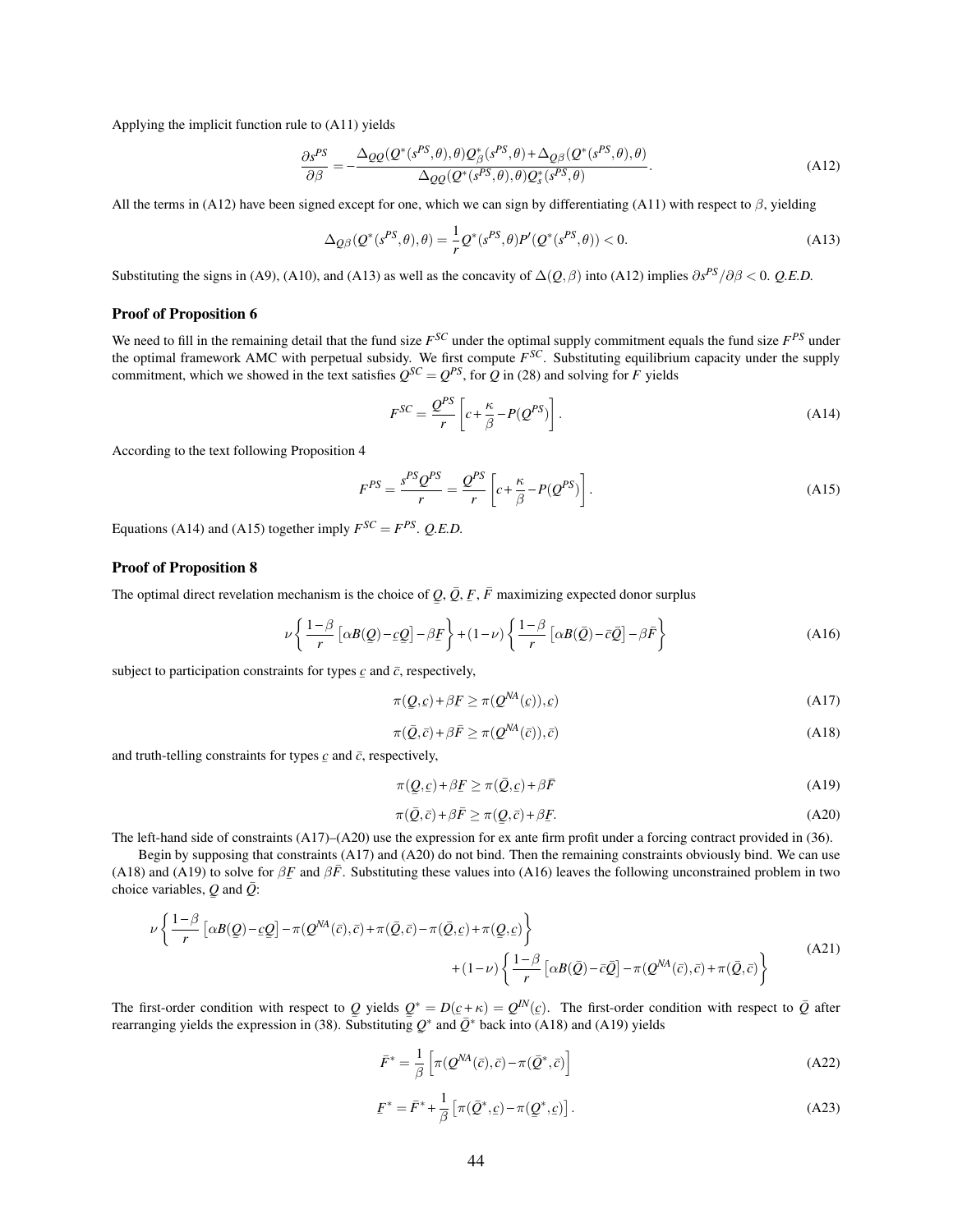We are left to check the ignored constraints. It is easy to see that (A20) is satisfied by the solution. It remains to check (A17). Since (A19) holds with equality and the left-hand sides of (A17) and (A19) are the same, (A17) is satisfied if and only if the right-hand side of (A19) is at least as high as the right-hand side of (A17):

$$
\pi(\bar{Q}^*, c) + \beta \bar{F}^* \ge \pi(Q^{NA}(c), c). \tag{A24}
$$

Substituting from (A22) for  $\bar{F}^*$  and rearranging, we can write (A24) as

$$
0 \leq \left[ \pi(Q^{NA}(\bar{c}), \bar{c}) - \pi(Q^{NA}(\underline{c}), \underline{c}) \right] - \left[ \pi(\bar{Q}^*, \bar{c}) - \pi(\bar{Q}^*, \underline{c}) \right] \tag{A25}
$$

$$
= \int_{\mathcal{E}}^{\overline{c}} \frac{d\pi(\mathcal{Q}^{M}(c), c)}{dc} dc - \int_{\mathcal{E}}^{\overline{c}} \frac{\partial \pi(\overline{\mathcal{Q}}^{*}, c)}{\partial c} dc \tag{A26}
$$

$$
= -\int_{c}^{\overline{c}} Q^{NA}(c)dc + \int_{c}^{\overline{c}} \overline{Q}^{*}dc \tag{A27}
$$

$$
= \int_{\mathcal{L}}^{\overline{c}} \left[ D \left( \overline{c} + \kappa + \frac{\nu}{1 - \nu} \beta (\overline{c} - \underline{c}) \right) - D \left( c + \frac{\kappa}{\beta} \right) \right] dc.
$$
 (A28)

Equation (A26) follows from the fundamental theorem of calculus; (A27) follows from differentiating (8) and applying the envelope theorem; (A28) follows from (38) and the formula  $Q^{NA}(c) = D(c + \kappa/\beta)$ .

Hence (A17) is satisfied if (A28) is non-negative. One can show that (A28) is decreasing in  $\beta$ , positive in the limit as  $\beta \to 0$ , negative in the limit as  $\beta \to 1$ . Hence there exists  $\beta \in (0,1)$  for which the left-hand side of (A28) is exactly 0. This is our threshold  $\hat{\beta}$ .

The proof is completed by deriving the difference in expected donor surplus (39). Expected donor surplus under symmetric information is

$$
\nu \left[ w(Q^{IN}(\varepsilon), \varepsilon) - \pi(Q^{NA}(\varepsilon), \varepsilon) \right] + (1 - \nu) \left[ w(Q^{IN}(\overline{c}), \overline{c}) - \pi(Q^{NA}(\overline{c}), \overline{c}) \right]
$$
(A29)

because for each cost realization *c*, the donor can offer a forcing contract allowing it to extract the integrated surplus  $w(Q^{IN}(c), c)$ defined in (3) less the surplus  $\pi(Q^{IN}(c), c)$  that must be offered to the firm to gain its participation. Substituting the equilibrium contract terms into (A16) and subtracting from (A29), after rearranging, yields the difference (39) stated in the proposition. *Q.E.D.*

#### Proof of Lemma 2

Suppose that equilibrium capacity in the absence of an AMC  $Q_N^{NA}$  satisfies  $Q_N^{NA} < D(c)$ . Then we can invoke the principle of full capacity utilization. The ex ante profit of firm *i*, equal to the present discounted value of its Shapley value each ex post instant less ex ante capacity cost, is

$$
\frac{1}{r}\left\{\sum_{n=1}^{N}w(n,N)\left[\alpha B(Q_i+(n-1)Q_j)-\alpha B((n-1)Q_j)-cQ_i\right]-\kappa Q_i\right\},\tag{A30}
$$

Shapley-value weight  $w(n, N)$  equals the unconditional probability that a coalition including *i*—randomly formed by permuting a grand coalition of *N* firms and the donor—happens to have exactly *n*−1 other firms (so *n* firms total) as well as the donor. We prove below that  $w(n, N)$  is given by equation (48). Taking the first-order condition with respect to  $Q_i$  and imposing  $Q_i = Q_j = Q/N$  in a symmetric equilibrium yields, after rearranging, the condition for equilibrium industry capacity conditional on the AMC terms:

$$
\sum_{n=1}^{N} w(n,N) \left[ P(nQ/N) - c \right] - \kappa = 0.
$$
\n(A31)

Multiplying both sides by 2, using the facts that  $2w(n,N) = \tilde{w}(n,N)$  and  $\sum_{n=1}^{N} \tilde{w}(n,N) = 1$ , and using the definition of  $P(Q, N)$ , equation (A31) can be shown to be equivalent to (52).

Let  $D(P, N)$  be the inverse of  $P(Q, N)$ , i.e.,  $D(P(Q, N), N) = Q$ , which can be interpreted as the virtual demand arising from Shapley bargaining. This virtual demand exists because  $P(O, N)$  is a linear combination of invertible functions  $P(O)$ . Equilibrium quantity in the absence of an AMC can be derived by substituting  $\theta = 0$  into (53) and inverting, yielding  $\mathbf{D}(c + 2\kappa)$ . The principle of full capacity utilization is thus

$$
\mathbf{D}(c+2\kappa, N) < D(c). \tag{A32}
$$

One can apply the inverse function to both sides of (A32) to show it is equivalent to (51).

To show (51) is non-vacuous, note that the text preceding equation (6) argued that  $D(c)$  is a finite, positive number, implying  $P(D(c),N)$  is as well. Therefore, (A32) holds for sufficiently large  $\kappa$  and is thus non-vacuous.

The proof is completed by deriving the formula (48) posited for  $w(n,N)$ . Shapley weight  $w(n,N)$  equals a fraction, the numerator of which equals the number of permutations of the players in which *i* is preceded by the donor and exactly *n* − 1 rivals, the denominator of which equals the  $(N+1)!$  total permutations of the players. We need to count the permutations in the numerator.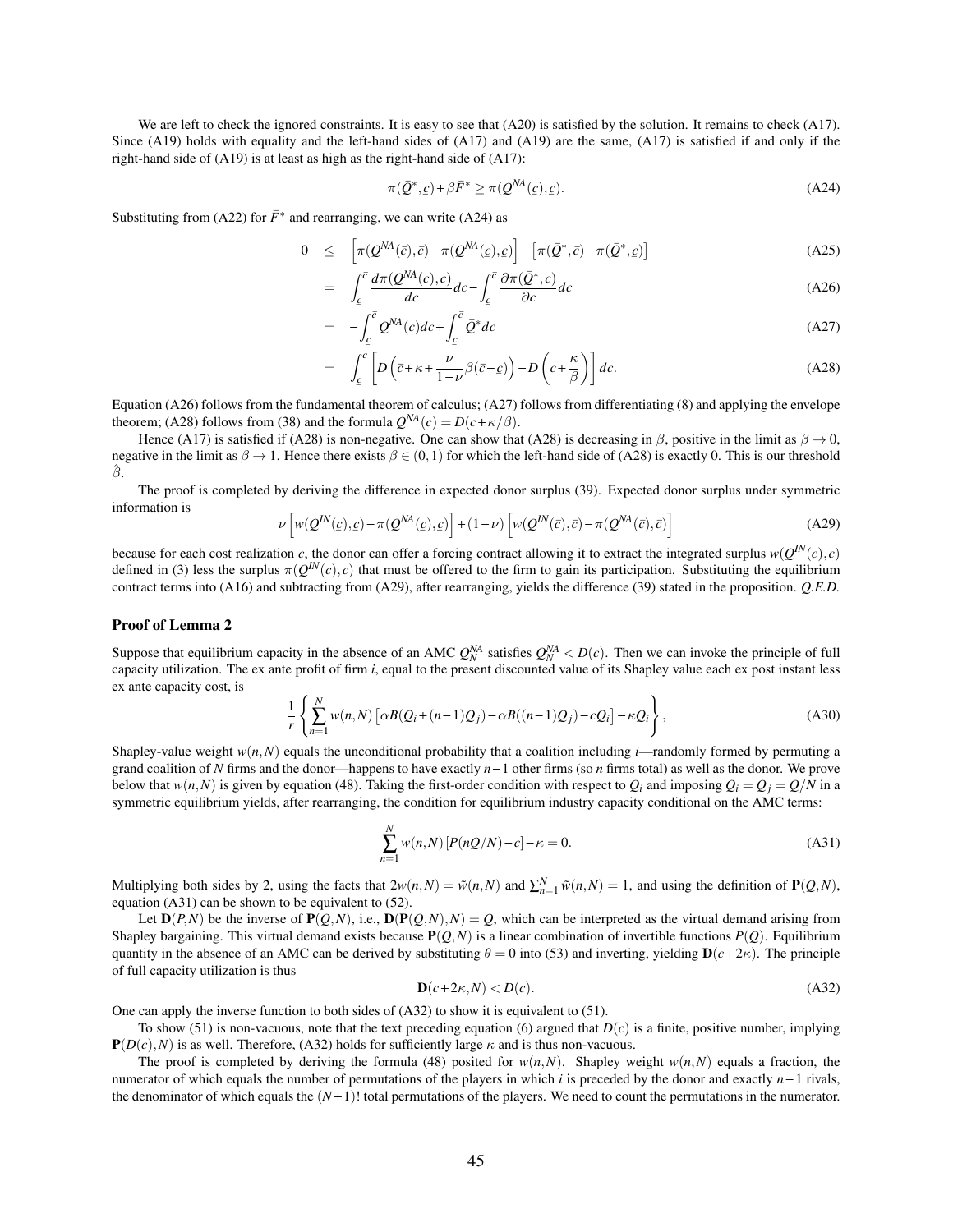The *N* − 1 rivals can fill the *N* − *n* positions after *i* in

$$
\frac{(N-1)!}{[(N-1)-(N-n)]!} = \frac{(N-1)!}{(n-1)!}
$$

ways. The remaining *n* − 1 rivals and the donor can fill the *n* positions preceding *i* in *n*! ways. Thus,

$$
w(n,N) = \frac{[(N-1)!/(n-1)!]n!}{(N+1)!}
$$

,

which reduces to (48). *Q.E.D.*

#### Proof of Proposition 9

Differentiating,

$$
\frac{\partial \mathbf{P}(Q,N)}{\partial Q} = \frac{2}{N^2(N+1)} \sum_{n=1}^N n^2 P'(nQ/N) < 0,
$$

where the inequality holds because  $P'(Q) < 0$  for all  $Q \ge 0$ . Thus

$$
\mathbf{P}(Q,N) = \tilde{w}(N,N)P(Q) + \sum_{n=1}^{N-1} \tilde{w}(n,N)P(nQ/N)
$$
  
>  $\tilde{w}(N,N)P(Q) + \sum_{n=1}^{N-1} \tilde{w}(n,N)P(Q)$   
=  $\sum_{n=1}^{N} \tilde{w}(n,N)P(Q)$   
=  $P(Q)$   
=  $\mathbf{P}(Q,1),$ 

The second follows from  $P'(Q) < 0$  and  $n/N < 1$  for  $n \le N-1$ . The remaining lines are either rearrangements or hold by definition. Thus  $P(Q_N^{NA}, 1) < P(Q_N^{NA}, N) = c + 2\kappa = P(Q_1^{NA}, 1)$ , where the inequality was just established and the equalities follow from (52). But  $P(Q_N^{NA}, 1) < P(Q_1^{NA}, 1)$  together with  $\partial P/\partial Q < 0$  implies  $Q_N^{NA} > Q_1^{NA}$ . *Q.E.D.* 

#### Proof of Proposition 10

Assuming  $P(Q) = a - bQ$  for *Q* in the relevant range,

$$
\mathbf{P}(Q,N) = \sum_{n=1}^{N} \tilde{w}(n,N) \left[ a - b \left( \frac{nQ}{N} \right) \right]
$$
  
=  $a - \frac{2bQ}{N^2(N+1)} \sum_{n=1}^{N} n^2$   
=  $a - \left[ \frac{2N+3}{3(N+1)} \right] bQ,$ 

where the last line follows from  $\sum_{n=1}^{N} n^2 = n(N+1)(2N+1)/6$ . Similarly,

$$
\mathbf{P}(Q, N+1) = a - \left[\frac{2N+3}{3(N+1)}\right]bQ.
$$

Combining these results and rearranging,

$$
\mathbf{P}(Q, N+1) - \mathbf{P}(Q, N) = \frac{bQ}{3N(N+1)} > 0.
$$

By induction,  $\mathbf{P}(Q, N'') > \mathbf{P}(Q, N')$  for all natural numbers  $N'' > N'$ . Thus  $\mathbf{P}(Q_{N''}^{NA}, N') < \mathbf{P}(Q_{N''}^{NA}, N'') = c + 2\kappa = \mathbf{P}(Q_{N'}^{NA}, N')$ , where the inequality was just established and the equalities follow from (52). But  $P(Q_{N'}^{NA}, N') < P(Q_{N'}^{NA}, N')$  together with  $\partial P/\partial Q < 0$  by the proof of Proposition 9 implies  $Q_{N}^{NA} > Q_{N}^{NA}$ . *Q.E.D.*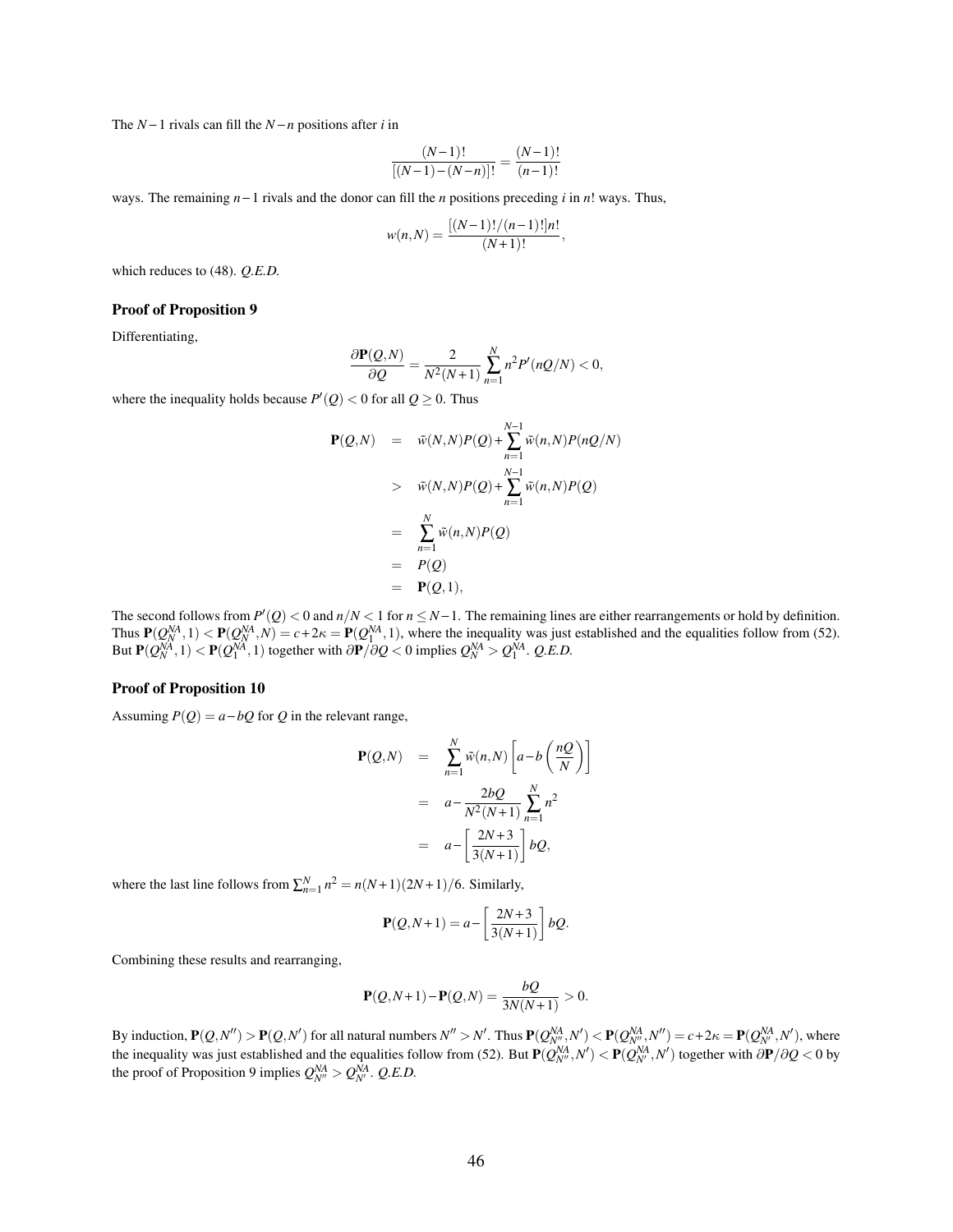#### Properties of Figure 4

Let *N* be a natural number and define

$$
Z(N) = \frac{2(N - H_N)}{N + 1}.
$$
\n(A33)

The text stated three claims about  $Z(N)$  based on inspection of Figure 4:  $Z(N+1) > Z(N)$  for all  $N > 1$ ,  $Z(N) > 0$  for all  $N > 2$ , and  $\lim_{N\to\infty} Z(N) = 2$ . We prove each in turn here. To prove the first claim,

$$
Z(N+1) - Z(N) = \frac{2(N+1-H_{N+1})}{N+2} - \frac{2(N-H_N)}{N+1}
$$
  
= 
$$
\frac{2}{(N+1)(N+2)} [1 + (N+2)H_N - (N+1)H_{N+1}]
$$
  
= 
$$
\frac{2}{(N+1)(N+2)} [1 + (N+2)H_N - (N+1)H_{N+1}]
$$
  
= 
$$
\frac{2H_N}{(N+1)(N+2)},
$$

which is positive for all  $N \ge 1$ , proving  $Z(N+1) > Z(N)$ .

To prove the second claim, note  $Z(1) = 0$ . Then by the first claim  $Z(N) > 0$  for all  $N \ge 2$ .

The third claim can be proved using a result due to Euler that  $H_N = \ln N + \gamma + o(1)$ , where  $\gamma \approx 0.577$  is the Euler-Mascheroni constant. Then

$$
\lim_{N \to \infty} Z(N) = \lim_{N \to \infty} \frac{2[N - \ln N - \gamma - o(1)]}{N + 1} = 2
$$

by l'Hôpital's Rule. *Q.E.D.*

#### Proof of Proposition 11

If the AMC leads the *N* firms to produce more than  $D(c)$ , by assumption that capacity in the absence of an AMC is less than  $D(c)$ , we are done. Therefore, suppose equilibrium capacity with an AMC is less than  $D(c)$ . In that case, we can invoke the principle of full capacity utilization. The ex ante profit of firm *i*, equal to the present discounted value of its Shapley value each ex post instant less ex ante capacity cost, is

$$
\frac{1}{r}\left\{\sum_{n=1}^{N}w(n,N)\left[\alpha B(Q_i+(n-1)Q_j)-\alpha B((n-1)Q_j)-cQ_i+sQ_i(1-e^{-rT_n})\right]-\kappa Q_i\right\}.
$$
\n(A34)

The variable  $T_n$  denotes the duration of an AMC when *n* firms including *i* operate, given implicitly by the accounting identity

$$
F = \frac{s[Q_i + (n-1)Q_j]}{r} \left(1 - e^{-rT_n}\right).
$$
 (A35)

Substituting for  $T<sub>n</sub>$  from (A35) in (A34) yields

$$
\frac{1}{r}\left\{\sum_{n=1}^{N}w(n,N)\left[\alpha B(Q_i+(n-1)Q_j)-\alpha B((n-1)Q_j)-cQ_i+\frac{rFQ_i}{Q_i+(n-1)Q_j}\right]-\kappa Q_i\right\}.
$$
\n(A36)

Taking the first-order condition with respect to  $Q_i$ , and imposing symmetry  $Q_i=Q_j=Q/N$ , after rearranging, yields the equilibrium condition for industry capacity conditional on the AMC terms:

$$
\sum_{n=1}^{N} w(n,N) \left[ P(nQ/N) - c + \frac{rFN(n-1)}{Qn^2} \right] - \kappa = 0.
$$
 (A37)

Multiplying through by 2 and rearranging, (A37) implies

$$
\sum_{n=1}^{N} \tilde{w}(n,N)P(nQ/N) = c \sum_{n=1}^{N} \tilde{w}(n,N) + 2\kappa - \frac{2rF}{Q} \sum_{n=1}^{N} \frac{n}{N(N+1)} \left(\frac{n-1}{n^2}\right).
$$
 (A38)

Using equations (49) and (50) and the definition of  $P(Q,N)$ , (A38) implies

$$
\mathbf{P}(Q,N) = c + 2\kappa + \frac{2rF}{Q(N+1)} \sum_{n=1}^{N} \left(1 - \frac{1}{n}\right),
$$

which reduces to equation (53) reported in the text. *Q.E.D.*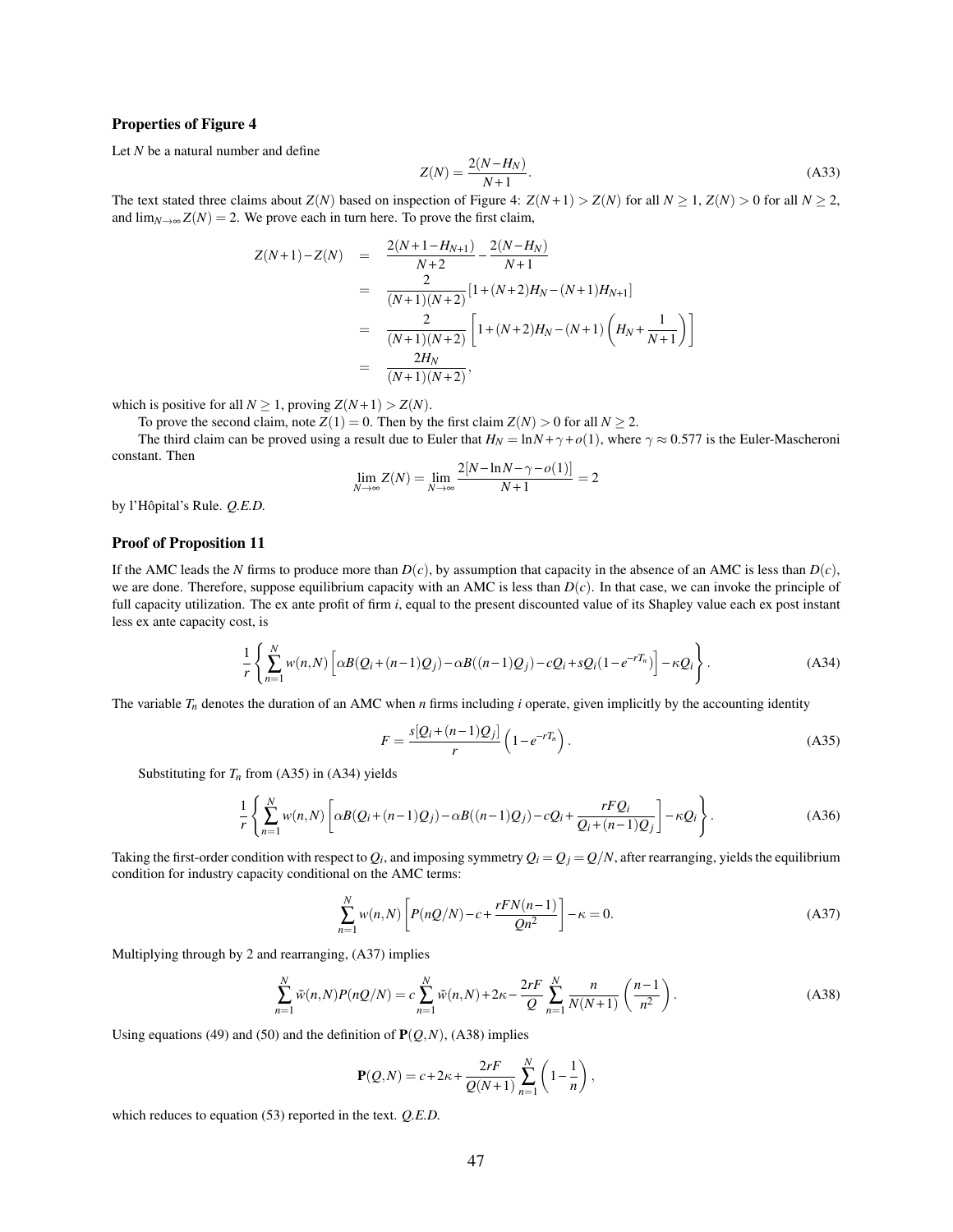#### Proof of Proposition 12

We first derive equation (56), characterizing equilibrium capacity under the optimal framework AMC. The donor's ex ante profit surplus, equal to the present discounted value of its Shapley value each ex post instant less its ex ante contribution to the fund *F*, is

$$
\frac{1}{r}\sum_{n=1}^{N}v(n,N)\left[\alpha B(nQ_i)-cnQ_i+snQ_i(1-e^{-rT_n})\right]-F.
$$
\n(A39)

The donor's marginal contribution to surplus in each coalition equals total surplus because the donor is pivotal. The donor's Shapleyvalue weight  $v(n, N)$  equals the unconditional probability that a coalition including the donor—randomly formed by permuting the grand coalition—happens to have *n* of the *N* total firms. This probability equals the ratio of permutations in which *n* firms appear before and  $N - n$  appear after the donor, which is simply  $N!$ , to the total  $(N + 1)!$  permutations of the grand coalition. Thus

$$
v(n,N) = \frac{N!}{(N+1)!} = \frac{1}{N+1}.
$$
\n(A40)

Substituting for  $T_n$  from (A35) in (A39) and imposing symmetry  $Q_i = Q_j = Q/N$  yields

$$
\frac{1}{r(N+1)}\sum_{n=1}^{N}\left[\alpha B(nQ/N)-\frac{cnQ}{N}\right]-\frac{F}{N+1}.\tag{A41}
$$

The optimal framework AMC for the donor maximizes (A41) subject to incentive-compatibility constraint (53). This constrained optimization problem can be transformed into an equivalent unconstrained one by solving (53) for *F*, substituting into (A41), and rearranging to obtain the new objective function

$$
\frac{1}{r(N+1)}\sum_{n=1}^{N}\left[\alpha B(nQ/N)-\frac{cnQ}{N}\right]-\frac{Q}{r(N+1)Z(N)}[c+2\kappa-\mathbf{P}(Q,N)],\tag{A42}
$$

where  $Z(N)$  is defined in (A33). The first-order condition, after rearranging, is

$$
\sum_{n=1}^{N} \frac{n}{N} P(nQ/N) - \frac{N+1-H_N}{Z(N)} c - \frac{2\kappa}{Z(N)} + \frac{\mathbf{P}(Q,N)}{Z(N)} + \frac{Q}{Z(N)} \cdot \frac{\partial \mathbf{P}(Q,N)}{\partial Q} = 0,
$$
\n(A43)

Rearranging (A43) yields

$$
(N+1-H_N)[\mathbf{P}(Q,N)-c]-2\kappa+\frac{\partial \mathbf{P}(Q,N)}{\partial Q}=0,
$$
\n(A44)

which upon further rearranging yields  $(56)$ .

We next analyze equilibrium with a supply commitment. The ex ante profit of firm *i* continues to be given by (A34), but the AMC duration with a supply commitment is now given implicitly by the accounting identity

$$
F = \frac{s\hat{q}}{r} \left( 1 - e^{-rT_n} \right). \tag{A45}
$$

Substituting for  $T<sub>n</sub>$  from (A45) in (A34) yields

$$
\frac{1}{r}\left\{\sum_{n=1}^{N}w(n,N)\left[\alpha B(Q_i+(n-1)Q_j)-\alpha B((n-1)Q_j)-cQ_i+\frac{rFQ_i}{\hat{q}}\right]-\kappa Q_i\right\}.
$$
\n(A46)

Taking the first-order condition with respect to  $Q_i$ , imposing symmetry  $Q_i = Q_j = Q/N$ , imposing that target optimally equals equilibrium capacity  $\hat{q} = Q$ , and rearranging, yields the equilibrium condition for industry capacity conditional on the AMC terms:

$$
\sum_{n=1}^{N} w(n,N) \left[ P(nQ/N) - c + \frac{rF}{Q} \right] - \kappa = 0.
$$
\n(A47)

Multiplying through by 2, noting  $\tilde{w}(n,N) = 2w(n,N)$ , and rearranging yields

$$
\mathbf{P}(Q,N) = c + 2\kappa + \frac{rF}{Q}.
$$
\n(A48)

Turning to the donor's problem of designing the optimal supply commitment, its objective function again starts off as (A39). Substituting for  $T_n$  from (A45), imposing symmetry  $Q_i = Q_j = Q/N$ , imposing that target optimally equals equilibrium capacity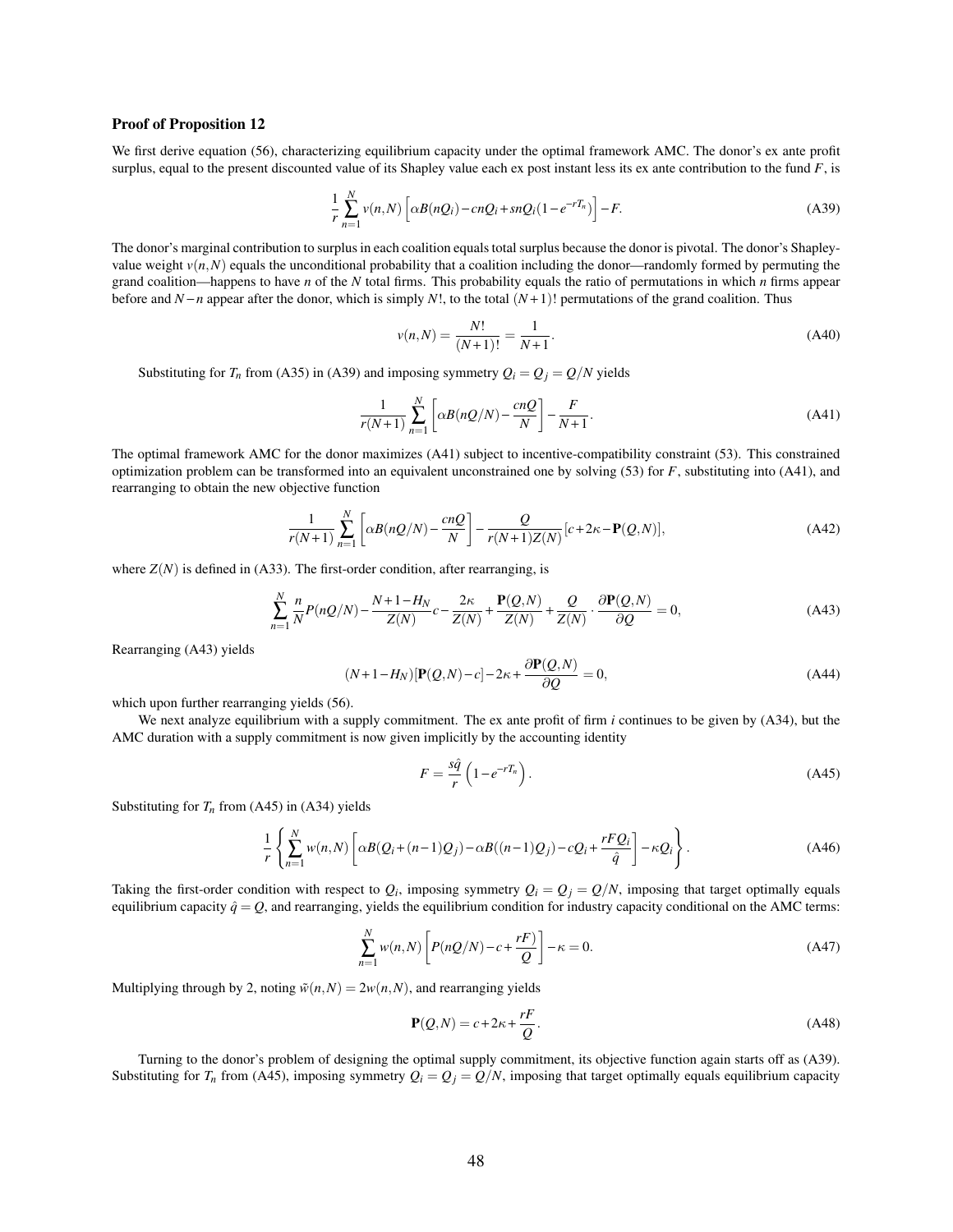$\hat{q} = Q$ , and rearranging, yields objective function

$$
\frac{1}{r(N+1)}\sum_{n=1}^{N}\left[\alpha B(nQ/N)-\frac{cnQ}{N}\right]-\frac{F}{2}.
$$
\n(A49)

The optimal supply commitment for the donor maximizes (A49) subject to incentive-compatibility constraint (A48). This constrained optimization problem can be transformed into an equivalent unconstrained one by solving (A48) for *F*, substituting into (A49), and rearranging to obtain the new objective function

$$
\frac{1}{r(N+1)}\sum_{n=1}^{N}\left[\alpha B(nQ/N)-\frac{cnQ}{N}\right]-\frac{Q}{2r}[c+2\kappa-\mathbf{P}(Q,N)],\tag{A50}
$$

Transforming the first-order condition from (A50) into Lerner-index condition (57) follows steps similar to (A43)–(A44) above. We are now set to compare the efficiency of the two policies by nesting the objective functions (A42) and (A50) as

$$
\frac{1}{r(N+1)}\sum_{n=1}^{N}\left[\alpha B(nQ/N)-\frac{cnQ}{N}\right]-\frac{\theta Q}{r}[c+2\kappa-\mathbf{P}(Q,N)],\tag{A51}
$$

where  $\theta = 1/(N+1)Z(N) = 1/2(N - H_N)$  for a framework AMC and  $\theta = 1/2$  for a supply commitment. By the Envelope Theorem the donor's welfare is decreasing in  $\theta$ . Therefore, the donor strictly prefers a framework AMC if and only if  $1/2(N - H_N) < 1/2$ , equivalent to  $H_N + 1 - N < 0$ , and a supply commitment if the reverse inequality holds.

Define  $f(N) = H_N + 1 - N$ . One can verify  $f(2) = 1/2 > 0$  and  $f(3) = -1/6 < 0$ . Further  $f(N+1) - f(N) = H_{N+1} - H_N - 1 =$ −*N*/(*N* +1) for all natural numbers *N*, implying *f*(*N* +1) < *f*(*N*) implying *f*(*N*) < 0 for all *N* ≥ 3. Hence the donor strictly prefers a supply commitment if  $N = 2$  and a framework AMC if  $N > 3$ . *Q.E.D.* 

#### Proof of Proposition 13

It remains to show that an efficient forcing contract with infinitesimal country copayment *sc* can deliver the integrated surplus to the donor. We saw from the text that that AMC design induced the firm to invest in R&D. The firm's ex ante profit is  $\pi(Q^N, \theta)$  +  $\beta F^{DP} - R = 0$  by construction of  $F^{DP}$ . The AMC results in efficient investment and output, generating joint surplus  $w(Q^{IN}, \theta) - R$ . The donor appropriates all but the 0 earned by the firm. *Q.E.D.*

#### Proof of Proposition 14

Assume  $R > \pi(Q^{NA}, \theta)$ . Suppose the donor implements an efficient framework AMC with temporary subsidy, which the text showed involves fund size  $F^{DP} = [R - \pi(Q^{NA}, \theta)]/\beta$ . It remains to derive the condition under which the donor benefits from this policy relative to no AMC. The donor's surplus from this AMC design is

$$
\frac{1-\beta}{r} \left[ \alpha B(Q^{NA}) - cQ^{NA} + sQ^{NA} (1 - e^{-rT}) \right] - F^{DP}
$$
\n(A52)

$$
= \frac{1-\beta}{r} \left[ \alpha B(Q^{NA}) - cQ^{NA} \right] - \beta F^{DP} \tag{A53}
$$

$$
= \frac{1-\beta}{r} \left[ \alpha B(Q^{NA}) - cQ^{NA} \right] - R + \pi (Q^{NA}, \theta) \tag{A54}
$$

$$
= w(Q^{NA}, \theta) - R. \tag{A55}
$$

Equation (A52) is derived by subtracting the donor's initial expenditure  $F^{DP}$  on the AMC fund from its share  $1-\beta$  of gains from Nash bargaining from equation (11). We have further substituted  $Q^{NA}$  for  $Q$  following arguments in the text that this design of AMC does not enhance capacity incentives beyond those without an AMC. Equation (A53) follows by substituting from (10), (A54) by substituting for  $F^{DP}$ , and (A55) by first substituting for  $\pi(Q^{NA}, \theta)$  from (8) and then using the definition of  $w(Q, \theta)$  from (3). The donor strictly benefits from this design of AMC if and only if (A55) is positive. *Q.E.D.*

#### Proof of Proposition 15

The first step is to derive the optimal forcing contracts for close and distant products. Proposition 8 characterizes the optimal contract for a close product. It remains to derive the optimal contract for a distant product. As with a close product, we will consider a direct revelation mechanism in which the firm announces its cost type before investing in capacity or producing. Quantity and fund size are Q and F if it announces type c and  $\bar{Q}$  and  $\bar{F}$  if it announces  $\bar{c}$ . These terms are set to maximize donor surplus (A16) subject to  $\frac{1}{2}$  and  $\frac{1}{2}$  in a uniformless type  $\frac{1}{2}$  and  $\frac{1}{2}$  and  $\frac{1}{2}$  in a uniformless c. These terms are set a<br>truth-telling constraints (A19) and (A20) as well as the individual-rationality constraint

$$
\nu \left[ \pi(\underline{Q}, c) + \beta \underline{F} \right] + (1 - \nu) \left[ \pi(\bar{Q}, \bar{c}) + \beta \bar{F} \right] \ge \max \left\{ R, E \left[ \pi(Q^{NA}(c), c) \right] \right\}.
$$
 (A56)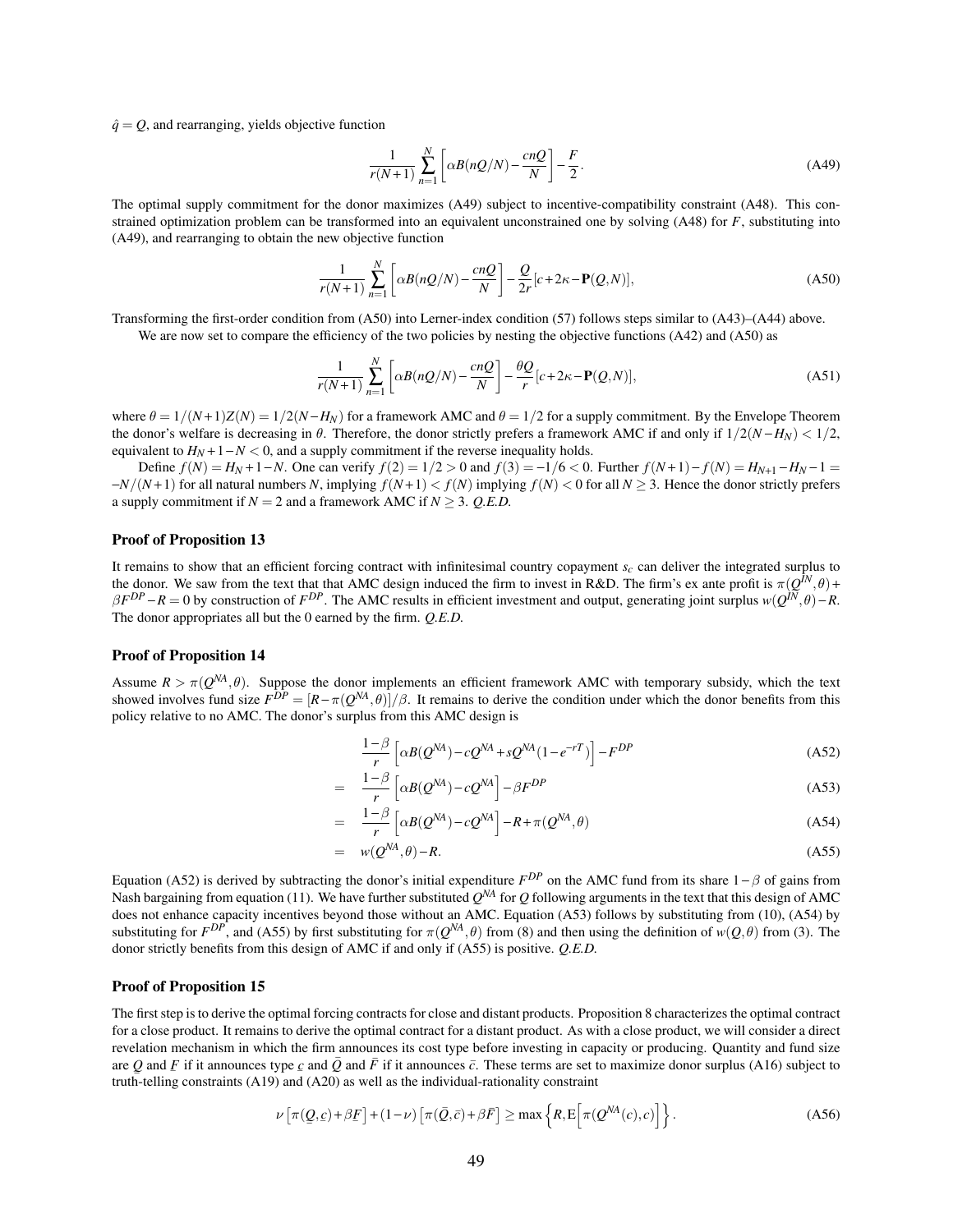Following Section 4, we slightly abuse notation by writing the profit function from (8) as  $\pi(Q, c)$ , the second argument stressing its dependence on the parameter *c* of interest rather than the whole vector of model parameters θ. The two terms in the max operator in (A56) ensure the firm makes two participation decisions correctly, the first ensuring the firm invests in R&D and the second ensuring it accepts the AMC rather that proceeding without one. Because the contract is signed at a point of symmetric uncertainty, and the R&D investment is made before uncertainty is resolved, the individual-rationality constraint need only hold in expectation across states.

We will analyze the following candidate solution (two stars distinguishing the optimum for a distant product from that for a close product). Set outputs at their levels in the integrated optimum:  $Q^{**} = Q^{\bar{I}N}(\epsilon)$  and  $\bar{Q}^{**} = Q^{\bar{I}N}(\bar{\epsilon})$ . Set fund sizes so that they solve the system of equations treating constraints (A19) and (A56) as equalities:

$$
\bar{F}^{**} = \frac{1}{\beta} \left\{ \max \left\{ R, E \left[ \pi(Q^{NA}(c), c) \right] \right\} - \nu \pi(Q^{IN}(\bar{c}), \underline{c}) - (1 - \nu) \pi(Q^{IN}(\bar{c}), \bar{c}) \right\}
$$
(A57)

$$
F^{**} = \bar{F}^{**} - \frac{1}{\beta} \left[ \pi(Q^{IN}(\underline{c}), \underline{c}) - \pi(Q^{IN}(\overline{c}), \underline{c}) \right].
$$
 (A58)

One can verify that these fund sizes satisfy the remaining constraint (A20):

$$
\pi(Q^{IN}(\bar{c}), \bar{c}) + \beta \bar{F}^{**} = \pi(Q^{IN}(\bar{c}), \bar{c}) - \pi(Q^{IN}(\bar{c}), c) + \pi(Q^{IN}(\bar{c}), c) + \beta \underline{F}^{**}
$$
\n(A59)

$$
= -\frac{\beta}{r} (\bar{c} - \underline{c}) Q^N(\bar{c}) + \pi (Q^N(\underline{c}), \underline{c}) + \beta E^{**}
$$
\n(A60)

$$
= \frac{\beta}{r} (\bar{c}-c) \left[ \mathcal{Q}^{IN}(\bar{c}) - \mathcal{Q}^{IN}(\bar{c}) \right] + \pi (\mathcal{Q}^{IN}(\bar{c}), \bar{c}) + \beta F^{**}
$$
\n(A61)

$$
> \pi(Q^{IN}(\mathcal{C}), \bar{\mathcal{C}}) + \beta \underline{F}^{**}.
$$
 (A62)

Equation (A59) follows from substituting for  $\bar{F}^{**}$  from (A57), (A60) and (A61) using the definition of the profit function (8), and (A62) from  $\bar{c} > \underline{c}$  and  $Q^{IN}(c)$  decreasing in *c*. Equations (A59)–(A62) verify (A20) holds.

The proposed solution must solve our proposed constrained optimization problem because it involves outputs maximizing the integrated surplus and forces the individual-rationality constraint to hold with equality. Indeed, the proposed solution must be the optimum over the entire set of contracts—forcing or not, direct revelation or not—satisfying the firm's individual rationality from a position of symmetric uncertainty. The subsequent analysis will not focus on the terms of this optimal contract but just on the donor's equilibrium surplus, which equals the integrated surplus less the individually rational ex ante profit for the firm:

$$
E\big[w(Q^{IN}(c),c)\big]-\max\left\{R,E\big[\pi(Q^{NA}(c),c)\big]\right\},\tag{A63}
$$

where  $E[Q^{IN}(c), c]$  is defined analogously to (58).

With the optimal contracts for close and distant products in hand, we turn to a comparison of donor surpluses from the two products. First suppose  $\beta > \hat{\beta}$ . With a close product, by Proposition 8, the donor obtains  $w(Q^{IN}(c), c) - \pi(Q^{N\hat{A}}(c), c)$  in each state *c*, for an expected surplus of  $E[w(Q^{I N}(c), c)] - E[\pi(Q^{N A}(c), c)]$ , which equals (A63) if (59) is negative and exceeds (A63) if (59) is positive.

Next suppose  $\beta < \hat{\beta}$ . With a close product, the donor's expected surplus is as computed in the previous paragraph less the distortion term (39), denoted  $\xi$  for brevity:

$$
E\big[w(Q^{IN}(c),c)\big]-E\big[\pi(Q^{NA}(c),c)\big]-\xi.
$$
\n(A64)

The difference between (A63) and (A64) equals

$$
\xi - \max\left\{0, R - \mathbb{E}\left[\pi(Q^{NA}(c), c)\right]\right\} = \min\left\{\xi, \xi - \left\{R - \mathbb{E}\left[\pi(Q^{NA}(c), c)\right]\right\}\right\}.
$$
 (A65)

Because  $\xi > 0$  when  $\beta < \hat{\beta}$  by Proposition 8, (A65) is positive if (39) exceeds (59) and is negative if (59) exceeds (39). *Q.E.D.*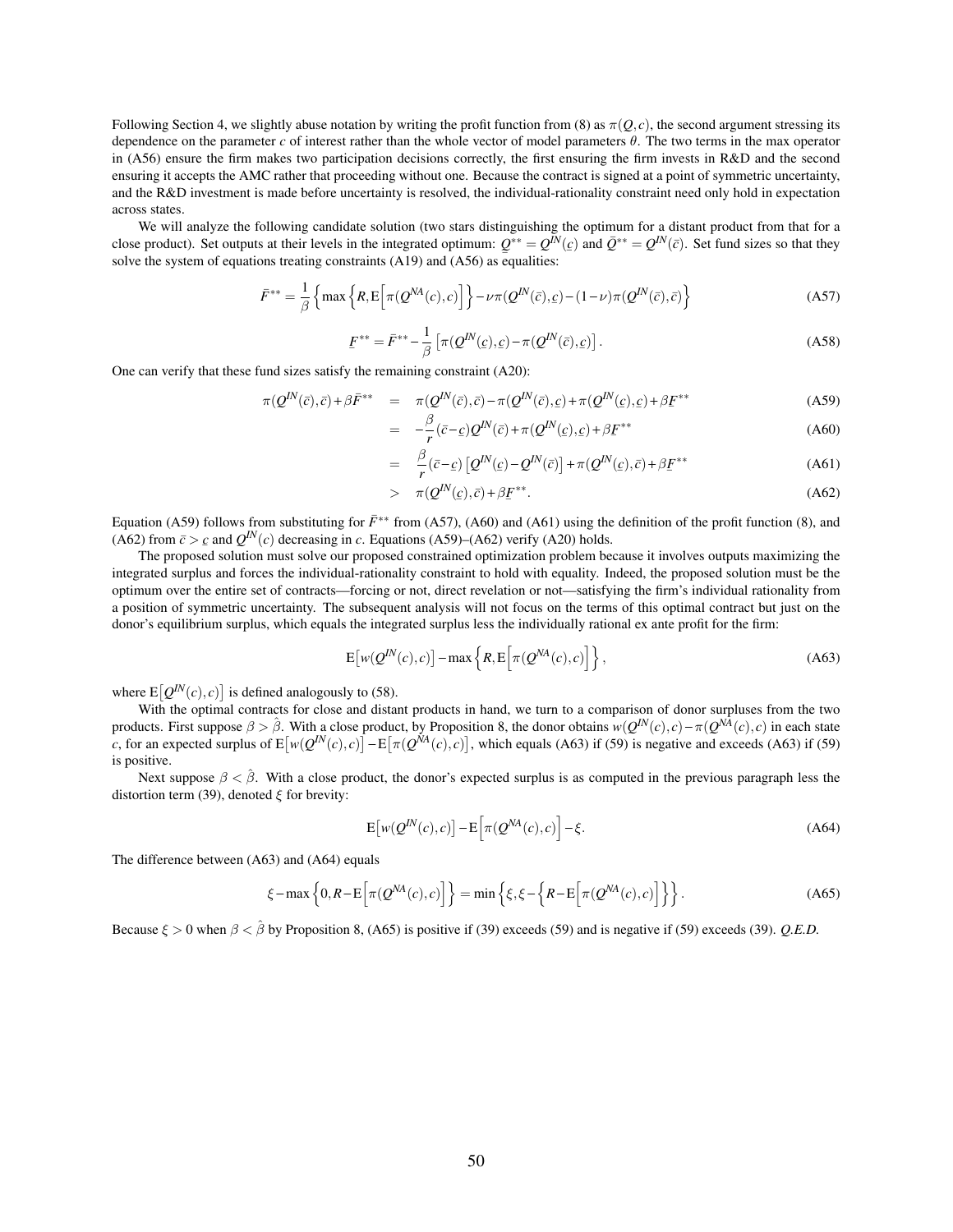# Appendix B: Design Refinements for Technologically Close Products

This appendix analyzes a series of refinements to the design of an AMC for a technologically close product. We examine how the performance of the basic AMC studied in Section 3 changes when various features are added such as price caps, purchase guarantees, and country copayments. We also examine the effect of adding an outside party that collects the accrued interest in the AMC fund or acts as the procurement agent in bargaining.

#### B.1. Price Cap

In the original proposals for AMCs (Kremer and Glennerster 2004; Kremer, Barder, and Levine 2005) price caps played a prominent role in AMC design. The idea was to use the AMC subsidy for a dual purpose. In addition to stimulating ex ante investment, the extra surplus provided during the AMC period could be exchanged for lower prices during the tail period, avoiding static deadweight loss then. To streamline the analysis, we have so far ignored price caps but return to them now.

Price caps will turn out to be quite beneficial in our model, but for subtly different reasons than in the original proposals. There is no problem of static deadweight loss in our model because trade is characterized by Nash bargaining, which is ex post efficient. Instead, price caps will help solve hold-up problem. In the absence of a price cap, the firm has an incentive to cut back capacity to put the donor at a bargaining disadvantage by increasing its average value for the product, raising the price the firm can extract from the donor. By limiting this price increase, a price cap reduces the ex ante underinvestment distortion.

Indeed, price caps can be be so powerful that an AMC with a suitably designed price cap can completely solve the hold-up problem, achieving the integrated outcome. The efficient policy specifies that the donor pays the firm a lump sum *F FC* ex ante in exchange for an agreement that the per-unit price over the whole ex post period be no higher than  $c + \kappa$ . It can be shown that the price cap binds, leading to equilibrium capacity and output  $Q^{IN} = q^{IN} = D(c+\kappa)$ . Lump-sum payment  $F^{FC}$  was fine-tuned in (37) to provide enough surplus to make the firm indifferent between accepting the contract and rejecting it and moving to the subgame without an AMC.

A subtle commitment problem with a price cap needs to be addressed. The firm can threaten not to supply at that price to induce the donor to renegotiate, deleting the price-cap provision. The donor would like to issue a counterthreat not to renegotiate, but because trade requires both parties' assent, this counterthreat would merely enforce the firm's initial threat. To circumvent the commitment problem, the requirement that both parties must assent to trade needs to be altered. The contract could specify a supply guarantee, that the firm must agree to supply a certain amount each instant in exchange for *F FC*. The efficient level for supply guarantee is the integrated capacity/output  $Q^{IN}$ .

The design of an AMC with price caps is somewhat delicate. The policy just outlined puts the firm on the knife edge between accepting and not, which leaves the possibility that the AMC is rejected if one of the terms is set incorrectly. Raising the lump-sum payment slightly above  $F^{FC}$  or the price cap slightly above  $c + \kappa$  can provide the needed cushion.

#### B.2. Purchase Guarantee

One modification to the framework AMC that was considered by the Economics Expert Group but ultimately not included in the design of the pneumococcus pilot was a purchase guarantee, i.e., a right given to the firm to be able to sell as much as it wants up to some limit, *q*ˆ. This subsection is devoted to an analysis of how this modification would affect investment incentives under a framework AMC.

Return to the model in which the donor and buyer roles are combined in a single player called the donor and assume interest accrues to the escrow. A purchase guarantee can be captured in the model by a change in Nash bargaining threat points. In the absence of a purchase guarantee, both bargaining parties must assent to trade, leading to threat points of 0 for both. A purchase guarantee allows the firm the option to force trade. If  $s < c$ , this option is worthless because, if bargaining breaks down, the donor makes no payment above and beyond *s*, and *s* does not even cover *c*. If  $s > c$ , this option is valuable and so would be exercised.

To rule out a proliferation of subcases, before turning to an analysis of the case in which  $s > c$ , we will posit a number of additional conditions. Posit, first, that  $Q \leq \hat{q}$ , i.e., output *q* is constrained by *Q* rather than  $\hat{q}$ . If  $Q > \hat{q}$ , one can show that the AMC does not provide investment incentives because the purchase guarantee applies to inframarginal units. Posit, second, that *F* is sufficiently small that the subsidy period is temporary. Then  $T$  is determined by (10). We will explore the case of a permanent subsidy below. Invoking the principle of full capacity utilization, the firm's threat point is

$$
\int_0^T (s-c)Qe^{-rt}dt = \frac{(s-c)Q}{r}(1-e^{-rT})
$$
\n(B1)

and the donor's is

$$
\int_0^T \alpha B(Q)e^{-rt}dt = \frac{\alpha B(Q)}{r}(1 - e^{-rT}).
$$
\n(B2)

Paradoxically, the firm's positive threat point may put it in a worse bargaining position because the donor's positive threat point may be even better. However, the firm cannot credibly threaten *not* to exercise its option in a subgame perfect equilibrium. So what is a valuable option in isolation may be damaging in a strategic situation.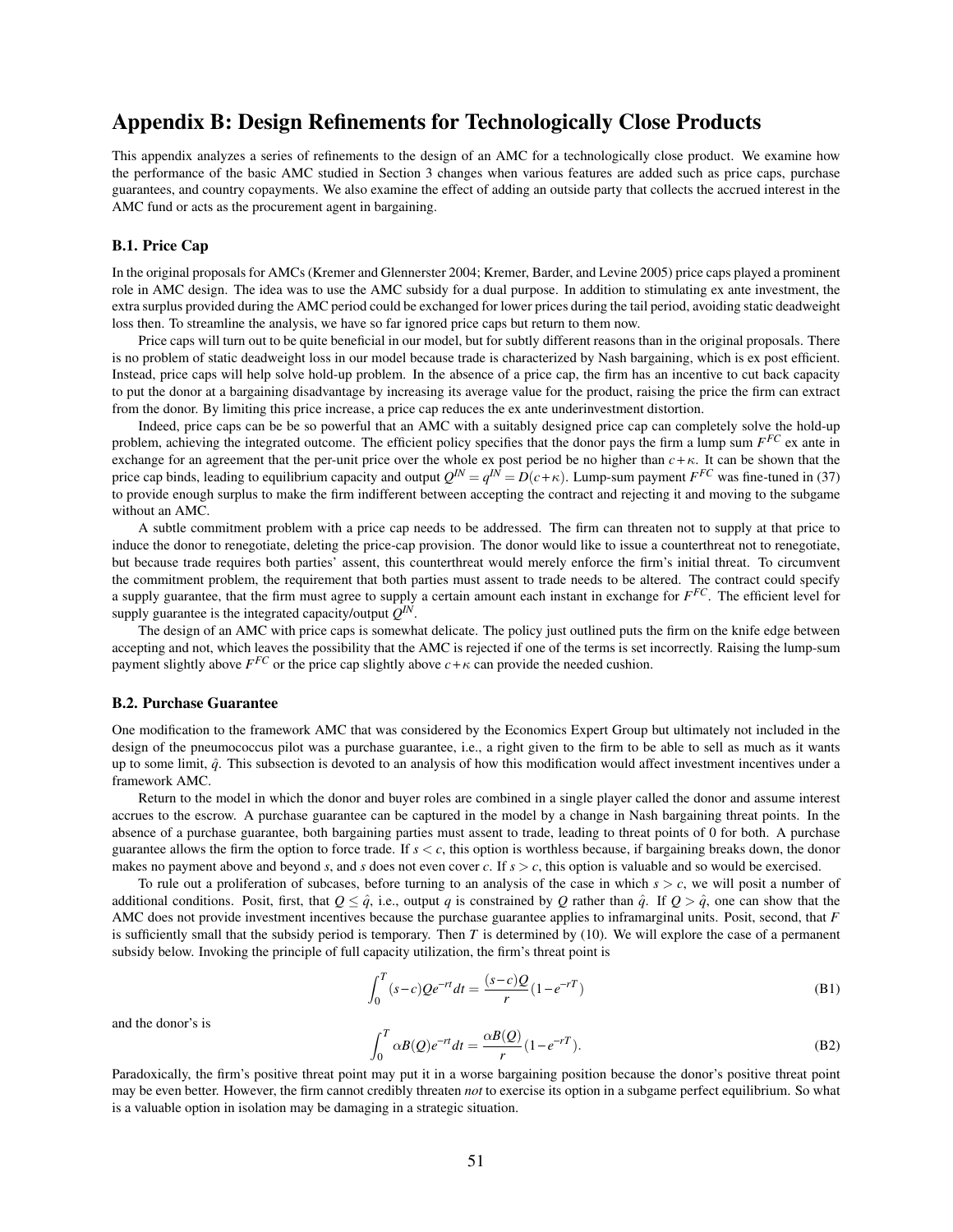Indeed, we can show that incentives can be impaired by a framework AMC with purchase guarantee compared to no AMC. Subtracting the sum threat-point surpluses from the present discounted value of joint surplus over the ex post continuation game given in (11) after rearranging yields gains from trade

$$
\frac{e^{-rT}}{r}[\alpha B(Q) - cQ].
$$
 (B3)

Adding the firm's  $\beta$  share of these gains from trade to the firm's threat point gives its Nash bargaining surplus. Subtracting capacity costs yields the following expression for ex ante profits,

$$
\frac{\beta e^{-rT}}{r} [\alpha B(Q) - cQ] + \frac{(s-c)Q}{r} (1 - e^{-rT}) - KQ = \frac{1}{r} \left\{ \beta \left( 1 - \frac{rF}{sQ} \right) [\alpha B(Q) - cQ] + \frac{s-c}{s} rF - \kappa Q \right\},\tag{B4}
$$

where the right-hand side follows from substituting for *T* from (10). Taking the first-order condition for *Q* and rearranging gives an expression for equilibrium capacity conditional on the AMC terms:

$$
Q = D\left(c + \left(\frac{sQ}{sQ - rF}\right)\frac{\kappa}{\beta} + \left[\frac{\alpha B(Q)}{Q} - c\right]\frac{rF}{sQ}\right).
$$
 (B5)

It is easy to see that the argument of *D* in (B5) is strictly greater than  $c + \kappa/\beta$ . Thus if  $D(c + \kappa/\beta) > 0$ , then  $D'(p) < 0$  for all  $p \in (c + \kappa/\beta, \bar{p})$ , implying (B5) is strictly less than  $D(c + \kappa/\beta) = Q^{NA}$ . Hence for any *F* and *s* satisfying the posited conditions, we have the surprising result that incentives can be impaired by such an AMC. Incentives are destroyed during the AMC period because the only surplus is the present discounted value *F* provided by the AMC subsidy, which is effectively lump sum. Nash bargaining during the tail period does provide incentives, but the same each instant as provided by Nash bargaining in the absence of an AMC, and the latter begins instantly ex ante, not after a delay of *T* as with the AMC with purchase guarantee.

Adding a purchase guarantee can enhance incentives if layered on a framework AMC with a perpetual subsidy. Indeed, it is easy to construct a policy of this form attaining the integrated benchmark. Set the subsidy as  $s = c + \kappa$  and the limit to the guarantee as  $\hat{q} = Q^N$ . Take the fund size to be large enough that the subsidy is perpetual:  $F \ge (c + \kappa)Q^N/r$  (this is an inequality because a larger fund just means more interest flowing back to the donor, so the funds are not wasted). In equilibrium, there is no Nash bargaining because the firm cannot commit not to exercise its option to produce. To construct the equilibrium, we assume the firm, indifferent as to which capacity it installs in  $[0,Q^{IN}]$ , installs the maximum in this range. The equilibrium is robust in that the donor could always break the firm's indifference by setting *s* to be slightly greater than  $c + \kappa$ .

The purchase guarantee layered on a perpetual subsidy functions much like the efficient price cap from the previous subsection. The firm is offered a high enough *s* that its cost of capacity and production for the efficient output are covered but no more. The firm does not gain a bargaining advantage from restricting output; there is no need for the donor to bargain with the firm because the firm cannot commit not to chase the subsidy by supplying up to capacity. The subsidy effectively becomes the fixed price in the ex post market.

Overall, the results from this subsection are somewhat chaotic. A price guarantee layered on an AMC with a temporary subsidy could be worse than no AMC at all. On the other hand, a price guarantee layered on an AMC with a permanent subsidy can achieve the integrated outcome. Price guarantees are thus potentially powerful tools that should be used with caution.

#### B.3. Interest Accrual

The baseline specification behind the policies analyzed so far was that interest accrues in the escrow and, like the principal in the escrow, cannot be used for other purposes. Here we explore two alternatives: interest flows back to the donor or flows to some third party. We will see that allowing interest to flow back to the donor completely undermines the investment incentives provided by a framework AMC. In contrast, having the interest flow to a third party helps with incentives. The bargaining parties prefer to get the money out of the fund sooner rather than later, when discounting has destroyed much of its value. The way parties extract money from the fund more quickly is to increase quantity traded, which requires the firm to have installed greater capacity, hence the source of increased incentives. The donor can do better than just giving the interest away to the third party; it can capture the value by charging the third party a lump sum ex ante for the right to collect interest on the fund ex post. In the limit, the donor's surplus approaches that from a framework AMC with interest accruing to the escrow involving a perpetual subsidy.

Because interest does not accrue in the escrow in either alternative, there is no way with a finite *F* to endow a perpetual subsidy. Thus both alternatives for interest accrual must be associated with a temporary subsidy. Both alternatives involve a change to the accounting identity determining the length *T* of the AMC period, before given by equation (10), now given by

$$
F = sqT.\tag{B6}
$$

The identity says that the nominal amount paid into the escrow on the left-hand side equals the nominal amount paid out on the right-hand side.

To proceed, we focus first on the alternative in which interest on the AMC fund flows back to the donor rather than accruing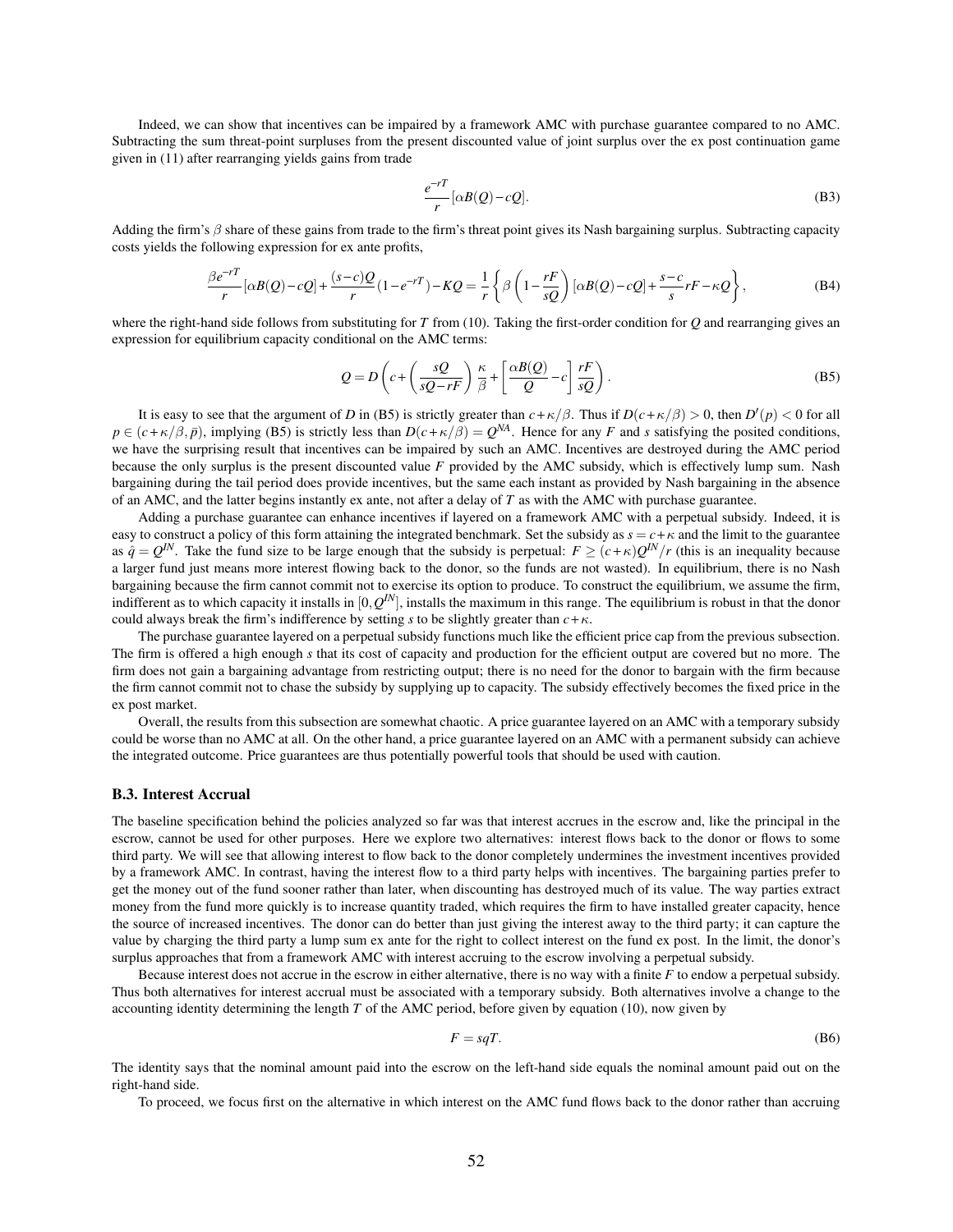in the escrow. The results from Proposition 3 lead one to expect this AMC design to also be useless for incentives, and we will see this is the case. Considerable new analysis is required because the subtle change in interest accrual causes a fundamental change in the economic environment, in particular to how Nash bargaining works. Rather than zero threat points, the donor's is now positive because vetoing trade leaves all the money in the escrow from which it earns interest. Trade has the opportunity cost of drawing down the fund, reducing the interest earned by the donor, which must be accounted for. We undertake the requisite analysis in the appendix, where we provide the proof of the following proposition.

Proposition 16. *Suppose that interest from the AMC fund flows back to the donor rather than staying in the escrow. For all terms s* > 0 *and F* > 0*, the framework AMC adds no incentives for a monopoly firm to invest in capacity.*

*Proof.* Consider a framework AMC letting interest accrue to the donor rather than the escrow. The nature of Nash bargaining differs somewhat from in Section 3.4, so some new analysis is needed to compute surplus allocations from Nash bargaining. We proceed by computing threat points and gains from trade.

To compute threat points, note that if bargaining breaks down, the firm obtains no continuation surplus. The donor obtains interest *rF* each instant for a present discounted value of  $\int_0^\infty r F e^{-rt} dt = F$ . Thus the donor's threat point is *F*.

To compute gains from trade, start by computing the present discounted value of joint continuation surplus from trade is

$$
\int_0^T [\alpha B(Q) - cQ + sQ] e^{-rt} dt + \int_T^\infty [\alpha B(Q) - cQ] e^{-rt} dt + I.
$$
\n(B7)

Capacity *Q* has been substituted for output on the basis of the principle of full capacity utilization. The term *I* is the present discounted value of the interest earned by the donor. This is determined by accounting identity (B11). Solving (B11) for *I*, substituting the resulting expression for *I* in (B7), and subtracting off the sum *F* of parties' threat point surpluses yields gains from trade

$$
\frac{1}{r}[\alpha B(Q)-cQ],
$$

the same as in equation (5) for the case without an AMC. The rest of the derivation of equilibrium is thus the same here as without an AMC. *Q.E.D.*

While the result is the same for framework AMCs of finite duration whether interest accrues in the fund or flows back to the donor—both designs useless for incentives—the result holds for different reasons. When interest accrues to the fund, the AMC does contribute to ex post gains from trade. The reason the gains do not contribute to investment incentives is that they do not vary with capacity. When interest flows back to the donor, on the other hand, the AMC contributes nothing to gains from trade. The opportunity cost of \$1 extra subsidy to the firm is \$1 of interest that would have flowed back to the donor. Thus an AMC that lets interest flow out of the fund to the donor does not contribute to incentives for quite stark reasons.

Next consider the alternative in which interest flows to a third party. For concreteness, we will call the third party a bank and suppose it is the same party that sets up and holds the escrow. A crucial assumption is that the bank is a non-strategic player. If the bank were strategic and in particular were able to participate in bargaining ex post, the outcome could collapse to the one just analyzed with interest flowing back to the donor. An added virtue of the analysis of this variant is that it will provide a building block for the next subsection, where we extend the model to the case in which the AMC is set up by a donor but then administered by a different procurement agency, which undertakes ex post bargaining. The pilot AMC for pneumococcus had this sort of principalagent structure, with the Gates Foundation and donor countries providing funds and designing the AMC but with GAVI carrying out the procurement. We will be able to port much of the analysis from this subsection directly to the next.

Nash bargaining when interest accrues to a third party is similar in nature to that when interest accrues to the escrow in Section 3.4. In both cases, parties' threat points are 0, and the donor does not directly gain from leaving money in the fund. Thus we can borrow much of the analysis from Section 3.4 here, in particular the analysis up through equation (12). The analysis diverges when we consider the expression to substitute for the AMC period length *T* in (12). Using (B6) rather than (10) to substitute for *T*, after rearranging, yields the following expression for the firm's ex ante profits:

$$
\frac{\beta}{r} \left[ \alpha B(Q) - \left( c + \frac{\kappa}{\beta} \right) Q + sQ(1 - e^{-rF/sQ}) \right] = \pi(Q, \theta) + \frac{\beta sQ}{r} (1 - e^{-rF/sQ}).
$$
\n(B8)

The first-order condition with respect to *Q* is

$$
P(Q) - \left(c + \frac{\kappa}{\beta}\right) + s - s\left(1 + \frac{rF}{sQ}\right)e^{-rF/sQ} = 0.
$$
 (B9)

Equation (B9) can be readily compared to the first-order conditions derived in earlier settings. The first three terms,  $P(Q)$  –  $c - \kappa/\beta$ , constitute the first-order condition from the benchmark with no AMC. The last two terms reflect the incentive effects provided by the AMC subsidy. Of these two terms, the first, simply *s*, is the same incentive effect provided by a perpetual subsidy. The last term reflects the fact that with a fixed fund, an increase in production shrinks the AMC period, dampening the incentives provided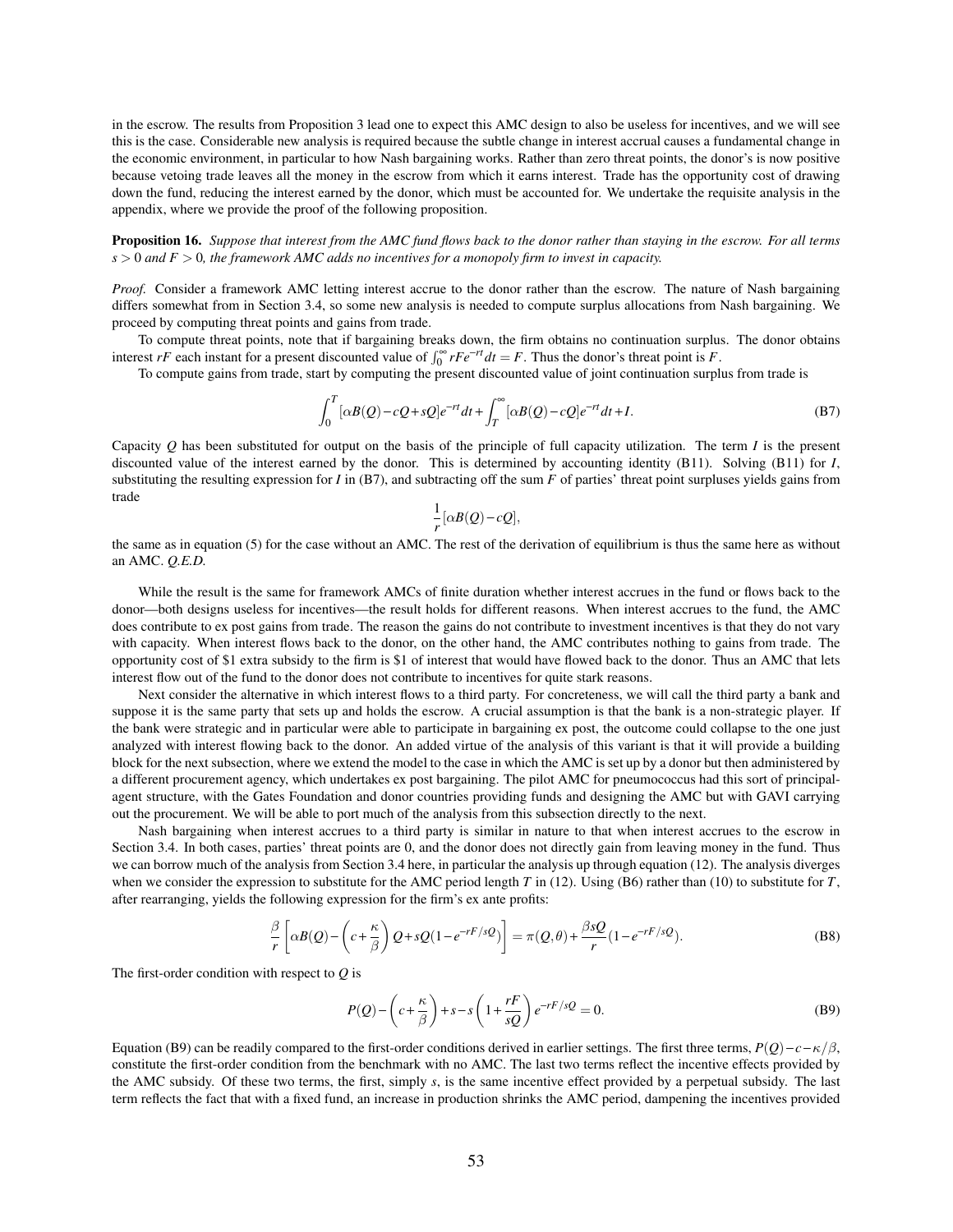

Figure 6: Ratio of marginal cost to marginal benefit of lengthening AMC

by this AMC design. Because interest does not accrue, the current subsidy gain is not completely offset by the future subsidy loss, so the incentive effect does not completely wash out as it did in equation (13).

Folding the game back to the donor's design of the optimal AMC, the present discounted value of donor surplus equals its share 1−β of joint continuation surplus (11), less its initial contribution *F* to the escrow, plus the bank's lump-sum payment *I* from the bank for the right to collect interest ex post:

$$
\frac{1-\beta}{r} [\alpha B(Q) - cQ + sQ(1 - e^{-rT})] - F + I = \frac{1-\beta}{r} [\alpha B(Q) - cQ] - \frac{\beta}{r} sQ(1 - e^{-rF/sQ}).
$$
\n(B10)

The right-hand side requires the derivation of an expression to substitute for *I*. Assuming banks bid competitively for the right to set up the escrow and collect interest, and these activities are carried out at zero cost, *I* will equal the present discounted value of payments out of the AMC fund, which can be derived from the accounting identity

$$
F = \int_0^T s q e^{-rt} dt + I.
$$
 (B11)

The left-hand side is the present discounted value of payments into the fund, in this case simply the lump-sum endowment. The right-hand side is the present discounted value of all payments out of the fund, both for interest and the subsidy. Substituting for *I* from (B11) and for *T* from (B6) into the left-hand side of (B10), after rearranging, gives the right-hand side.

The optimal AMC for the donor is given by the values of *F* and *s* maximizing (B10) subject to (B9). This constrained optimization problem can be simplified in several steps. First note that *F* appears with the same group of terms in (B9) and (B10). We thus substitute the change of variables  $x = rF/sQ$  and maximize with respect to x rather than *F*. Because we can also write  $x = rT$ , *x* can be interpreted as a rescaling of the length of the AMC period. After making the change of variables, we can solve (B9) for *s* and substitute out for *s* in (B10), yielding

$$
\frac{1-\beta}{r} [\alpha B(Q) - cQ] - \frac{\beta}{r} Q \left[ c + \frac{\kappa}{\beta} - P(Q) \right] V(x),\tag{B12}
$$

where for brevity we have introduced the function  $V(x)$ , graphed in Figure 6, defined as

$$
V(x) = \frac{1 - e^{-x}}{1 - (1 + x)e^{-x}}.
$$
\n(B13)

 $V(x)$  can be interpreted as the ratio of marginal cost to marginal benefit (in terms of increased investment incentives) of lengthening AMC holding other variables constant.

We have thus transformed the donor's original constrained optimization problem into the unconstrained problem of choosing *Q* and *x* to maximize (B12). To complete the solution for the donor's optimum, as the figure shows, and the proof of the next proposition makes rigorous,  $V(x)$  is minimized in the limit as  $x \to \infty$ , approaching a value of 1. Thus the optimal *x* is as large as possible, implying given the change of variables that the optimal AMC lasts as long as possible. Substituting the limit of 1 for  $V(x)$ in (B12) and taking the derivative with respect to the remaining choice variable, *Q*, yields the same first-order condition as (20).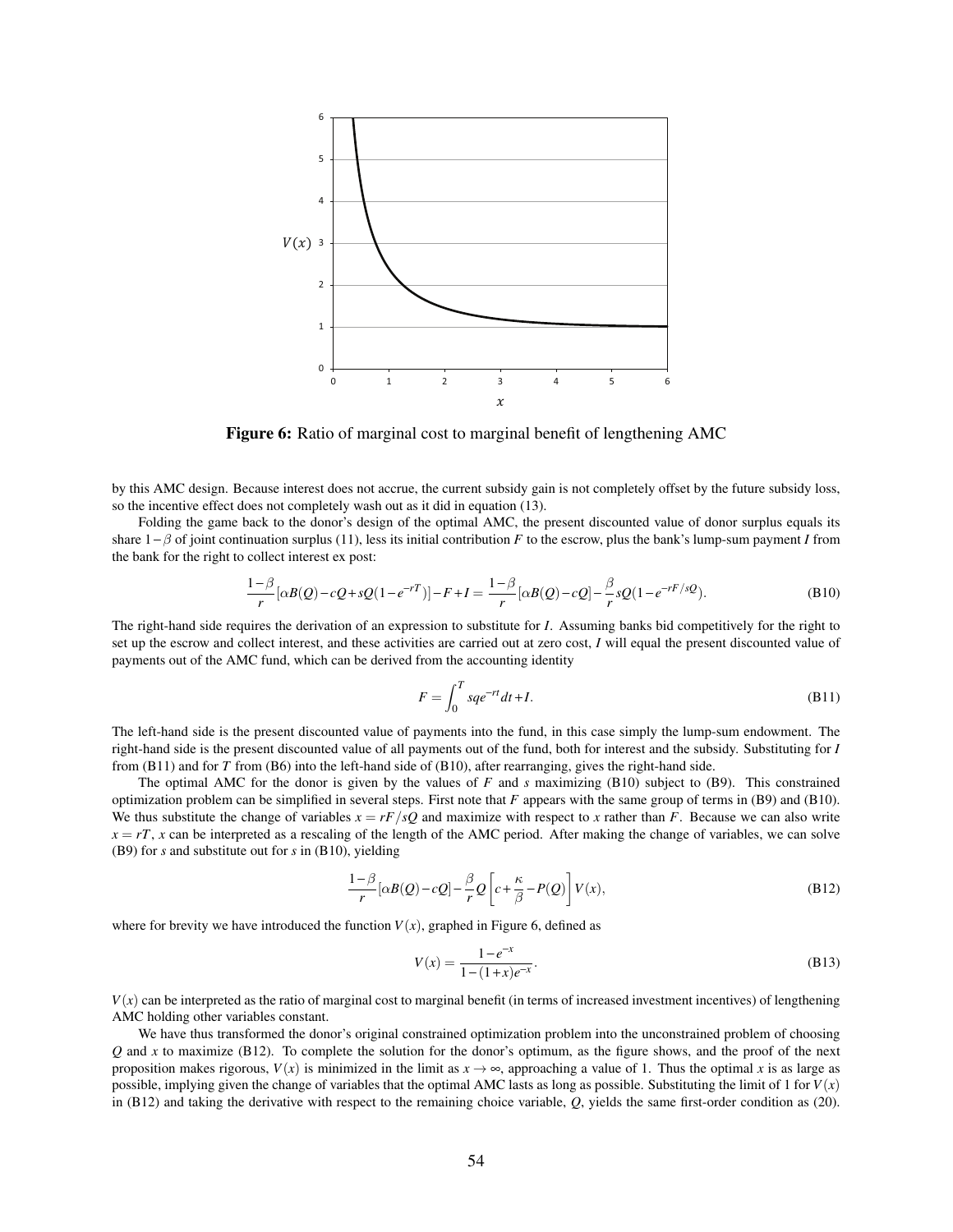This establishes the following proposition.

Proposition 17. *The donor's surplus from a framework AMC having interest accruing to a third party can come arbitrarily close to that from the optimal framework AMC with interest accrual and a perpetual subsidy, approaching the outcome described in Proposition 4.*

*Proof.* This proof fills in the remaining detail from the analysis leading up to the proposition of verifying the properties of  $V(x)$ seen in Figure 6. In particular, we are left to verify that  $V(x)$  approaches its infimum over the set of  $x > 0$  in the limit as  $x \to \infty$ . We will do this by showing that  $V'(x) < 0$  for all  $x > 0$  and that  $\lim_{x \to \infty} V(x) = 1$ . We have

$$
V'(x) = \frac{Y(x)e^{-x}}{[1-(1+x)e^{-x}]^2}.
$$

where  $Y(x) = 1 - x - e^{-x}$ . The sign of  $V'(x)$  is determined by the sign of  $Y(x)$ . We have  $Y'(x) = e^{-x} - 1$ , which is negative for all  $x > 0$ . Given  $Y(0) = 0$ ,  $Y'(x) < 0$  for all  $x > 0$  implies  $Y(x) < 0$  for all  $x < 0$ . Thus  $V'(x) < 0$  for all  $x < 0$ .

To find the limit, rewrite  $V(x)$  as

$$
V(x) = \frac{1}{1 - xe^{-x}/(1 - e^{-x})}.
$$

Then

$$
\lim_{x \to \infty} V(x) = \frac{1}{1 - \lim_{x \to \infty} x/e^x} = \frac{1}{1 - \lim_{x \to \infty} 1/e^x} = 1,
$$

where the second equality uses l'Hôpital's Rule. *Q.E.D.*

Intuitively, the AMC without interest accrual achieves efficiency by having an increasingly long duration. This helps avoid the perverse incentives associated with AMCs of finite duration, whereby an increase in the firm's capacity and output shortens the AMC period. An increasingly long duration pushes these disincentive effects off into the far future in which they are heavily discounted and thus matter less for ex ante investment. The fund *F* needed to endow an arbitrarily long AMC becomes arbitrarily large. The donor is willing to contribute an arbitrarily large *F* because the fee *I* it earns from the the bank for the right to collect interest ex post also becomes arbitrarily large.

Proposition 17 focuses on AMC performance in the limit. Results for AMCs short of the limit—for given finite values of *x* and thus *F*—deserve highlighting. While the proposition says that a framework AMC with interest accruing to a third party can approach the performance of one with interest accruing to the escrow, careful dissection of the analysis shows that the former does strictly worse than the latter for any finite *F*. Thus, *at best*, third-party interest can only approach a tie with escrow interest in the limit. Propositions 3 and 16 give the impression that a framework AMC cannot add to incentives if it is of finite duration. However, this impression is false for AMCs with interest accruing to a third party, according to Proposition 17. The proposition says that concrete AMCs of that design can be constructed providing donor surplus arbitrarily close to that from an AMC with a perpetual subsidy, which strictly improve incentives by Proposition 4.

So far we have focused on the effect of interest accrual on the efficiency of framwork AMCs. For completeness, it is worth expanding the discussion to other policies including supply commitments and forcing contracts. It is immediate from existing results that any loss from having interest accrue to the donor or third party rather than the escrow can be eliminated in the limit with a suitably designed supply commitment or forcing contract. For both of those policies, we found that the optimal subsidy rate *s* was not pinned down. A whole range of *s* could equivalently be used to implement the optimum, including an arbitrarily high *s*, which in effect results in the whole fund *F* being paid out almost in the first instant ex post. Such a policy would render interest payments irrelevant because there would be no time for interest to accrue. Thus it is immediate that any inefficiencies from alternative interest accrual assumptions vanish in the limit for supply commitments and forcing contracts.

#### B.4. Procurement Agent

In this subsection, we modify the model to represent the realities of the pilot for the pneumococcus vaccine more closely. The donors, the Gates Foundation and five countries, who contributed to the design and funding of the AMC, then stepped aside, passing off the procurement to GAVI. To this point in the analysis, we have modeled those functions as being combined in a player called the donor, but in this subsection we will model them as separate players. The analysis in this section will provide a clearer theoretical understanding of the incentive effects of the pilot's design and whether, for future AMCs, introducing a procurement agent is a design feature that should be copied or avoided if possible.

As before, a donor participates in funding and designing the AMC. It receives flow utility  $\alpha_d B(q) - X_d$  each instant, where  $\alpha_d \in (0,1)$  represents the degree of donor altruism and  $X_d$  is its expenditure on vaccines. Introduce a new party, a buyer, who takes on the role of the procurement agent, engaging in Nash bargaining with the firm ex post. Its flow utility is  $\alpha_b B(q) - X_b$ , where  $\alpha_b \in (0,1)$  represents the degree of buyer altruism and  $X_b$  is its expenditure on vaccines. Allowing  $\alpha_d$  to differ from  $\alpha_b$  allows the parties' altruism to differ. Redefine  $\alpha$  as the sum  $\alpha = \alpha_d + \alpha_b$ , and let  $P(Q) = \alpha B'(Q)$ , i.e.,  $P(Q)$  is inverse demand for the two altruistic parties together. Suppose, as was the case in the pilot, that the buyer participates in the design of the AMC along with the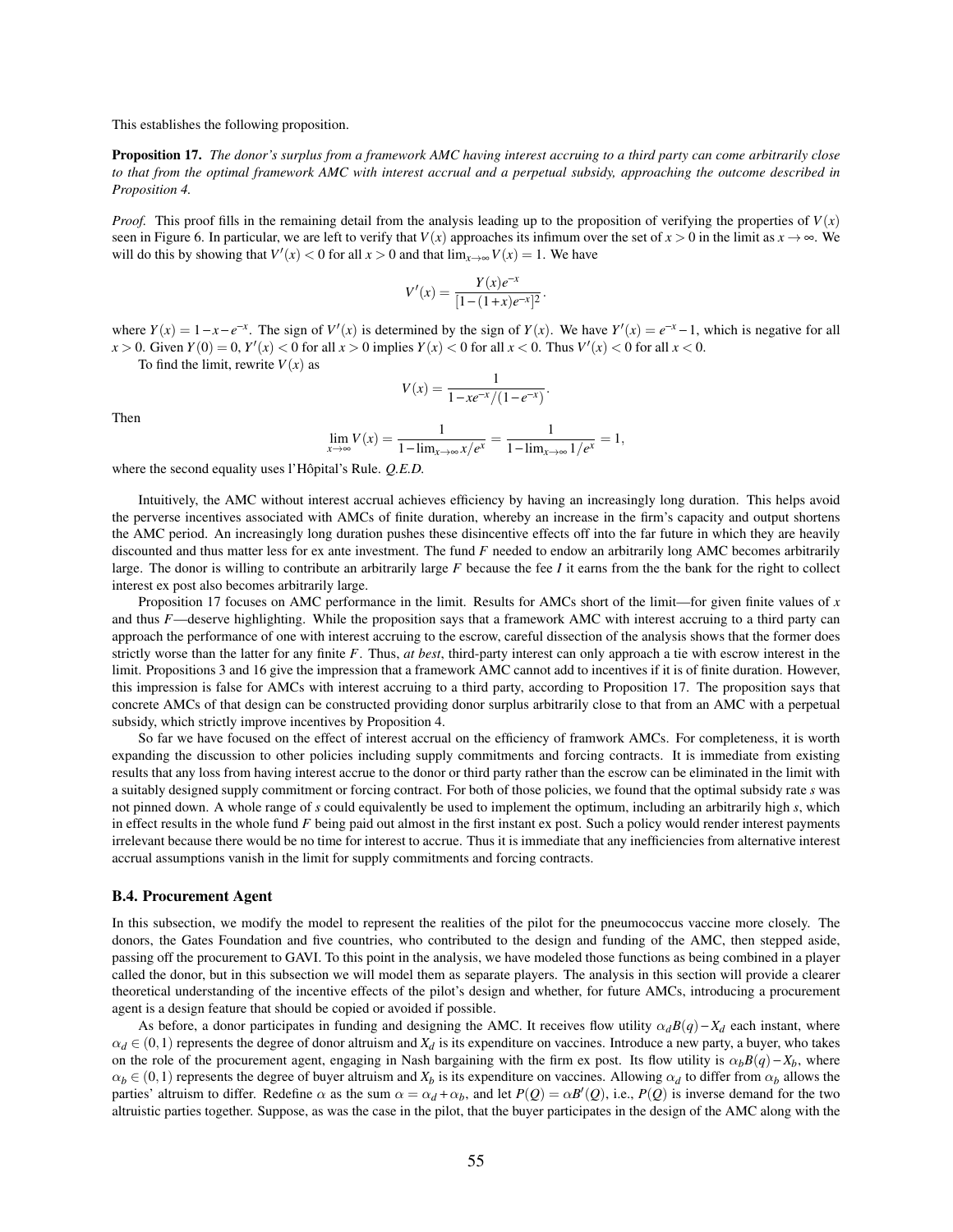donor. Thus the AMC will be set to maximize their ex ante joint surplus. As was the case in the pilot, suppose interest from the AMC fund accrues to the donor. We will focus on a framework AMC design.

As before, we solve for equilibrium using backward induction. Nash bargaining between the firm and buyer is isomorphic to Nash bargaining between the firm and donor in the variant from the previous subsection in which interest accrued to a third party. In both cases, interest accrues to a party external to bargaining, and so interest does not factor into the bargaining process. Thus, we can borrow much of the analysis from the previous subsection. Because interest does not accrue to the fund, a finite *F* cannot fund a perpetual subsidy. AMC duration *T* must therefore be finite. The relevant accounting identity determining *T* is again given by equation (B6). One can derive parties' Nash bargaining surpluses then fold the game back to the ex ante period, subtracting off the firm's investment cost, to obtain the following expression for the firm's ex ante profits:

$$
\frac{\beta}{r} \left[ \alpha_b B(Q) - \left( c + \frac{\kappa}{\beta} \right) Q + sQ(1 - e^{-rF/sQ}) \right].
$$
\n(B14)

This is identical to (B8) except  $\alpha_b$ , the altruism parameter of the buyer who is here the bargaining party, appears in place of  $\alpha$ . The first-order condition with respect to *Q* is

$$
\alpha_b B'(Q) - c - \frac{\kappa}{\beta} + s - s \left( 1 + \frac{rF}{sQ} \right) e^{-rF/sQ} = 0.
$$
\n(B15)

Folding the game back to the design of the optimal framework AMC, in which both donor and buyer participate. The ex ante present discounted value of the buyer's surplus is its  $1 - \beta$  share of the Nash bargaining surplus

$$
\frac{1-\beta}{r}\left[\alpha_b B(Q) - \left(c + \frac{\kappa}{\beta}\right)Q + sQ(1 - e^{-rF/sQ})\right].
$$
\n(B16)

The ex ante present discounted value of the donor's surplus is

$$
\frac{\alpha_d B(Q)}{r} - F + I = \frac{1}{r} \left[ \alpha_d B(Q) - sQ(1 - e^{-rF/sQ}) \right].
$$
\n(B17)

As an outsider to the Nash bargain, the donor receives flow surplus  $\alpha_d B(0)$  each instant in effect as an externality. The donor endows the fund with  $F$  but receives the present discounted value of accrued interest  $I$ , which can be derived using accounting identity (B11). Adding (B16) and (B17), substituting for *I* from (B11), and rearranging yields the following expression for the ex ante present discounted value of the designers' combined surplus:

$$
\frac{1}{r}\left\{[(1-\beta)\alpha_b + \alpha_d]B(Q) - (1-\beta)cQ - \beta sQ(1 - e^{-rF/sQ})\right\}.
$$
\n(B18)

We can solve for the optimal AMC exactly as in the previous subsection, introducing change of variables  $x = rF/sQ$  into (B15) and (B18), solving (B15) for *s*, substituting for *s* in (B18), factoring out  $V(x)$ , taking the limit  $x \to \infty$ , which is again optimal here, leading to the limit  $V(x) \rightarrow 1$ . After those manipulations, we can take the first-order condition of the resulting expression with respect to *Q*, providing the following condition for the equilibrium capacity in an optimum:

$$
P(Q^{DB}) + \beta \alpha_b Q^{DB} B''(Q^{DB}) - c - \kappa = 0,
$$
\n(B19)

where the superscript *DB* designating this case refers to the fact that the donor and buyer are separate parties. Equation (B19) can be expressed in a Lerner-index form facilitating comparison with previous results:

$$
L^{DB} = \frac{P(Q^{DB}) - (c + \kappa)}{P(Q^{DB})} = \left(\frac{\alpha_b}{\alpha}\right) \frac{\beta}{|\eta^{DB}|},\tag{B20}
$$

where  $\eta^{DB} = Q^{DB}P'(Q^{DB})/P(Q^{DB})$  is the elasticity of the altruists' combined vaccine demand at the equilibrium quantity.

This analysis suggests that the agency structure used in the pneumococcus pilot, with a separate donor and buyer, contributes to incentives in several ways. First, it has interest accrue to a party not involved in bargaining. This allows a finite-duration AMC to provide incentives just as having interest accrue to a third party did in the previous subsection. But separating donor and buyer goes much further, allowing for stronger incentives than a perpetual AMC did when donor and buyer functions were combined in the donor. Compare the Lerner index formula from that case, (22), to that in (B20). The rightmost-hand of both involve the factor  $\beta/|\eta|$ , but (B20) is multipled by the fraction  $\alpha_b/\alpha < 1$ . Hence, (B20) is closer to the integrated optimum, 0, than (22). For example, suppose the altruistic parties are symmetric, i.e.,  $\alpha_d = \alpha_b$ , implying  $\alpha_d/\alpha = 1/2$ . Then the Lerner index in (B20) would be halfway between (22) and the integrated optimum.

The intuition for this improvement in incentives is that the hold-up problem turns out to be less severe when one altruistic party carries on the bargaining for many involved in the design of the AMC. There are different lenses through which to view the hold-up problem, but one way to view it is that by underinvesting in capacity, the firm raises its counterparty's value per unit,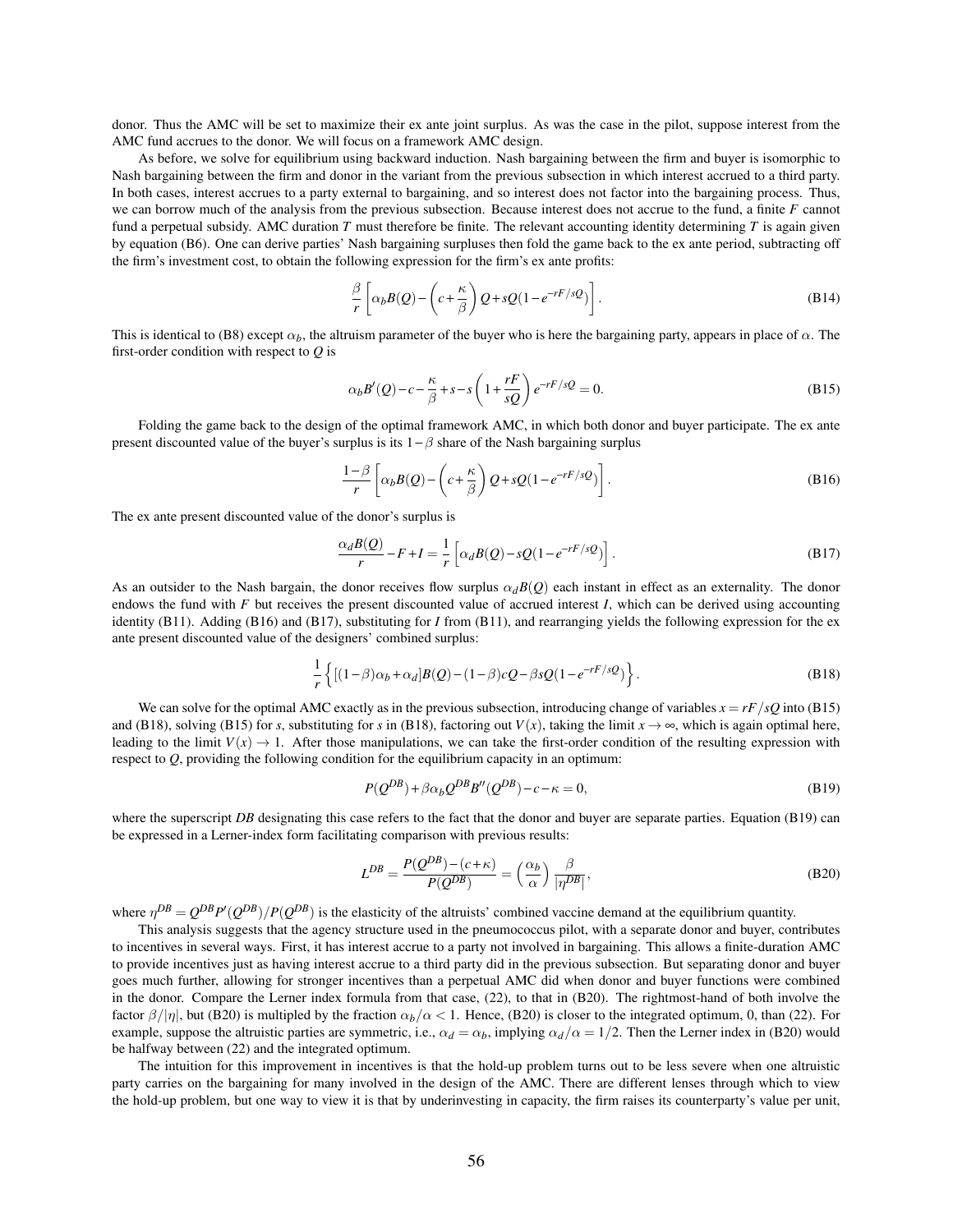thus increasing the surplus per unit it can extract from the counterparty. Having multiple counterparties would only multiply this underinvestment distortion. If additional altruistic parties participate ex ante instead of ex post, they can contribute to the committed subsidy, multiplying incentives, without multiplying the underinvestment distortion.

Using this intuition, one can better understand how the altruistic parties would structure the procurement-agency relationship if this were endogenous. Suppose there were two altruistic parties, either or whom could feasibly carry out ex post negotiations, with altruism parameters  $\alpha_1 < \alpha_2$ . Which would be better to designate as the procurement agent? The formula (B20) indicates that the less altruistic one would be better. Lowering the surplus at stake in ex post negotiations reduces the firm's gains from strategically underinvesting relative to a given AMC subsidy, thus reducing the severity of the hold-up problem. In the limit, having a completely non-altruistic procurement agent would lead to the integrated outcome.

#### B.5. Country Copayment

The buyer side of the pilot AMC for pneumococcus was yet more complicated in practice than modeled in the previous section. We modeled the buyer side as being divided into two players, a donor which set up the AMC (in practice, the Gates Foundation and country finance ministries) and a procurement agent which carried out the ex post negotiation (in practice, GAVI). The pilot also involved a third player, the country receiving the vaccine, which was required to contribute a copayment for every dose purchased. Adding a third player to the model on the buyer side—a fourth player in total considering the firm on the supplier side—multiplies the modeling alternatives and clouds the determination of the most natural alternative. We start with a simple alternative that will allow us to highlight a some basic issues. The subsection then moves to a more complicated model raising some additional issues. Section 6 highlights an additional first-order effect of country copayments that arises with technologically distant product rather than the technologically close product studied in this section.

Consider a model in which the donor, with altruism parameter  $\alpha_d$ , sets up the AMC. We will consider a framework AMC with temporary subsidy paid at rate *sd*, where the subscript will allow us to distinguish payments coming from the donor-contributed funds from others. We introduce the country receiving the vaccine as a player having the familiar form of utility function used for other players on the buyer side:  $\alpha_c B(q) - X_c$ , where  $X_c$  is its expenditure on vaccines and  $\alpha_c$  is its weight on its own health benefit, inversely related to its marginal utility of income. Parameter  $\alpha_c$  is free in the model but consistent with the donor making purchases on behalf of a very poor country we think of α*c* as being close to 0 and thus the country's marginal utility of income being quite high. The AMC requires the country to make a copayment, denoted *sc*. The country can also engage in Nash bargaining with the firm ex post. To keep the bargaining game simple we suppose that the donor sets up the AMC, which is designed to maximize the joint surplus of donor and country, but does not bargain ex post, leaving the country as the only active party from the buyer side ex post.

By construction, the model is similar to that from the previous subsection with the country now filling the role of the buyer. Besides the notational difference that the country's altruism parameter is  $\alpha_c$  instead of the buyer's  $\alpha_b$ , the only other difference is that the country makes payment  $s_c$  for each unit in addition to any payments resulting from Nash bargaining. However, the  $s_c$  is just an ex post transfer between the bargaining parties. Unlike the subsidy  $s_d$  coming from the AMC fund, which is sunk ex ante, there is nothing sunk about *sc*. It ends up having no bearing on the outcome of Nash bargaining. If the equilibrium transfer from country to firm ends up being higher than *sc*, the country has to top the payment up; if lower, the firm ends up forgiving some of the required payment. The firm's ex ante profit is identical to equation (B14) after substituting  $s_d$  for *s* and  $\alpha_c$  for  $\alpha_b$ . The analysis is then identical to that in the previous subsection, leading to the same Lerner index as (B20), with  $\alpha_c$  substituted for  $\alpha_b$ .

Taking α*c* to be close to 0 reveals a benefit of structuring the AMC so that the country make the ex post payments. The Lerner index in (B20) would then be close to 0 and the equilibrium capacity close to the integrated outcome. This is an extension of our earlier finding that having the less-altruistic agent bargain reduces the severity of the hold-up problem. While odd to think of the country as being less altruistic toward itself than an outside party, it is natural to think of a poor country as having a high marginal utility of income. The firm's incentive to distort ex ante capacity investment is reduced when bargaining against a party with a high marginal utility of income. Overall we conclude that a framework AMC with country copayment can enhance efficiency relative to no AMC and for plausible parameters can be quite efficient.

Further efficiencies could be realized by capping the country copayment and tying it to a supply guarantee from the firm. This allows the country copayment to function exactly like a price cap from Section B.1. We saw there that a well-designed price cap can achieve the integrated outcome. The same can be true here: an appropriately specified copayment can not just approach in the limit  $\alpha_c \to 0$  but attain the integrated outcome for all  $\alpha_c > 0$ . We saw that specifying the appropriate price cap is a delicate exercise. Specifying the appropriate copayment may be even more delicate because now the country as well as the firm may be on the knife edge between accepting and not. If the copayment is set too high, the country may decline to participate, but reducing it would lead the firm to reject. Lowering the copayment and increasing the size of the AMC fund to compensate the firm could provide the needed cushion.

The caveat that the whole AMC might fail if the copayment is set too high already serves to highlight possible drawbacks with country copayments without the need for complex additional analysis. An additional drawback arises in the more complex model we turn to next. In this model, the donor participates in ex post bargaining in addition to setting up the AMC. Introducing a country copayment entangles the country in ex post bargaining as well, possibly exacerbating the hold-up problem because by withholding the copayment it can veto the firm's receipt of the AMC subsidy.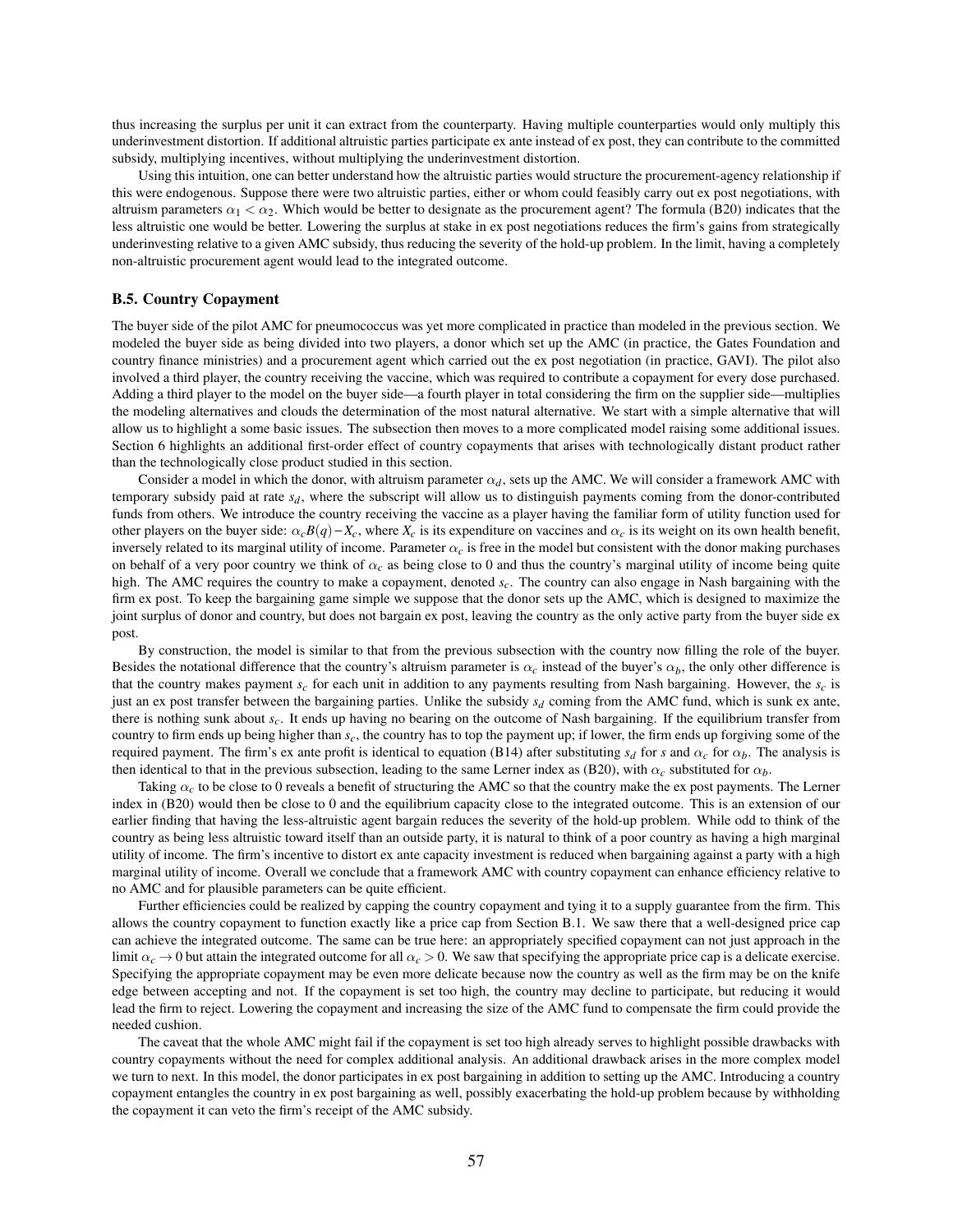To this end, consider an alternative model in which the donor designs the AMC ex ante, specifying a fund *F* it contributes to, a subsidy rate *s<sup>d</sup>* from that fund, and a copayment *s<sup>c</sup>* from the country, which can be toggled on or off. In the design in which the copayment is toggled on, assume that the country's making the copayment is a precondition for release of the AMC subsidy. we assume The analysis is simplest if the AMC involves a perpetual subsidy, so we will consider a framework AMC with a perpetual subsidy with interest accruing to the escrow. The donor, firm, and country engage in ex post bargaining characterized by Shapley value. The weights that the donor and country place on health benefit  $B(q)$  in their utility functions are  $\alpha_d$  and  $\alpha_c$  respectively.

One complexity that arises with Shapley bargaining is that the principle of full capacity utilization may not hold for out-ofequilibrium coalitions with a subset of demanders. Whether or not the principle holds depends on the relative values of  $\alpha_d$ ,  $\alpha_c$ ,  $c$ , and  $\kappa$ , leading to a profusion of subcases. To reduce the profusion, we will treat the case in which  $\alpha_c$  is close to 0, implying that  $\alpha_d$ is close to the sum  $\alpha = \alpha_d + \alpha_c$ . This will ensure that the principle of full capacity utilization applies to any coalition including the donor and firm. To allow for the possibility that the principle does not apply to the coalition including the country and the firm, we introduce some notation. The present discounted value of that coalition's joint surplus ex post is  $\left[\alpha_r B(q) - \frac{cq}{r}\right]$ . Ignoring capacity constraints, the output maximizing that surplus satisfies first-order condition  $\alpha_c B'(q) - c = 0$ , implying  $q = (B')^{-1}(c/\alpha_c)$ . Let  $\tilde{Q}$ denote the capacity maximzing that surplus subject to a capacity constraint, i.e.,  $\tilde{Q} = \max[Q, (B')^{-1}(c/\alpha_c)].$ 

An input into the calculation of players' Shapley values, Tables B1 and B2 list player's marginal contributions to the coalition including them and all preceding players in the six possible permutations. A player's Shapley value is the average of its entries down a column. Table B2 lists them in the case in which the country is not charged a copayment and Table B2 when it is. Notice that the country copayment does not appear in any entry in the latter table. In coalitions without the country, the copayment is not made. In coalitions with the country, the copayment is just a transfer so is not a marginal contribution to joint surplus. Thus the copayment "washes out" of both tables.

The only differences between the two tables occur in the third line for permutation DFC and the fourth line for permutation FDC. In each line, a term *sdQ* appearing in another players' marginal contribution in Table B1, boxed for easy reference, has been reallocated to the country in Table B1. Coalitions excluding the country lose the AMC subsidy because the country's copayment is a precondition for  $s_d$  to be paid per unit. This makes the country pivotal for the realization of the  $s_dQ$  term, shifting it into the country's column.

Further analysis is not needed to determine the effect of the copayment. Suppose the AMC is designed by the donor to maximize its ex ante surplus alone. Then the copayment reduces the efficiency of the AMC. The donor loses surplus to the country in the FDC permutation. The firm's loss of surplus in the DFC permutation dulls its marginal investment incentives. Both effects worsen the outcome for the donor. If the AMC is designed by the donor to maximize the combined surplus of donor and country, the copayment policy may be irrelevant. The donor and country offset any ex post transfers between themselves with ex ante transfers. The loss of investment incentives can be offset by increasing  $s_d$  in the optimal AMC design.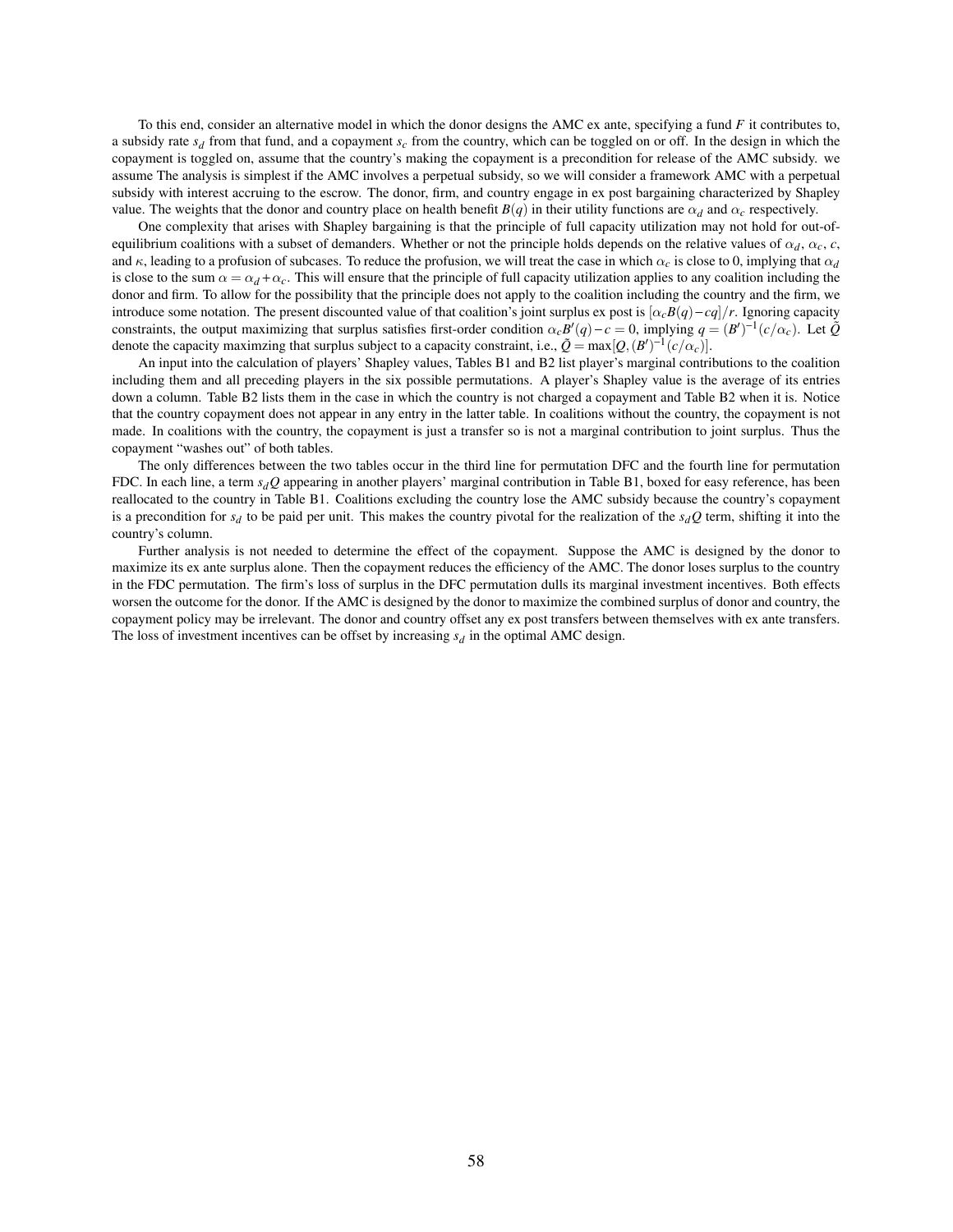|             | Marginal contribution to surplus              |                                                                  |                                               |
|-------------|-----------------------------------------------|------------------------------------------------------------------|-----------------------------------------------|
| Permutation | Firm, F                                       | Donor, D                                                         | Country, C                                    |
| <b>CDF</b>  | $\alpha B(Q) - (c - s_d)Q$                    | $\theta$                                                         | $\overline{0}$                                |
| <b>DCF</b>  | $\alpha B(Q) - (c - s_d)Q$                    | $\theta$                                                         | $\boldsymbol{0}$                              |
| <b>DFC</b>  | $\alpha_d B(Q) - cQ + s_d Q$                  | $\mathbf{0}$                                                     | $\alpha_c B(Q)$                               |
| <b>FDC</b>  | $\boldsymbol{0}$                              | $\alpha_d B(Q) - cQ + s_d Q$                                     | $\alpha_c B(Q)$                               |
| <b>FCD</b>  | $\mathbf{0}$                                  | $\alpha B(Q) - \alpha_c B(\tilde{Q}) - (c - s_d)(Q - \tilde{Q})$ | $\alpha_c B(\tilde{Q}) - (c - s_d) \tilde{Q}$ |
| <b>CFD</b>  | $\alpha_c B(\tilde{Q}) - (c - s_d) \tilde{Q}$ | $\alpha B(Q) - \alpha_c B(\tilde{Q}) - (c - s_d)(Q - \tilde{Q})$ | $\boldsymbol{0}$                              |

Table B1: Shapley value when country is not charged a copayment

Note: All entries are flow surpluses each instant. Dividing by *r* converts them into present discounted values.

|             | Marginal contribution to surplus              |                                                                  |                                               |  |
|-------------|-----------------------------------------------|------------------------------------------------------------------|-----------------------------------------------|--|
| Permutation | Firm, F                                       | Donor, D                                                         | Country, C                                    |  |
| <b>CDF</b>  | $\alpha B(Q) - (c - s_d)Q$                    | $\boldsymbol{0}$                                                 | $\mathbf{0}$                                  |  |
| <b>DCF</b>  | $\alpha B(Q) - (c - s_d)Q$                    | $\mathbf 0$                                                      | $\theta$                                      |  |
| <b>DFC</b>  | $\alpha_d B(Q) - cQ$                          | $\overline{0}$                                                   | $\alpha_c B(Q) +  s_d Q $                     |  |
| <b>FDC</b>  | $\overline{0}$                                | $\alpha_d B(Q) - cQ$                                             | $\alpha_c B(Q) +  s_d Q $                     |  |
| <b>FCD</b>  | $\overline{0}$                                | $\alpha B(Q) - \alpha_c B(\tilde{Q}) - (c - s_d)(Q - \tilde{Q})$ | $\alpha_c B(\tilde{Q}) - (c - s_d) \tilde{Q}$ |  |
| <b>CFD</b>  | $\alpha_c B(\tilde{Q}) - (c - s_d) \tilde{Q}$ | $\alpha B(Q) - \alpha_c B(\tilde{Q}) - (c - s_d)(Q - \tilde{Q})$ | $\theta$                                      |  |

Table B2: Shapley value when country is charged a copayment

Note: All entries are flow surpluses each instant. Dividing by *r* converts them into present discounted values.